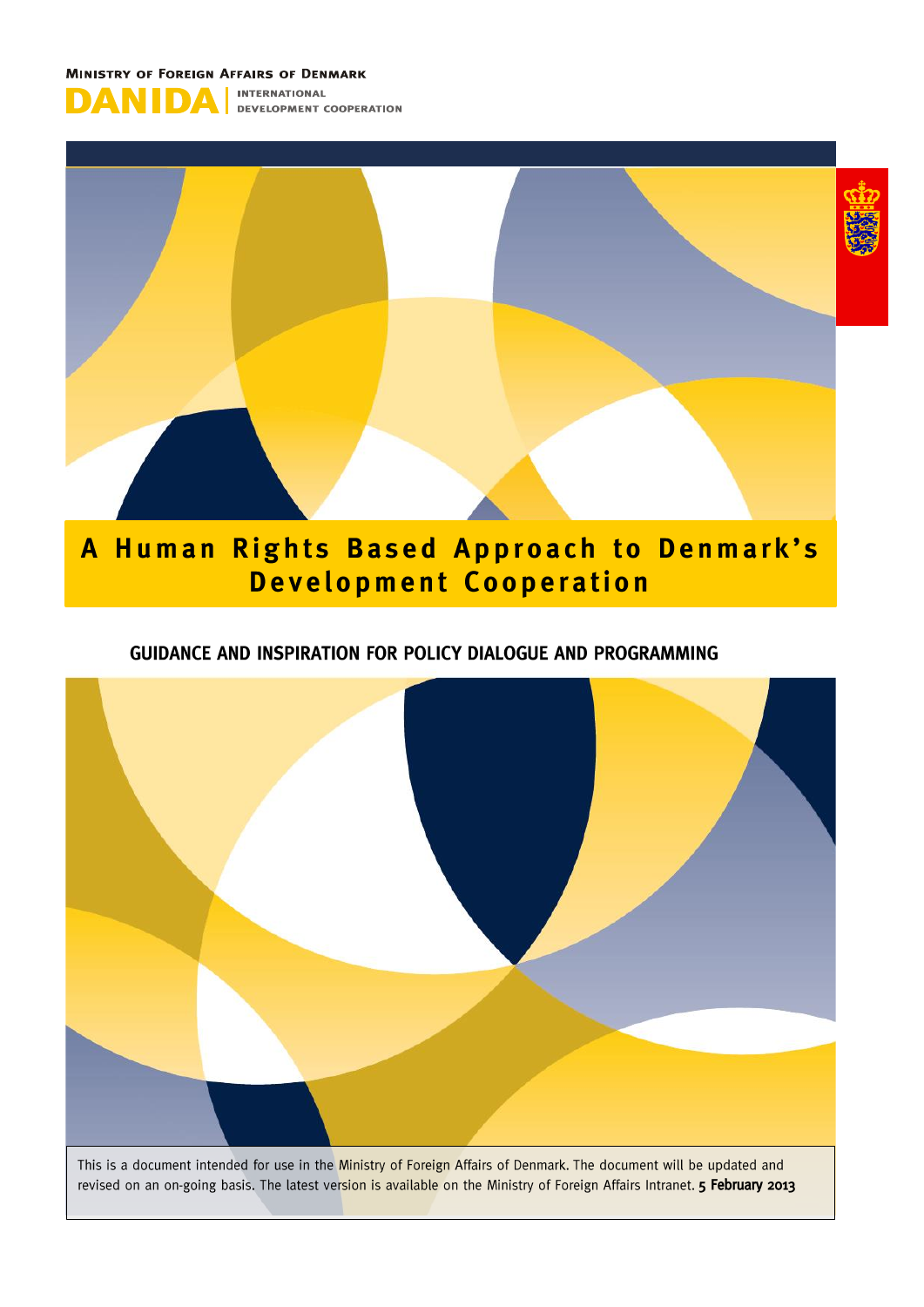#### **Contents**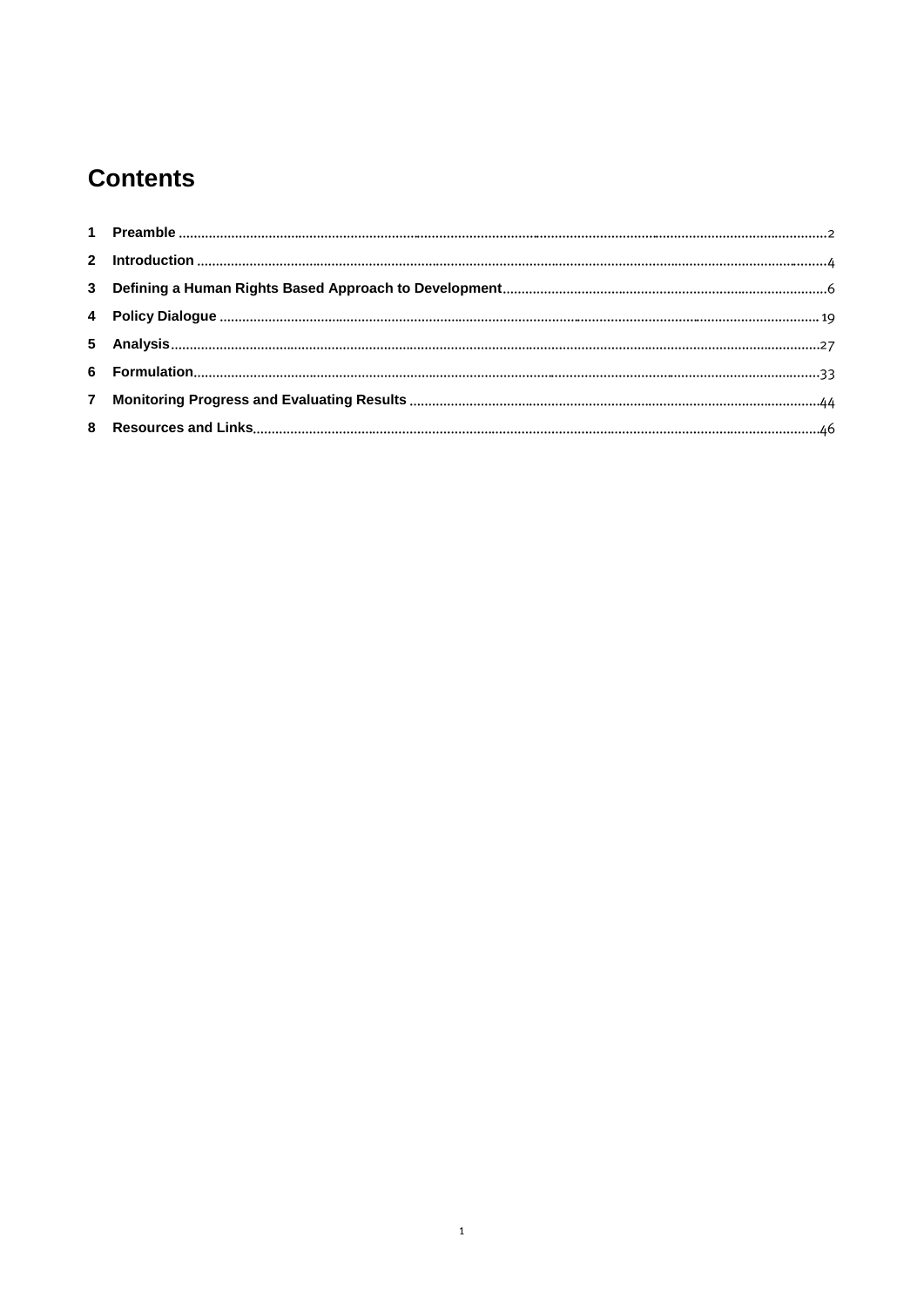## <span id="page-2-0"></span>**1 Preamble**

In May 2012, the Danish Parliament unanimously endorsed the new strategy for Denmark's development cooperation, "The Right to a Better Life". The strategy is both bold and ambitious. It has two equally important and interdependent aims: to reduce poverty while at the same time assisting people in realising their right to a better life. And it rests on the fundamental belief that respect for human rights will also serve as a powerful means of redistribution. Because securing economic, social and political rights would ensure that prosperity, power and influence is distributed more broadly.

In order to achieve this, Denmark will employ a **Human Rights Based Approach to development**. This Guidance Note is designed to assist you in that task. "The Right to a Better Life" underlines that United Nations human rights conventions, standards, norms and instruments should serve as the compass that guides our political dialogue, concrete development interventions and partnerships. Human rights are not just part of our own core values, they are a powerful driver of change, exactly because they are based on international commitments that we share with our partners. The Guidance Note outlines our approach: to work with our partners, building on our long-standing cooperation, to define the particular areas for improvement that are realistic, feasible and relevant in the specific context.

Policy dialogue should be informed by the HRBA and all development interventions must be based on a solid analysis of the human rights situation, including the four HRBA principles, non-discrimination, participation and inclusion, transparency and accountability. Based on this analysis, we will identify particular areas where Denmark can contribute and make a difference. While flexibility and pragmatism will be key-words, this Guidance Note gives practical advice on how to ensure consistent application of the four HRBA principles. The principles uphold the indivisibility of human rights. We personally find the Vienna Declaration and Programme of Action (1993) which establishes that "human rights are universal, indivisible and interdependent and interrelated" very inspiring. The Vienna Declaration also states that "while the significance of national and regional particularities and various historical, cultural and religious backgrounds must be borne in mind, it is the duty of States, regardless of their political, economic and cultural systems, to promote and protect all human rights and fundamental freedoms".

A Human Rights Based Approach to development means that human rights standards define the desirable outcome, and human rights principles ensure the legitimacy of the process. In that sense, a HRBA offers both ends and means to our policy and development efforts. We trust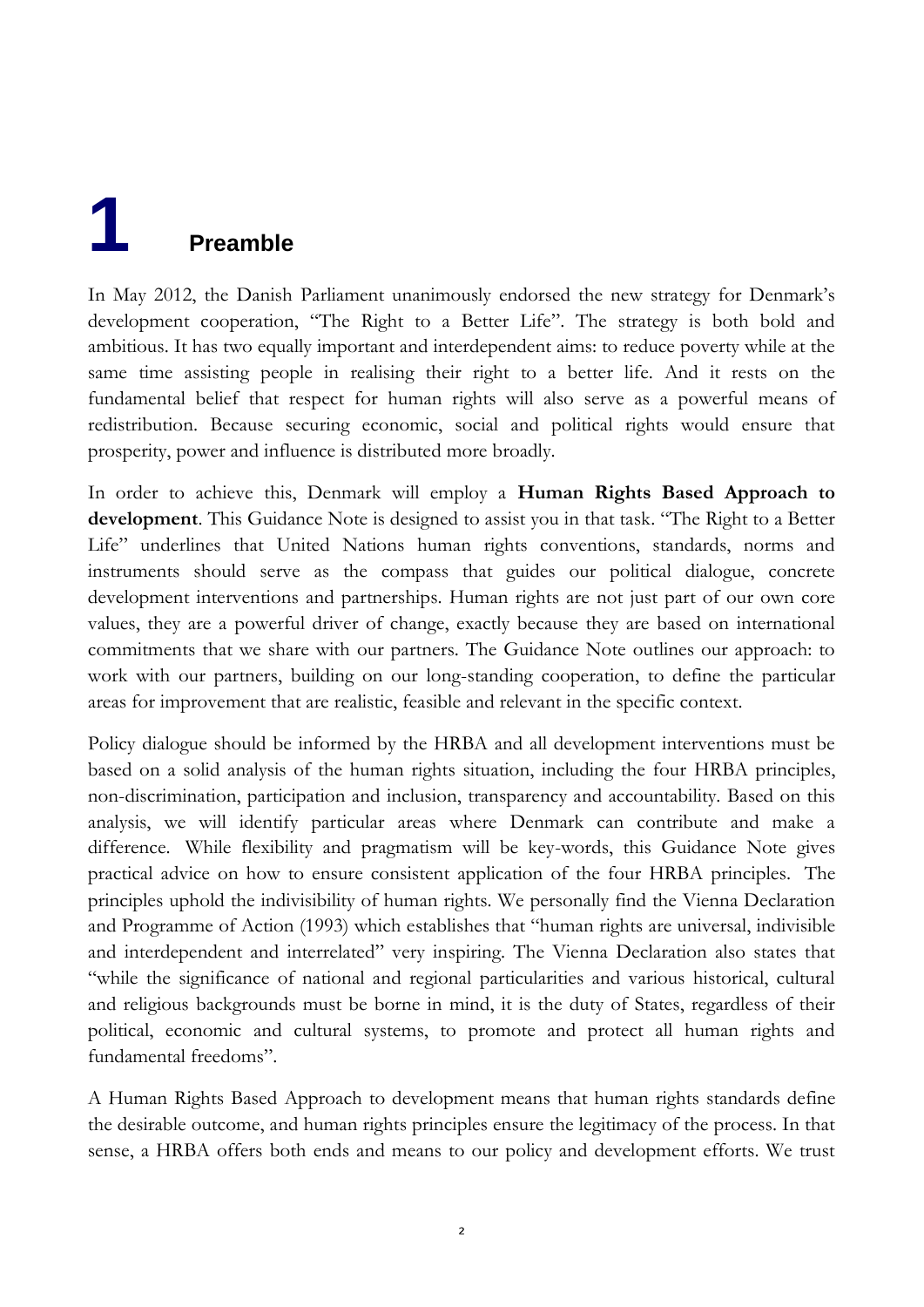that this Guidance Note will illustrate that point and see the Note as a crucial tool for partners and MFA staff at home and abroad in their endeavours to reach our aims.

#### **Charlotte Slente**

Ambassador, Under-Secretary for Global Development and Cooperation

#### i **Thomas Winkler** Ambassador, Under- Secretary for Legal Affairs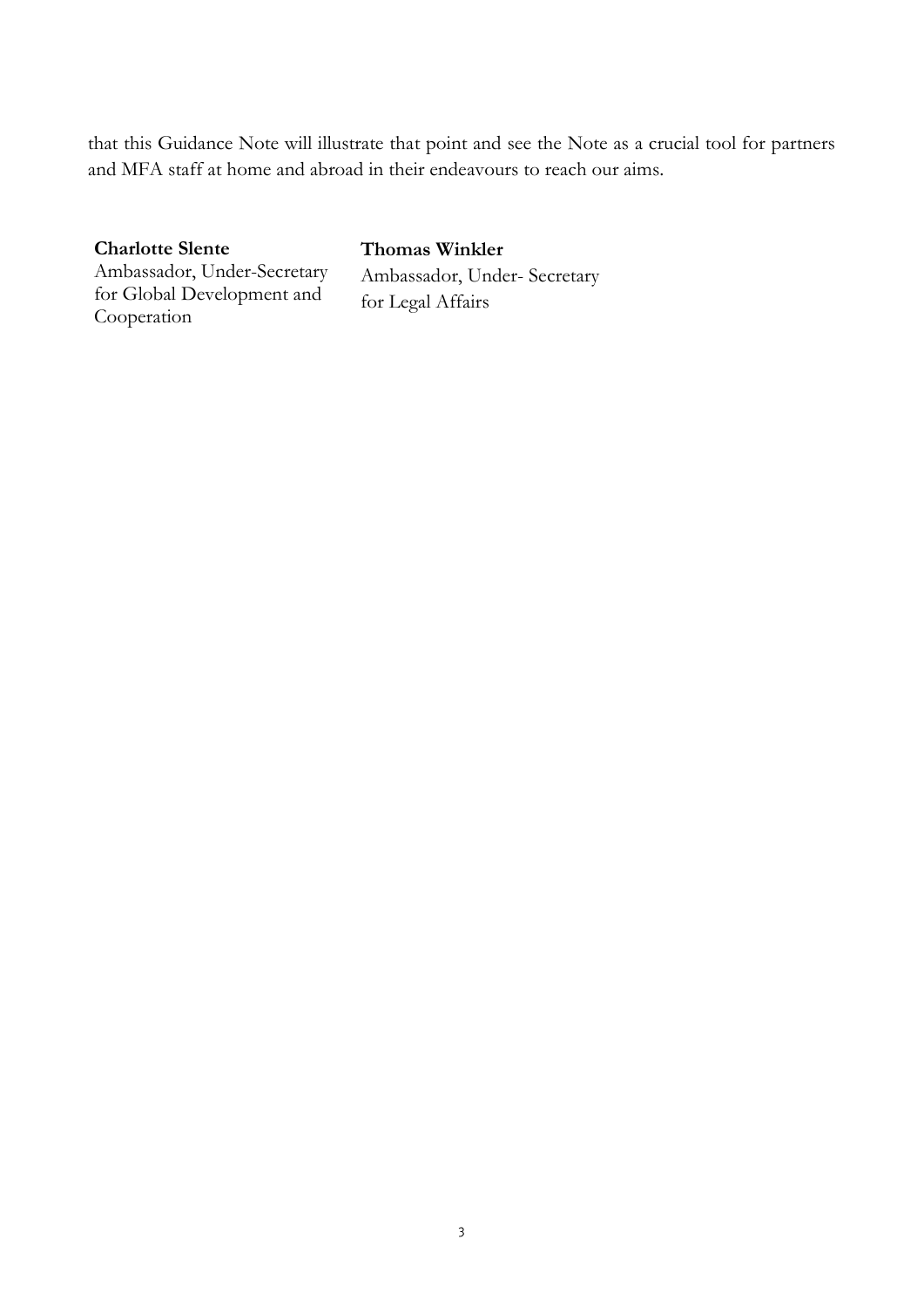# <span id="page-4-0"></span>**2 Introduction**

As outlined in the Strategy for Denmark's Development Cooperation, "The Right to a Better Life", Denmark will apply a Human Rights Based Approach to development cooperation (HRBA).

Human rights also feature prominently in the International Development Cooperation Act which states that '*the objective of Denmark's development cooperation is to combat poverty and promote human rights, democracy, sustainable development, peace and stability in conformity with the United Nations Charter, the Universal Declaration of Human Rights, and United Nations conventions on human right*s'.

The purpose of this Guidance Note is to serve as inspiration and guidance for the implementation of HRBA. It explains the core concepts of a HRBA and how it is put into practice in policy dialogue with partners and in programming of Danish development cooperation.

The objective of Denmark's development cooperation is to combat poverty and promote human rights, democracy, sustainable development, peace and stability in conformity with the United Nations Charter, the Universal Declaration of Human Rights, and United Nations conventions on human rights.

The Danish International Development Cooperation Act

The core thrust of the HRBA Guidance Note is that HRBA should be rolled out in a pragmatic and realistic way that takes the local context into account and is anchored in thorough analysis.

HRBA is to be applied to all aid instruments. Thematically, HRBA is relevant to each of the four strategic priority areas of the strategy for Denmark's Development Cooperation, i.e. Human Rights and Democracy; Green Growth; Social Progress; and Stability and Protection.

The key target group for the Guidance Note is colleagues in the Danish Ministry of Foreign Affairs. It is especially directed at those colleagues in Copenhagen and at representations responsible for conducting policy dialogue and programming related to Danish Development Cooperation. In addition, the Note is targeted at colleagues responsible for defining Denmark's human rights policies – in Copenhagen and at our multilateral representations. A core thrust of the HRBA is to ensure a closer link between our normative international human rights work and our development cooperation.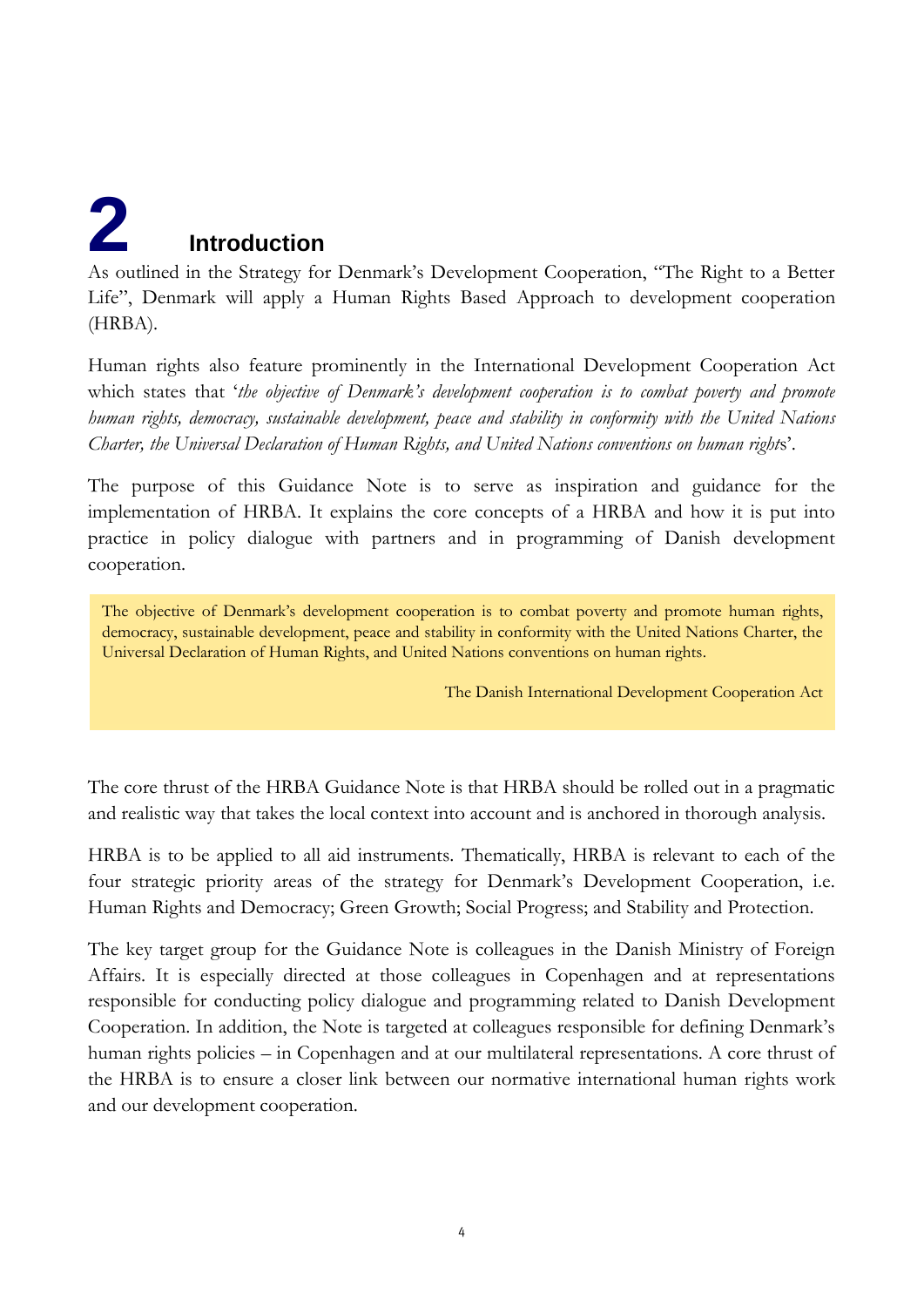The Note may also be useful to external partners and to consultants involved in the preparation, formulation, monitoring and evaluation of Danish development cooperation.

The Note is organised in the following way: *Section 2* defines Denmark's approach to HRBA and *Section 3* outlines key principles for policy dialogue in bilateral and multilateral cooperation. The following sections are arranged according to the DANIDA Programme Management Cycle: *Section 4* concerns the preparatory phase and focuses on the HRBA analysis. *Section 5* provides guidance on formulation and design of interventions, whereas *Section 6* outlines requirements in terms of monitoring and evaluation. Further inspiration is available in *Section 7* in terms of links and suggested reading.

The Guidance Note will be updated and revised on an on-going basis. The most recent version will be available on the Aid Management Guidelines site as well as on the MFA HRBA Portal.

The Guidance Note is accompanied by a HRBA Screening Note. The HRBA Screening Note captures the core elements of HRBA by posing a number of questions. The intention of the screening note is to provide an inspirational checklist for colleagues applying HRBA in general, but the note is, at the same time, a mandatory part of the DANIDA Programme Cycle. Colleagues should reflect upon and respond to the questions posed when concept notes are presented to the Programme Committee, and the note should be updated or elaborated for appraisal and when presented for financing. The Screening Note lists the key questions that should be considered throughout the DANIDA Programme Cycle and reflected in key documents.

Specific guidance on rolling out HRBA will be further detailed and contextualised in forthcoming revisions of the various guidelines for Danish development cooperation including Guidelines on Programme Management, Budget Support Guidelines, Guidelines for Development of Policy Papers for Denmark's Relations with Priority Countries, Guidelines for DANIDA Business, Guidelines for Management of Danish Multilateral Development Cooperation etc.

In parallel to the revision of guidelines, HRBA will also be rolled out through development of various competence development activities, and through guidance and exchange of experiences between involved departments, embassies and representations. A number of case-studies, describing the application of HRBA in MFA policy dialogue and development programmes, are included in the Guidance Note. A full-length version of the case-studies is available on the MFA Intranet HRBA [Portal](http://intranet/Organisation/O1/O5/Human%20rights%20based%20approach%20to%20development/Sider/Lessons%20Learned.aspx) (accessible for MFA-staff only).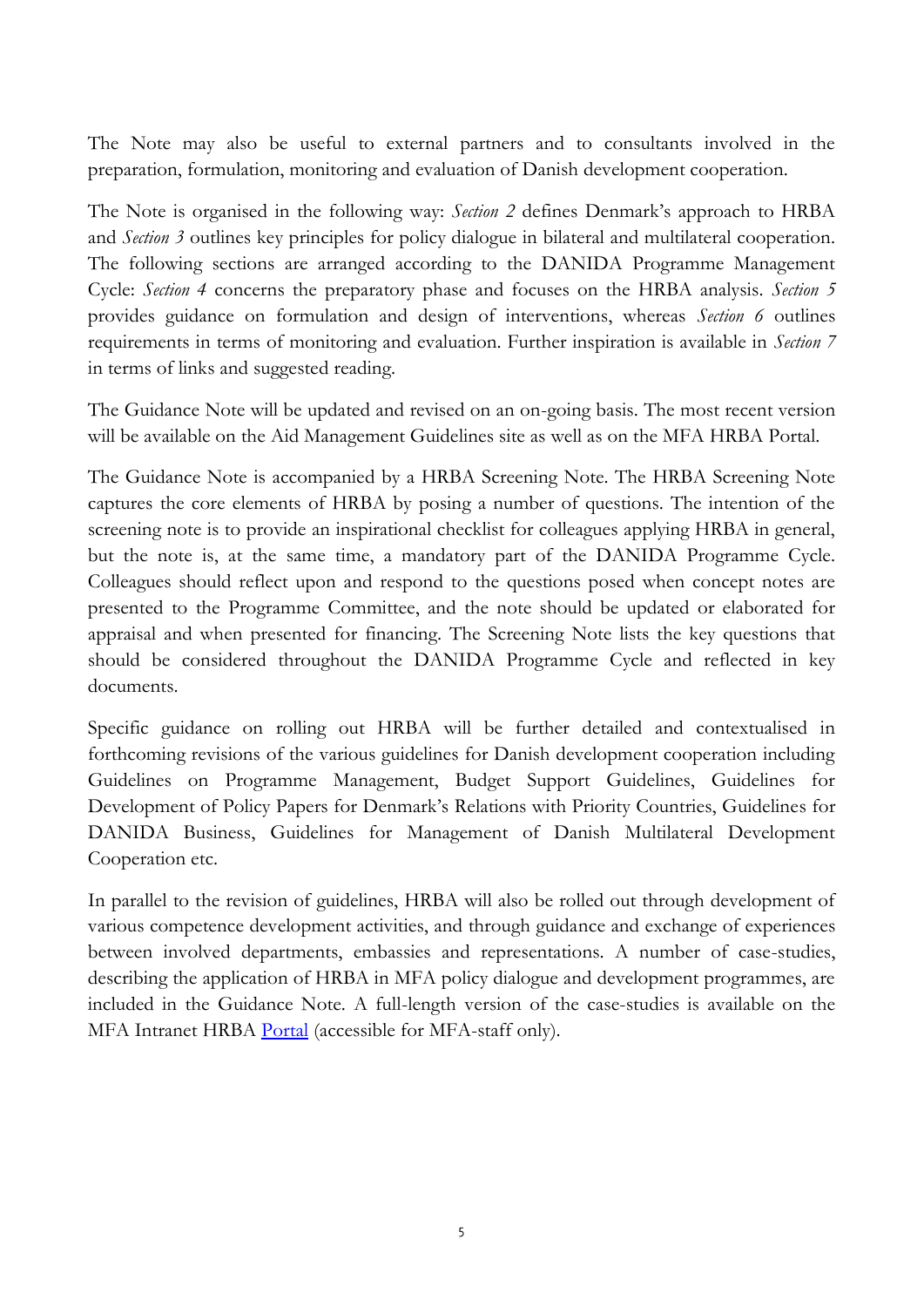### <span id="page-6-0"></span>**3 Defining a Human Rights Based Approach to Development**

#### **3.1 A new perspective in Danish Development Cooperation**

A HRBA, as an international concept, has been operationalised over the last decade. The most general reference point for a HRBA is the UN Common Understanding on "The Human Rights Based Approach to Development Cooperation" from 2003, on which UN tools and approaches are based.

Denmark's approach is informed by the UN Common Understanding but also takes into account the numerous lessons learned by multi- and bilateral agencies from implementing a HRBA in practice. In addition to various UN organisations, programmes and funds, bilateral donors such as Sweden and Germany, to name but a few, have shared their experiences with Denmark.

There is no single approach to a HRBA. Denmark's particular approach to a HRBA will balance pragmatism and realism with the integration of four principles; non-discrimination, participation & inclusion, transparency, and accountability.

The starting point will always be country-specific and based on thorough political economy and human rights analysis, needs, local context and respect for human rights.

A HRBA entails that 1) the goal of development cooperation will seek to realize human rights as well as poverty alleviation, 2) the process of development cooperation should be guided by human rights standards and principles, and 3) there should be a focus on rights-holders and duty-bearers and their capacities to claim and fulfil obligations related to human rights.

As indicated above, in a HRBA a distinction is made between rights-holders and their entitlements and duty-bearers and their obligations. The aspiration is to strengthen both the capacities of rights-holders to make their claims and of duty-bearers to meet their obligations.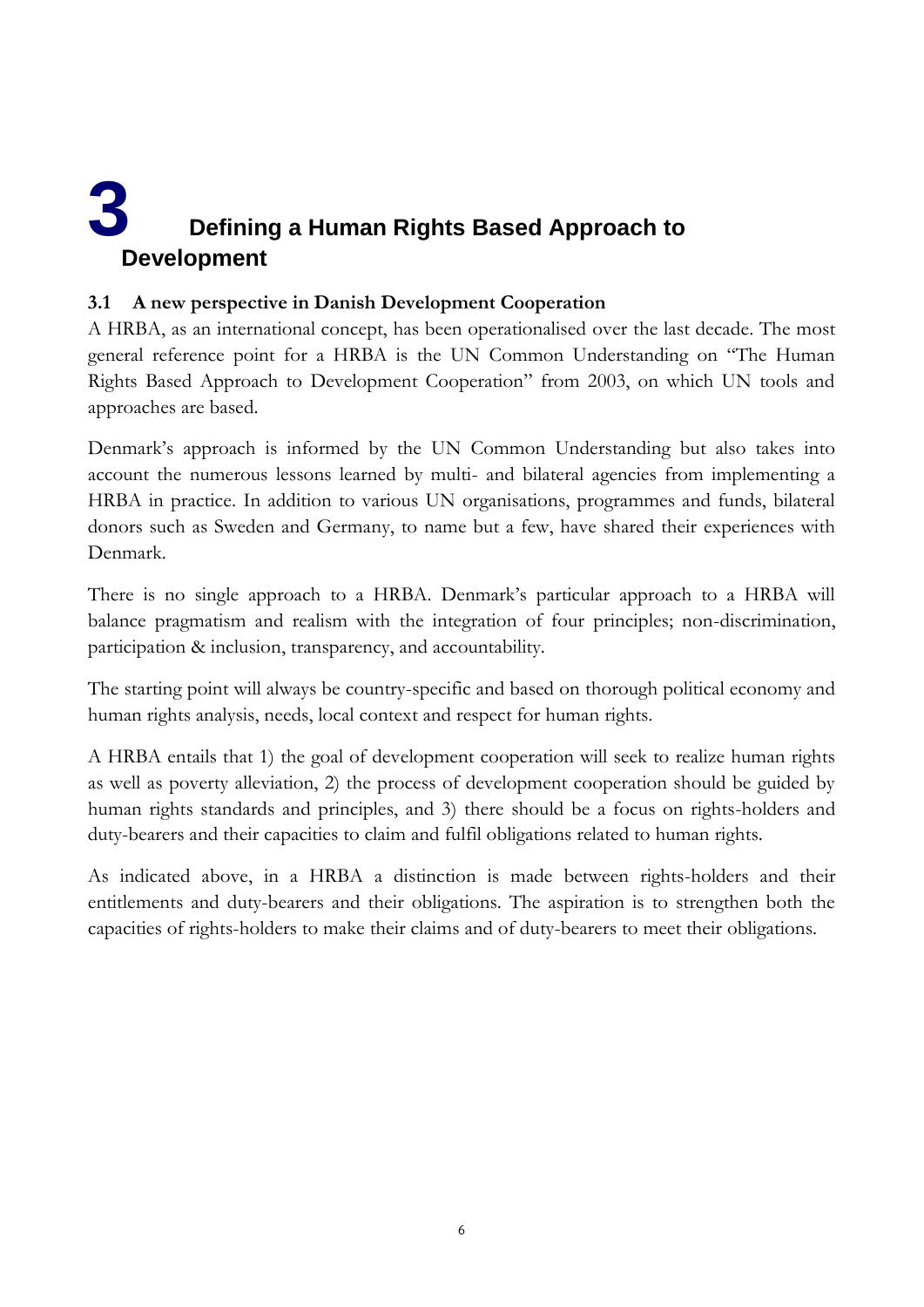#### **DEFINING AND EXEMPLIFYING RIGHTS-HOLDERS AND DUTY-BEARERS**

Rights-holders: Given the universal nature of human rights, every individual is a rights-holder and entitled to the same rights without distinction based on race, colour, sex, age, language, religion, political or other opinion, national or social origin, disability, property, birth or other status, such as sexual orientation and marriage status. Every rights-holder has the responsibility to respect the rights of others. Rights-holders must have the capacity to: (i) exercise rights; (ii) formulate claims and hold duty-bearers accountable; and (iii) seek redress.

Duty-bearers: Are primarily state actors. This includes all the organs of the state such as parliaments, ministries, local authorities, judges and justice authorities, police, teachers or extension workers. All these are legal dutybearers. A HRBA focuses on the capacity of the state at all levels to meet its duties to respect, protect and fulfil human rights.

Although states are the principal duty-bearer, there are other non-state entities that have responsibilities to respect, protect and fulfil human rights. Some literature refers to these non-state entities as moral duty-bearers. These can include community organizations, aid agencies, multilateral donors and private sector organizations etc. Religious leaders or elders can be seen as duty-bearers in certain situations such as for instance having a responsibility to protect the rights of children and thus speak out against violation of children's rights in their communities.

The core thrust of Denmark's approach to HRBA is that human rights are both a means and an end in our development cooperation. This entails that human rights should inform both the results to be achieved and the process to achieve them. Human rights principles; nondiscrimination, participation & inclusion, transparency, and accountability, provide the framework for the design and implementation of development activities. Furthermore, human rights standards help to define the results pursued.

- Human rights as a means essentially entails that Danish Development Cooperation will be strengthened by integrating the four principles of non-discrimination, participation & inclusion, transparency and accountability - from initial analyses to final evaluation. These principles are further defined and elaborated below.
- Human rights as an end implies that Danish development cooperation will be informed by international human rights standards. These universally agreed standards are defined by the UN Charter, the UN Declaration, the two International Covenants and numerous other treaties, bodies and instruments as further defined below.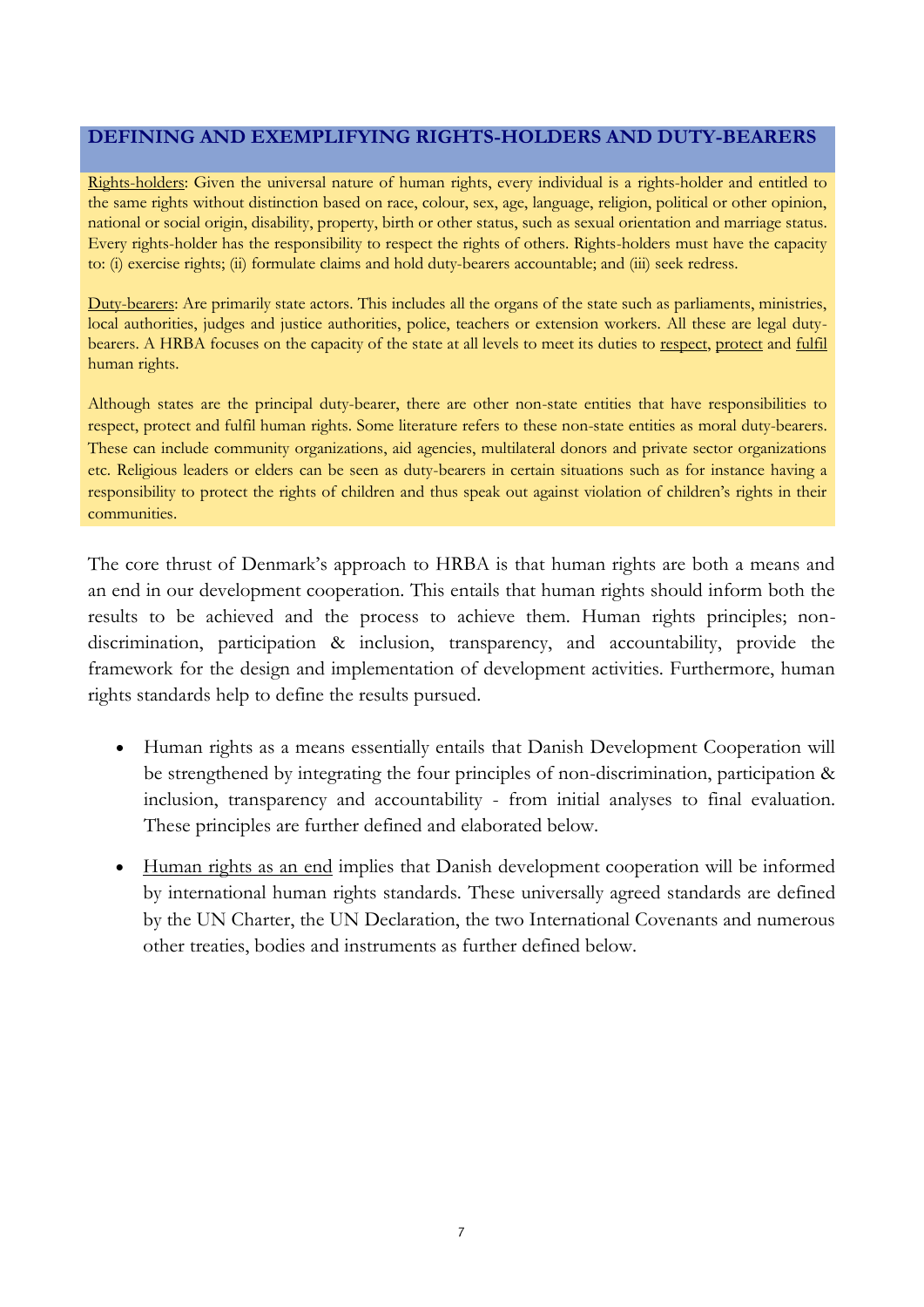The four human rights principles will guide all development cooperation and programming in all sectors and phases of the programming process.

#### **THE OBLIGATION OF STATES: RESPECT, PROTECT AND FULFIL**

States have three levels of obligation: to respect, protect and fulfill every right.

- To respect a right means refraining from interfering with the enjoyment of the right.
- To protect the right means enacting laws that create mechanisms to prevent violation of the right by state authorities or by non-state actors. This protection is to be granted equally to all. The obligation to protect requires measures by the State to ensure that third parties (individuals, armed groups, enterprises, etc.) do not deprive right-holders of their access to their right.
- To fulfill the right means to take active steps to put in place institutions and procedures, including the allocation of resources to enable people to enjoy the right.

When development is based on international human rights standards, it provides a strengthened platform for political dialogue, advocacy and social mobilization, since programming goals are based on universally agreed principles, national and international commitments and legal frameworks that underline the accountability of duty-bearers.

A HRBA aims to empower people to exercise their rights and reduces risks of setbacks in the development agenda. By application of the four principles we will ensure that our efforts empower the disadvantaged people to influence decisions and access resources that determine their quality of life.

All rights require funds and capacities to be fulfilled. Applying a HRBA means working with all human rights and taking into account the immediate obligation of states to respect human rights as well as their obligation to ensure progressive realization to protect and fulfil these rights.

Historically, progressive realization comes from the obligation of States under the Covenant on Economic, Social and Cultural Rights. However, The [Vienna Declaration and Programme of](http://www.unhchr.ch/huridocda/huridoca.nsf/(symbol)/a.conf.157.23.en)  [Action](http://www.unhchr.ch/huridocda/huridoca.nsf/(symbol)/a.conf.157.23.en) (1993) emphasizes that all human rights are of equal importance and the general theory of respect, protect and fulfill refers to all human rights.

Progressive realization is now applied to States' obligation to *protect* and *fulfill* all human rights, and the obligation to *respect* human rights is immediate for both economic, social, cultural, and political and civil rights.

The obligation to *protect* and *fulfill* human rights requires positive measures by States and is therefore, in practice, subject to progressive realization. Such positive measures apply to civil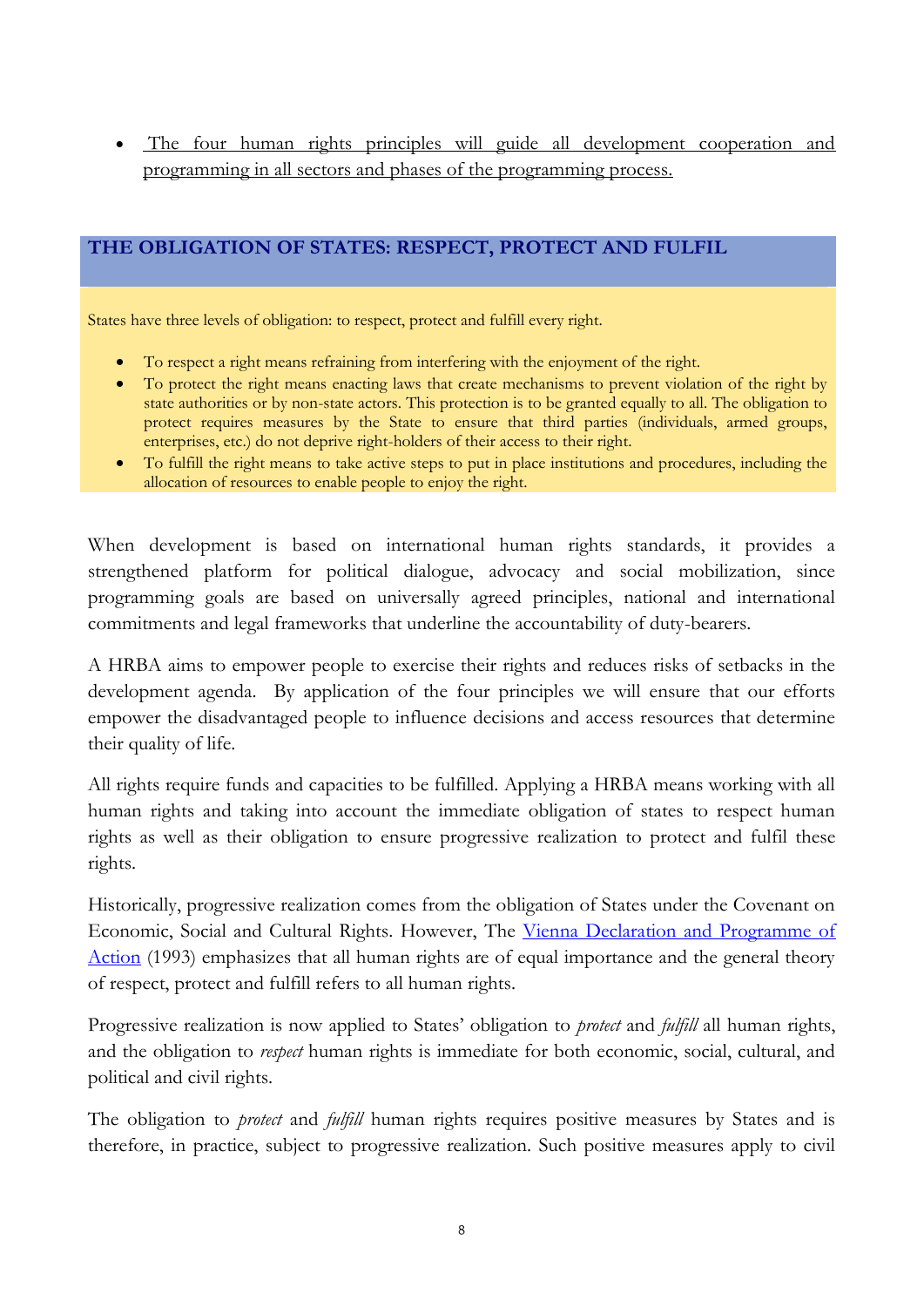and political rights (building courts, recruiting and training police officers, investigating arbitrary killings, conducting free and fair elections etc.) and to economic, social and cultural rights (building schools and hospitals, recruiting teachers and doctors, providing equal access to food, shelter, work, social security etc.).

#### **PROGRESSIVE REALIZATION OF RIGHTS**

The value of progressive realization has two strategic implications. Firstly, it allows for a time dimension in the fulfillment of human rights, and secondly it allows for setting priorities between different human rights. States may therefore in practice fulfill human rights progressively as long as they;

- Take concrete steps to the 'maximum of their available resources' States must demonstrate that every effort has been made to use all resources at their disposal to achieve minimum essential levels of each right (the principle of due diligence).
- Monitor progress systems must be established to ensure that progress, or lack thereof, can be measured. To the extent that realization of human rights is dependent on expansion of resources, the state must immediately develop and implement a time-bound plan of action as well as indicators and benchmarks to assess fulfillment of goals.
- Avoid retrogression while allocating resources to realization of certain rights, the level of realization of the remaining rights must be upheld. Any deliberately retrogressive measures will require the most careful consideration and need to be fully justified.
- Prevent discrimination progress must be achieved for the entire population as equally as possible. States must prohibit discrimination in, for instance, access to health care, education, justice, elections and work.
- Respect 'minimum core obligations' the International Human Rights system has certain 'core obligations' which requires the State to ensure with immediate effect certain minimum levels of enjoyment of various rights.

A HRBA is not a tool for overall prioritization as fundamentally all rights are equal. But there will still be a need to set priorities and apply flexible solutions to the many challenges faced by our partners. In reality, the enjoyment of all human rights is interlinked, for example, it is often harder for individuals who cannot read and write to find work, to take part in political activity or to exercise their freedom of expression. Another example is that strengthening the right to education and health often includes strengthening democratic processes to empower people to participate in decision making/demanding influence and strengthening various legal instruments such as complaint mechanisms and various legal accountability measures. The key is therefore to identify the binding constraint(s) on the fulfilment of human rights in the specific context, and set priorities accordingly. Therefore, in some places focus will be on e.g. freedom of expression and association, and in others on the right to food, health, education, decent work and for the collective and individual rights of indigenous peoples.

Finally, it should be emphasised that a HBRA does not entail a complete change in the implementation of Danish development assistance. A lot of the work we already do will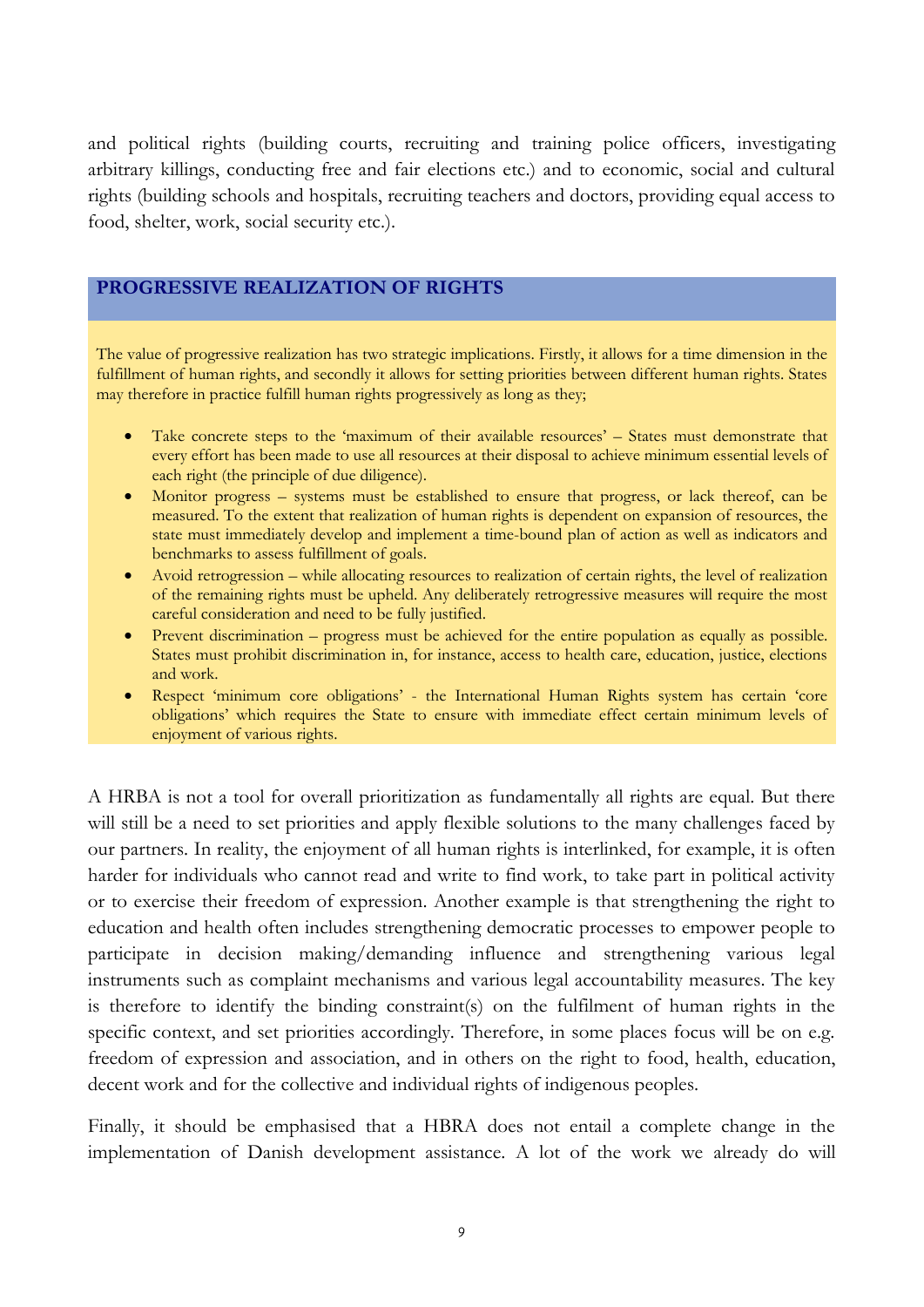continue and the various HRBA principles are already well reflected in many of our strategic documents, for example the Civil Society Strategy. Moreover, Denmark's experience with the mainstreaming of gender and human rights is highly relevant to a HRBA. Similarly, we have years of experience with building the capacity of duty-bearers at local and central level through public sector management programmes, sector programmes, and decentralisation programmes. This work will continue. We also have relevant experience to offer in terms of multilateral/bilateral synergy, focus on the most marginalized, on integration of work on political/civil rights, and strengthening local accountability mechanisms such as water user boards, parent-teacher associations etc. As this Note will explain, such activities are squarely within the domain of a HRBA.

#### **3.2 The four principles of a HRBA in Danish development cooperation**

As an essential part of HRBA, Denmark's development cooperation will be strengthened by consistently applying the principles of non-discrimination, participation & inclusion, transparency, and accountability.

The principles are derived from international human rights treaties. We will apply them in policy dialogue and in all steps of the programme cycle. However, all do not need to be integrated to the same extent in specific interventions. What is important is to consider them and include specific interventions in programmes to promote them where feasible. As an example, we should always ex-ante consider the situation of poor and marginalised groups, yet recognising that direct support to such groups will not be a default modality. Similarly, it may not always be relevant to explicitly promote transparency through specific intervention, but again, the aspect of transparency must be considered throughout. While some aspects of the programming may be "neutral" in terms of some of the principles, consideration shall always be given to the notion of "do no harm". I.e. while the programming may be neutral, it should still be assessed if the programming, even with a choice of non-intervention, is directly or indirectly doing harm to the intended beneficiaries.

A HRBA must also guide all development cooperation and programming in all sectors and phases of the programming process.

The principles can be summarised in the following way.

1. Non-discrimination: A fundamental principle in the human rights obligations of states is that of non-discrimination. All persons are equal and should have equal access to public services and opportunities, to security and justice. Key is the empowerment of the poor and marginalised to fight for their rights as active individuals. It entails a special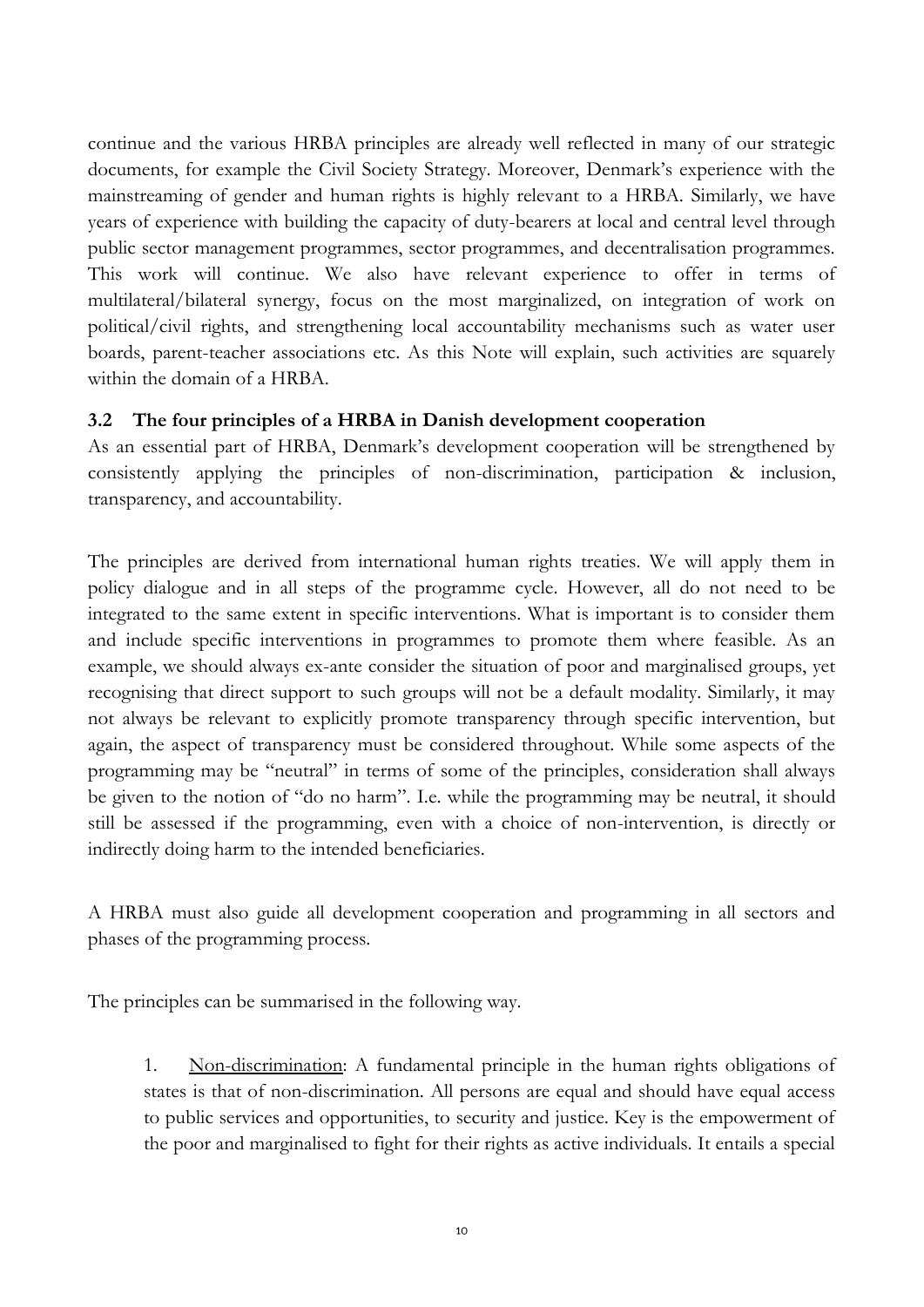focus on promoting vulnerable groups rights and equal access to decision-making, resources and opportunities.

2. Participation and inclusion: Active, free and meaningful participation is both a means and an end in itself. Denmark will support people in the exercise of their freedom of expression, assembly and association and in asserting these rights by creating opportunities to ensure active meaningful participation as well as local ownership in development processes.

3. Transparency: Access to information and freedom of expression are integral elements in the Human Rights Based Approach. We will work to ensure that all people have access to free and independent information, so that those in power can be held accountable for their policies and priorities. We will also work for the implementation of the principle of sharing of public information by state and public institutions both in relation to the free and independent media and the general public.

4. Accountability: The state is responsible for respecting, protecting and fulfilling human rights – and should be held accountable. The realisation of human rights requires that state formation and governance are based on the principles of rule of law as well as democratic and inclusive legislative processes. It also requires government authorities with the will and ability to respond to demands for human rights from rights holders.

The application of the four principles is the foundation for empowerment. Without application all four principles there can be no meaningful empowerment of the most vulnerable.

Special attention must be afforded to rolling out HRBA in fragile states. Often a substantial and general absence of human rights and development is an underlying cause of conflict and fragility. At the same time, conflict and fragility makes it very difficult to address these fundamental challenges. It can be useful to define more clearly what the roots of fragility are. Is it e.g. due to the absence of credible authority (Somalia), absence of service provision i.e. following a crisis, natural or otherwise (Haiti) or due to lack of government legitimacy, e.g. military rule/non-democratic rule (Burma, Zimbabwe). Any initiatives in a fragile context must also take into consideration that the initiative is likely to shift balances in power and resources, which can have substantial consequences for communities and the dynamics of a conflict.

Using the four principles of HRBA can be a useful tool in identifying the most important constraints on the rights of the individual. Taking, for instance, non-discrimination with regard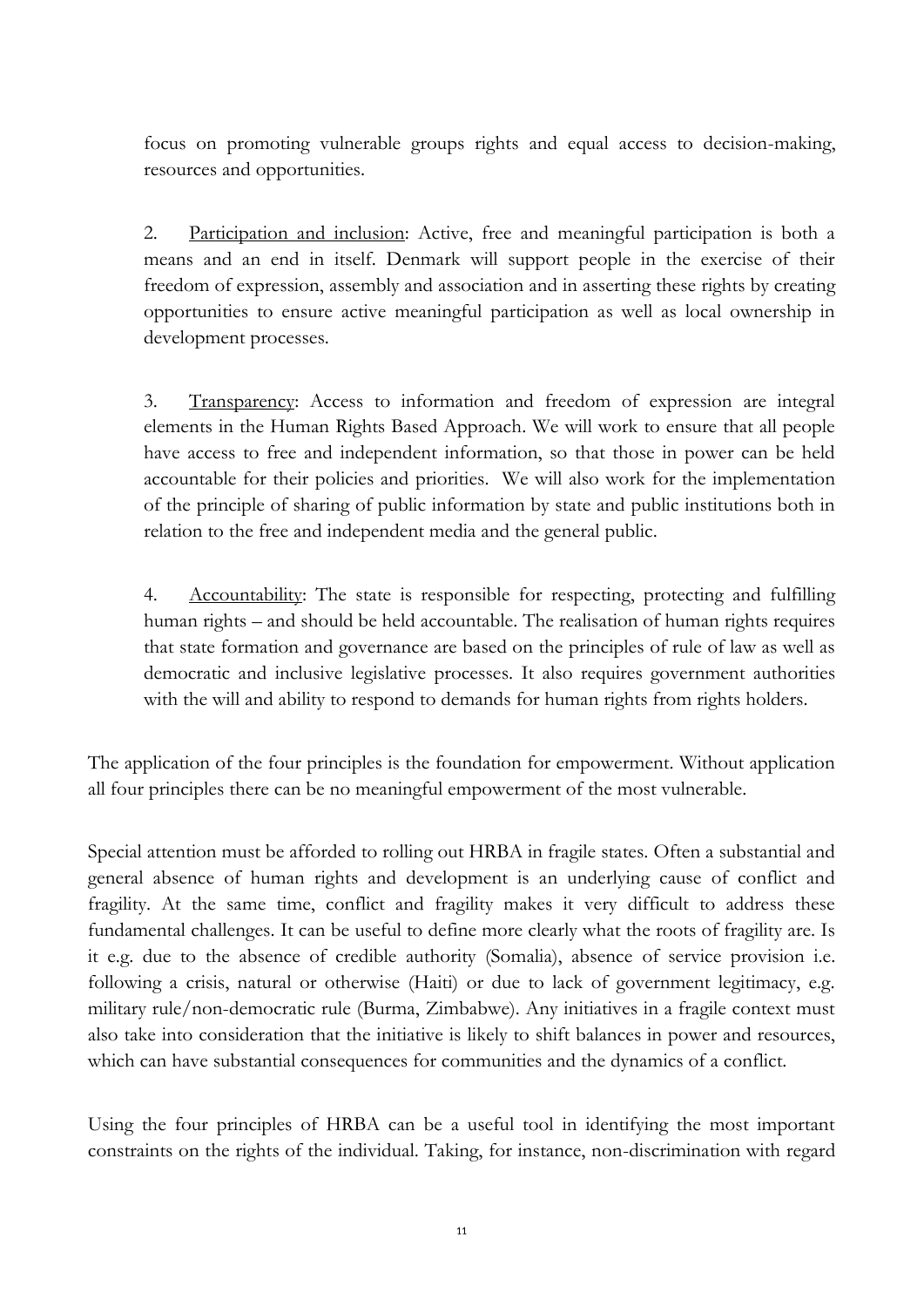to distribution of resources as a point of departure may lead to an analysis providing information and findings that demonstrate serious inequalities in society, which together with other factors may trigger conflict. Support may include improved service delivery through various channels e.g. multilateral organisations, CSO's etc. Also, participation in decision making processes may in itself empower people in a manner that can divert tendencies for violent conflict and instead lead to constructive contributions and solutions to societal challenges and sustainable peace. Accountability and transparency will be crucial in developing trust in an authority that can act as catalyst for further development.

The application of the principles is further elaborated in the following sections.

#### **3.3 HRBA and Poverty Orientation**

Rolling out HRBA in Denmark's development cooperation is expected to strengthen the poverty orientation. Poverty is often defined one-dimensionally in economic terms. Among LDC countries, this often means that the poor are simply defined as people living with an income below 1.25 USD per person per day. However, there is a growing recognition that poverty has more dimensions than mere economic needs, and that an effort to reduce poverty will have to address complex notions of inequality, exploitation and discrimination. A HRBA offers this multidimensional perspective on poverty in a comprehensive, systematic and operational way.

From a human rights perspective, human rights violations are both a consequence of and a reason for poverty. However, every human rights deprivation is not necessarily linked to poverty. An authoritarian regime can for instance deprive relatively affluent people of their freedom of expression. From a human rights perspective, poverty therefore still concerns people's lack of power, economic resources or concerns human rights deprivations that are caused by economic constraints. However, such powerlessness and constraints are not limited to material resources and personal income. Poverty also includes the inability to influence and access public and social goods and communally managed services, the inability to exert political influence, the lack of physical integrity etc. In that sense, a human rights perspective on poverty entails a comprehensive focus on a person's freedom or opportunity to achieve well-being.

Consequently, a poor person is not just economically deprived, but someone who is disempowered and excluded and has limited capabilities to take control of her or his life. Lack of material resources are part of the picture, but may often be a symptom. A HRBA strive to assess and address the root causes of poverty.

The basic freedoms and opportunities to achieve well-being, and the capabilities to do so, are fundamental to ensure minimal human dignity. A HRBA emphasizes that all people have a fundamental rights to these freedoms and opportunities. Poverty should therefore be understood as the non-fulfilment of a person's right to a range to basic capabilities. Again,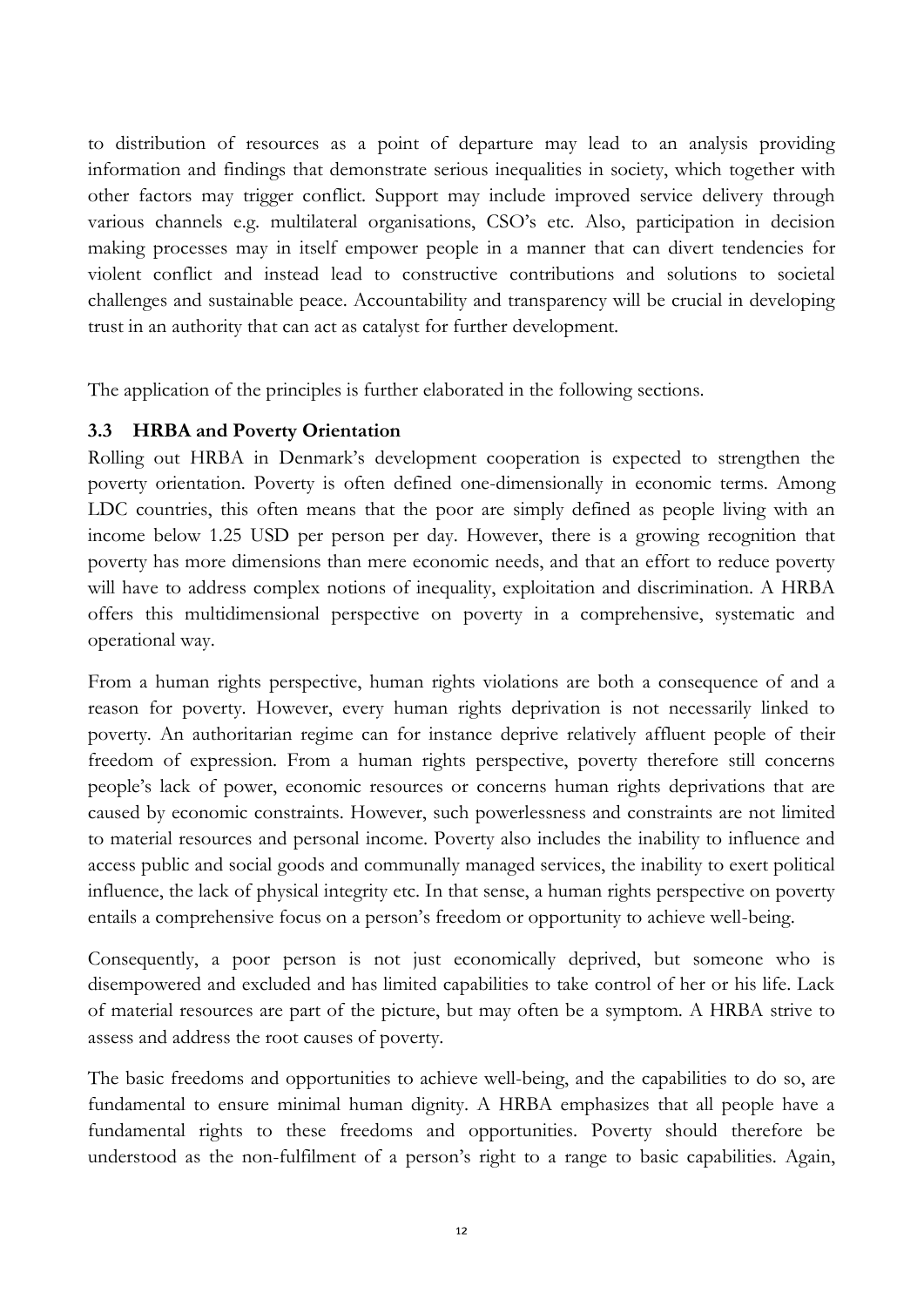poverty is not simply understood in terms of economic capabilities, but includes the complex and corresponding failure of political, socio-cultural, human and protective-security capabilities.

- 1. Economic capabilities cover the abilities to have and use assets to pursue sustainable livelihoods, to provide income to finance consumption and savings.
- 2. Human capabilities cover the health, education, nutrition, clean water and shelter, necessary to engage effectively in one's society, not only to make a living, but also to be a part of the wider society.
- 3. Political capabilities cover voice and authority to influence public policies and political priorities, and be adequately represented within one's community at local and national levels.
- 4. Socio-cultural capabilities cover abilities to participate and be included as a valued member within social and cultural relationships, networks and activities.
- 5. Protective-security capabilities cover all the issues that help to lessen vulnerability, such as protection from threats and violence to person and property (including violations from the state) and the ability to withstand economic shocks.

Capabilities and human rights are thus highly complementary. A focus on enhancing poor people's capabilities will empower them to gain more control over decisions and resources that determine the quality of life and the deep structural inequalities that inhibit this. Human rights offer the framework, standards and principles to do this.

In sum, a HRBA offers a more adequate response to poverty by working not only with resources but also with capabilities and the root causes of deprivation. The influential World Bank study 'Voices of the Poor' (1999) strongly advocated for this focus on capabilities. A HRBA is one way to take up this challenge, but the approach also has distinct features that concretely add value to poverty reduction efforts, including:

- A HRBA directly and comprehensively targets the empowerment of the poor across the range of capabilities listed above and explicitly concerns the distribution of power and resources to enhance equality and equity.
- A HRBA draws on the human rights community as an active player in the analysis, planning, design and monitoring of poverty reduction efforts.
- A HRBA emphasizes law and standards as a crucial accountability measure for the enhancement of poor people's capabilities. At the operational level, it is therefore a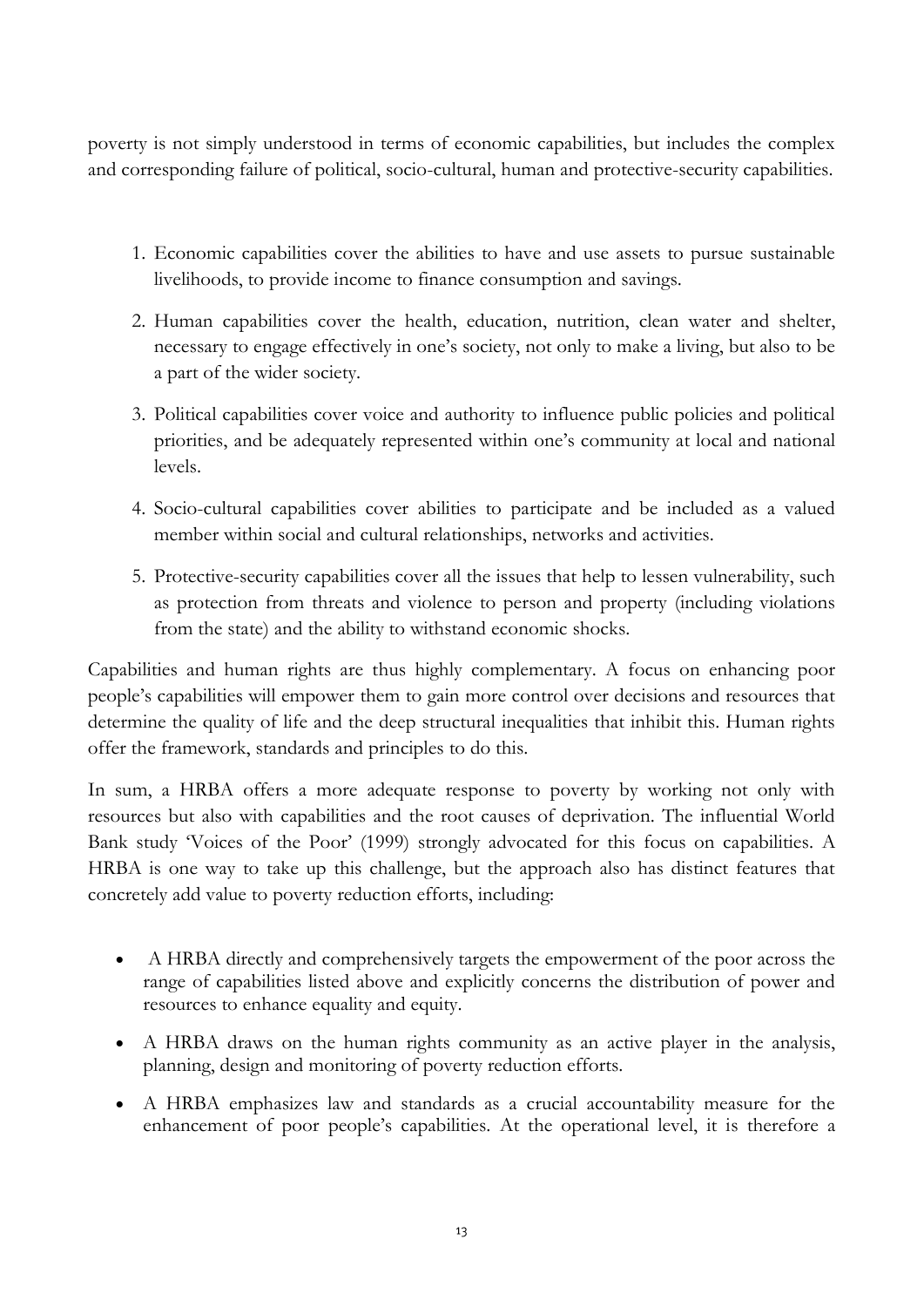defining feature of a HRBA that legally formulated rights (non-discrimination, access to information, the right to participate in public affairs etc.) inform development efforts.

 A HRBA offers a defining emphasis on duty-bearers' responsibility to respect, protect and fulfil the human rights of the poor, the poor's entitlements and power to claim their rights, and the capacity of duty-bearers to meet their obligations.

"The challenge for development professionals and for policy and practice is to find ways to weaken the web of powerlessness and to enhance the capabilities of poor men and women so that they can take more control of their lives"

World development Report 1999

#### **3.4 Human rights as a goal – international human rights standards**

As stated, Danish development cooperation will be informed by international human rights standards.

We will in development cooperation consider the full range of human rights, whether they are civil, political, economic, social or cultural. International human rights as defined by conventions, standards, norms and instruments - notably the UN Charter (1945), the Universal Declaration of Human Rights (1948) and what is usually referred to as the nine core Human Rights conventions (see below).

#### **THE NINE CORE HUMAN RIGHTS CONVENTIONS**

- 1. The International Convention on the Elimination of All Forms of Racial Discrimination (1965)
- 2. The International Covenant on Civil and Political Rights (1966)
- 3. The International Covenant on Economic, Social and Cultural Rights (1966)
- 4. The Convention on the Elimination of All Forms of Discrimination against Women (1979)
- 5. The Convention against Torture and Other Cruel, Inhuman or Degrading Treatment or Punishment (1984)
- 6. The Convention on the Rights of the Child (1989)
- 7. The International Convention on the Protection of the Rights of All Migrant Workers and Members of Their Families (1990)
- 8. The International Convention for the Protection of All Persons from Enforced Disappearance (2006)
- 9. The Convention on the Rights of Persons with Disabilities (2006)

In addition to the nine core conventions, there are other conventions relevant to each of the four strategic priority areas in the strategy "Right to a better life": Human rights and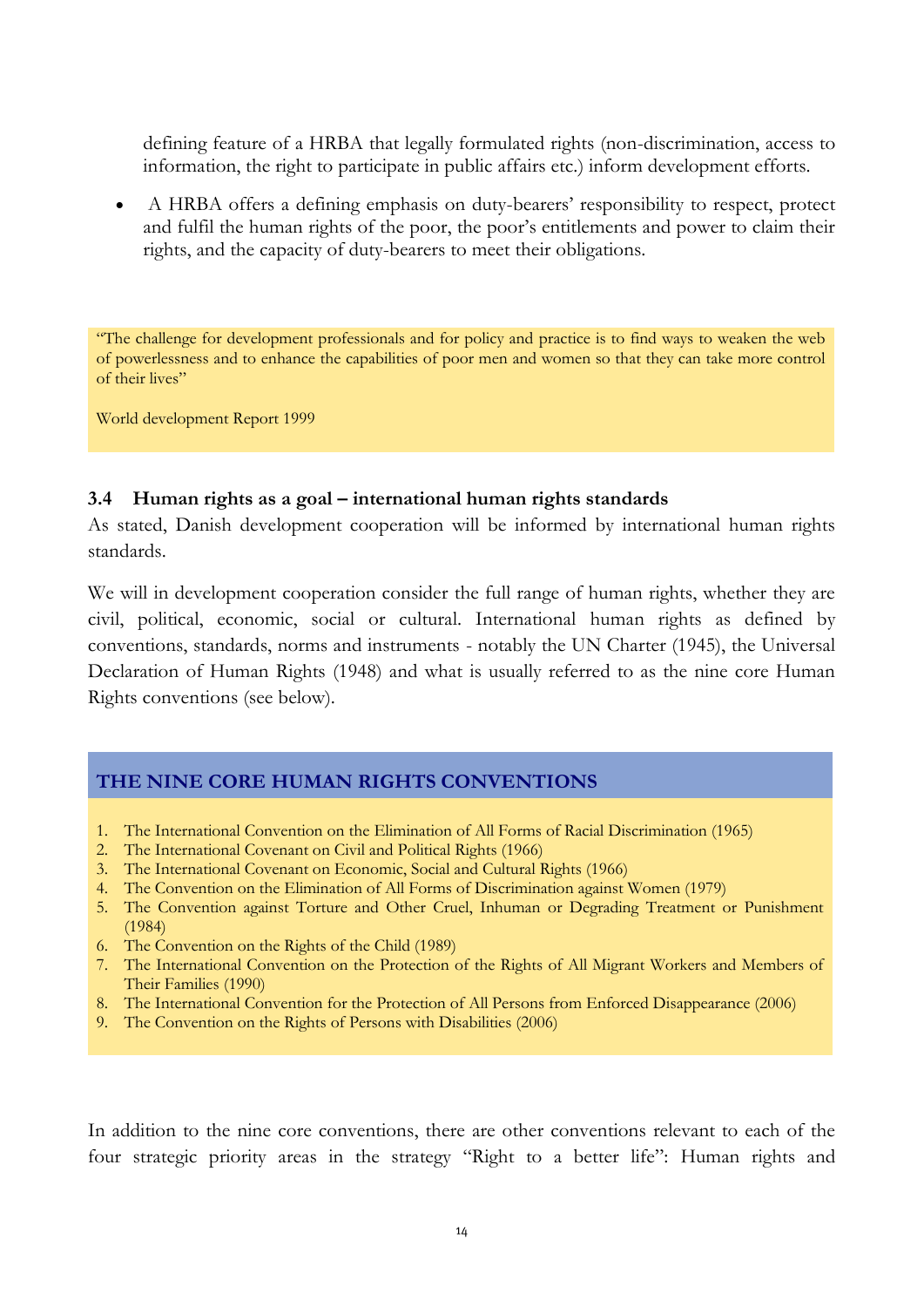Democracy; Green Growth; Social Progress; and Stability and Protection. These include, among others, various UN principles and guidelines such as Basic Principles for the Treatment of Prisoners, essential ILO conventions i.e. The Indigenous and Tribal Peoples Convention, 1989 (No. 169), UNESCO Conventions and Agreements as well as the Beijing Declaration and Platform for Action, the Programme of Action agreed to at the International Conference on Population and Development (ICPD) and the Declaration on the Rights of Indigenous Peoples.

#### **NON-DEROGABLE RIGHTS**

Certain human rights treaties envisage a system of derogations allowing states parties to adjust their obligations temporarily under the treaty in exceptional circumstances, i.e. in times of public emergency threatening the life of the nation. Examples of emergency situations include, but are not limited to, armed conflicts, civil and violent unrest, environmental and natural disasters, etc.

According to international human rights law, there are certain "non-derogable" rights that states always, under all circumstances, must adhere to. For instance, states can never derogate from the Covenant's guarantees of the right to life; freedom from torture, cruel, inhuman or degrading treatment or punishment, and from medical or scientific experimentation without free consent; freedom from slavery or involuntary servitude; the right not to be imprisoned for contractual debt; the right not to be convicted or sentenced to a heavier penalty by virtue of retroactive criminal legislation; the right to recognition as a person before the law; and freedom of thought, conscience and religion.

These rights are not derogable under any conditions even for the asserted purpose of preserving the life of the nation.

As mentioned, some human rights are immediate whereas others are realised progressively. Many economic, social and cultural rights (such as the right to food) will often only be realised progressively and subject to the availability of the necessary resources and facilitating conditions. In other cases, particularly with regard to the civil and political human rights, e.g. freedom from torture, immediate realisation is called for.

Each convention has a committee of experts to monitor the implementation by State parties. State parties submit country reporting on compliance with the various instruments. The committee of experts issues recommendations and general comments on the implementation of the various treaties and conventions one example is the [General Comment no. 13](http://www.unhchr.ch/tbs/doc.nsf/0/ae1a0b126d068e868025683c003c8b3b?Opendocument) (1999) on 'the Right to Education' and Shadow Reports.

In addition, important monitoring systems have been established under UN Human Rights Council, notably: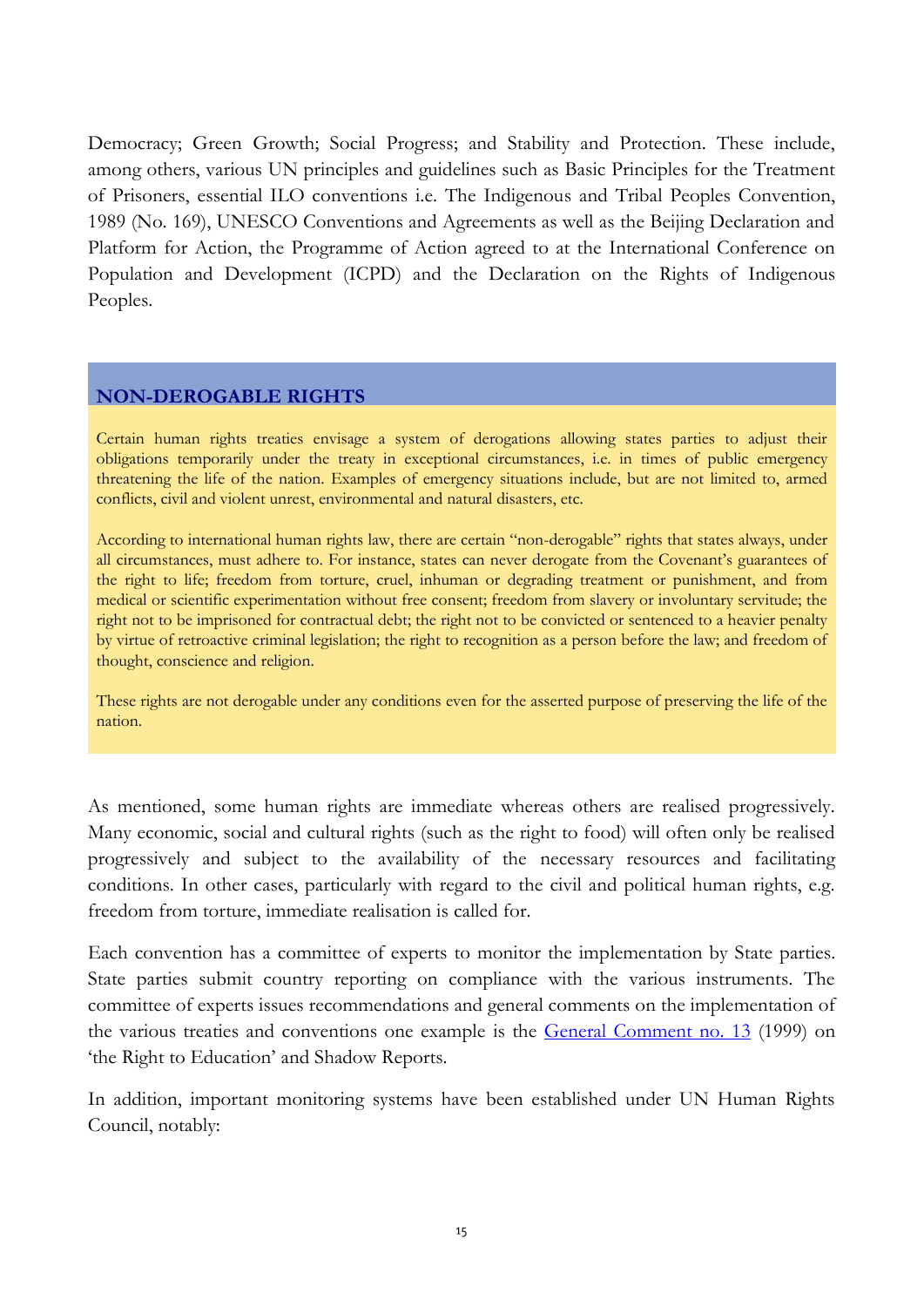- 1. Universal Periodic Review (review reports based on official reports of the states concerned, a compilation prepared by the Office of the High Commissioner for Human Rights and information provided by other relevant stakeholders). The UPR is complimented by Stakeholder Information/Submissions prepared by e.g. NGO's.
- 2. Special Procedures (Special Rapporteurs, Independent Experts or Working Groups) that are either thematic or country specific e.g. torture, education etc. Special Rapporteurs monitor human rights situations in countries and report to the General Assembly. Additionally Special Rapporteurs receive information on specific allegations of human rights violations and forward appeals to governments. For more information on special procedures, consult this [link.](http://www.ohchr.org/EN/HRBodies/SP/Pages/Introduction.aspx)

An important distinction in the international framework is between individual and collective rights (rights recognised through membership of a group – such as rights of indigenous peoples).

In addition to international human rights conventions, important regional instruments exist in the Americas, Africa, Asia and in Europe (see below for a brief overview).

#### **REGIONAL HUMAN RIGHTS INSTRUMENTS**

#### Africa

Africa has a comprehensive regional human rights architecture and the African Commission on Human and Peoples Rights provides an overview of the most important instruments. Some are legally binding for states that have ratified the instruments others are not:

- African Charter on Human and People's Rights Protocol to the African Charter on Human and Peoples' Rights on the Rights of Women in Africa
- **•** African Charter on Democracy, Elections and Governance
- Constitutive Act of the African Union
- Protocol to the African Charter on Human and Peoples' Rights on the Establishment of the African Court on Human and Peoples' Rights
- African Charter on the Rights and Welfare of the Child
- AU Convention Governing Specific Aspects of Refugee Problems in Africa
- In addition a number of instruments not listed by the African Commission on Human and Peoples Right, which can be referred to in policy dialogue or used as reference in programming:
- Declaration on the Decade of a Culture of the Rights of the Child in West Africa
- The Addis Ababa Document on Refugees and Forced Population Displacements in Africa
- The Addis Ababa Document on Refugees and Forced Population Displacements in Africa,
- Convention Governing the Specific Aspects of Refugee Problems in Africa
- Convention Governing the Specific Aspects of Refugee Problems in Africa
- The Dar es Salaam Declaration on Academic Freedom and Social Responsibility of Academics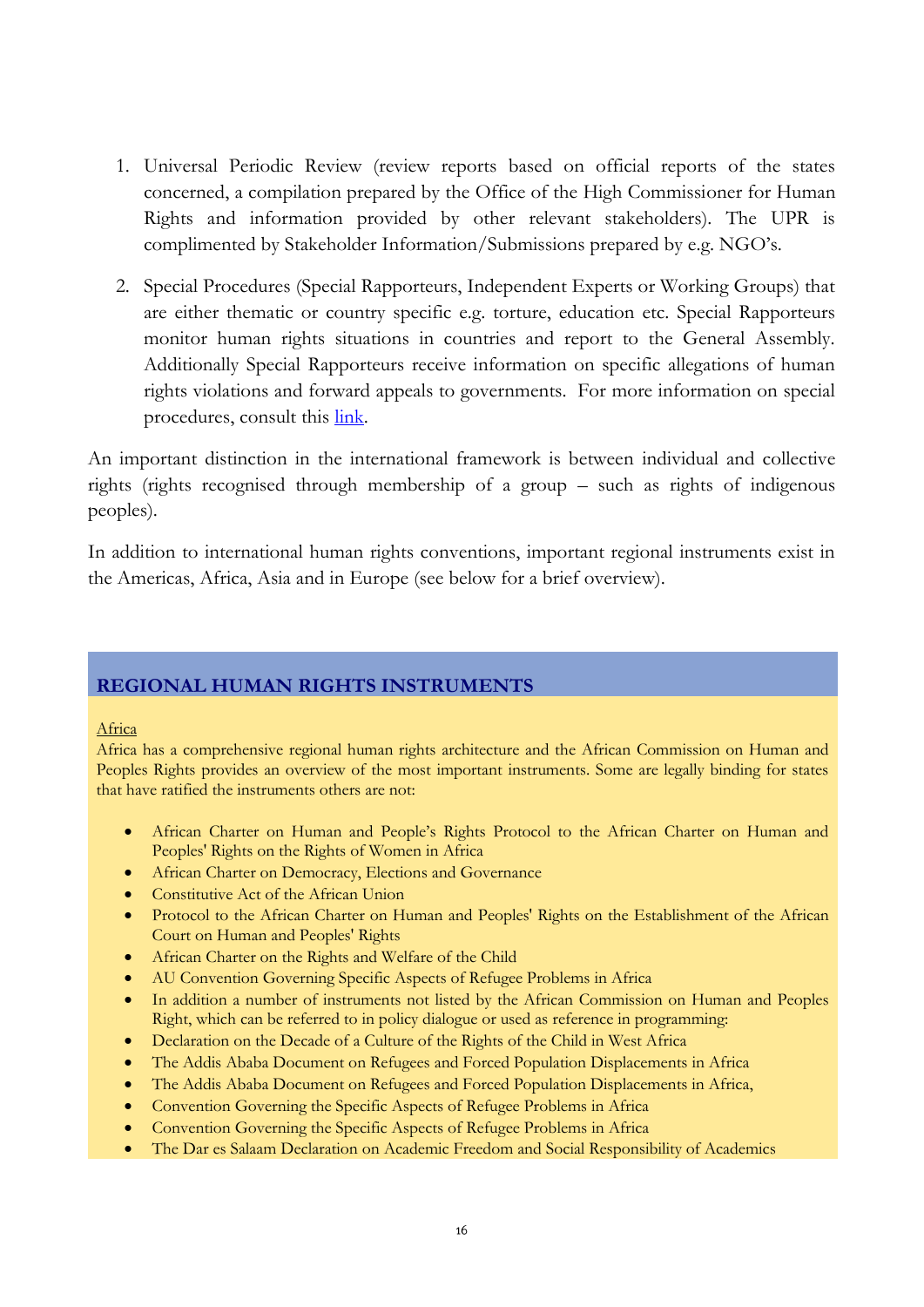- The Khartoum Declaration on Africa's Refugee Crisis
- OAU Convention for the Elimination of Mercenaries in Africa
- OAU Convention on the Prevention and Combating of Terrorism
- Protocol on the Control of Firearms, Ammunition and Other Related Materials in the Southern African Development Community (SADC) Region
- The New Partnership for Africa's Development
- African Youth Charter
- Finally, the Network of African Human Rights Institutions is an important stakeholder in setting the standards for NHRIs in Africa.

#### Asia

Contrary to Europe, Africa and the Americas, Asia does not have a regional inter-governmental system with a charter, treaties, commission, court or other formal mechanisms and ratified instruments to protect and promote human rights. However, at sub-regional level there are instruments and initiatives that can be referred to. The ASEAN Intergovernmental Commission for Human Rights (AICHR) is the most significant with its 10 member countries. Also, under the ASEAN, there is the ASEAN National Human Rights Institution (NHRI) Forum counting the four member country NHRI's in Indonesia, Malaysia, Thailand and the Philippines. ASEAN has for some years been working on an ASEAN Declaration for Human Rights that was approved and adopted in November 2012.

#### Latin America

The human right system in Latin America is well developed and is being applied more consistently than the corresponding African regional instruments. The key institutions are the Organization of American States, the Inter-American Commission of Human Rights and the Inter-American Court of Human Rights. The most notable regional instruments are:

- **•** American Convention on Human Rights
- Additional Protocol to the American Convention on Human Rights in the area of Economic, Social and Cultural Rights
- Inter-American Convention on the Prevention, Punishment and Eradication of Violence Against Women
- Inter-American Convention on the Elimination of All Forms of Discrimination Against Persons with **Disabilities**
- Inter-American Convention to Prevent and Punish Torture
- Protocol to the American Convention on Human Rights to Abolish the Death Penalty

#### Europe

Europe has a well-functioning human rights system organized within the Council of Europe. Another key institution in the European context is the European Court of Human Rights. The main instruments within the European system are:

- The Convention for the Protection of Human Rights and Fundamental Freedoms and its Protocols
- The European Social Charter
- The European Convention to Prevent and Combat all forms of Violence against Women
- The European Convention for the Prevention of Torture and Inhuman or Degrading Treatment or Punishment and its Protocol
- The European Convention on the Exercise of Children's Rights
- The European Convention on Nationality
- The European Charter for Regional or Minority Languages
- The Framework Convention on the Protection of National Minorities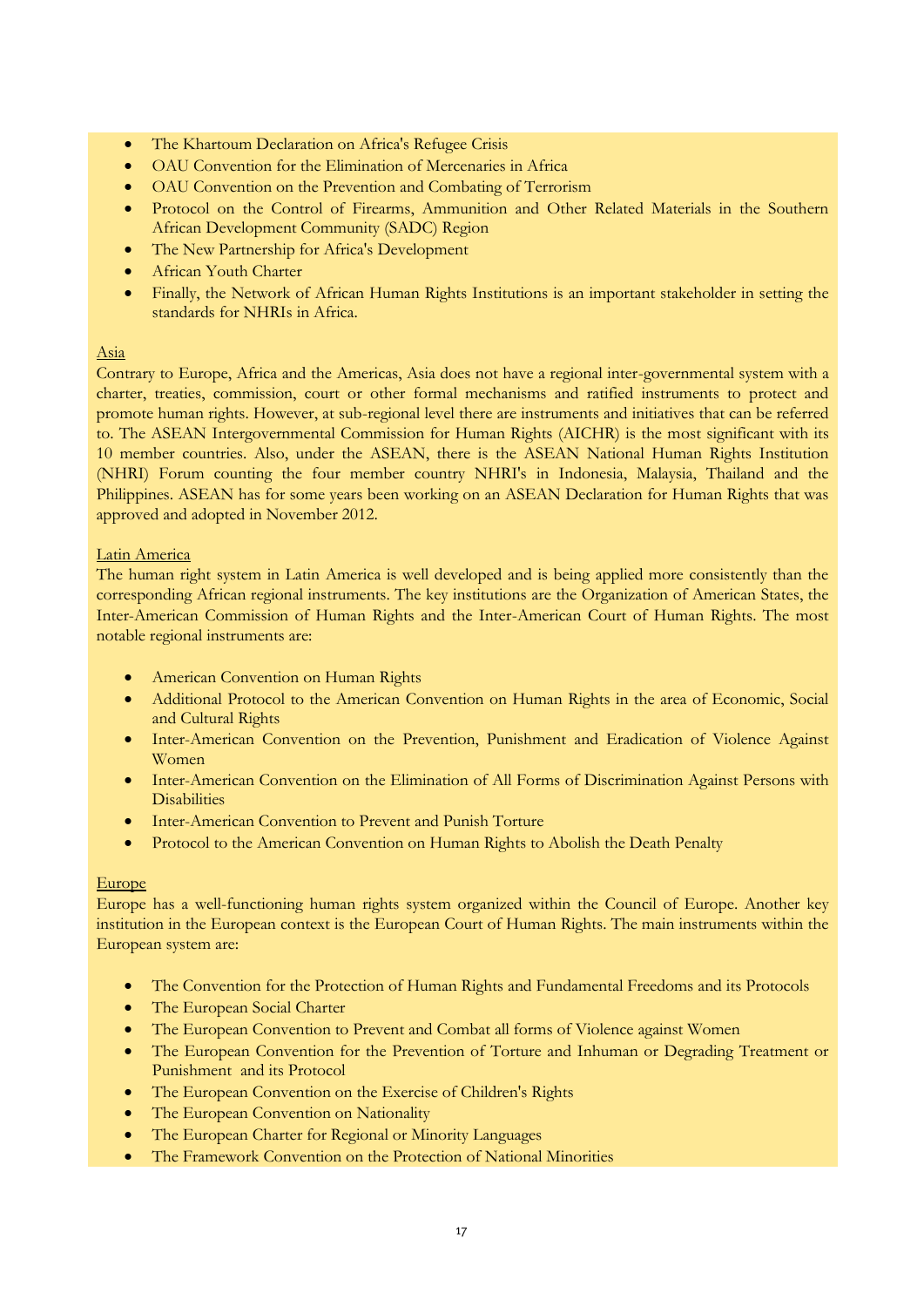- The Council of Europe Convention on Action against Trafficking in Human Beings
- The Council of Europe Convention on Access to Official Documents

#### **3.5 Rolling out HRBA**

To sum up, a HRBA will be rolled out in Danish development cooperation by considering the four HRBA principles in policy dialogue, analysis, formulation, implementation and in M&E. We will be informed by international and regional human rights commitments when we formulate objectives for our policy dialogue and our development cooperation.

The point of departure is that a Human Rights Based Approach to development cooperation is a driver for positive change, particularly when it is based on local ownership, rooted in thorough analysis, and, not least, aligned to national priorities and systems.

A HRBA should be rolled out gradually. Existing programmes will continue and, as already highlighted, a considerable part of what we do is already in many aspects informed by HRBA.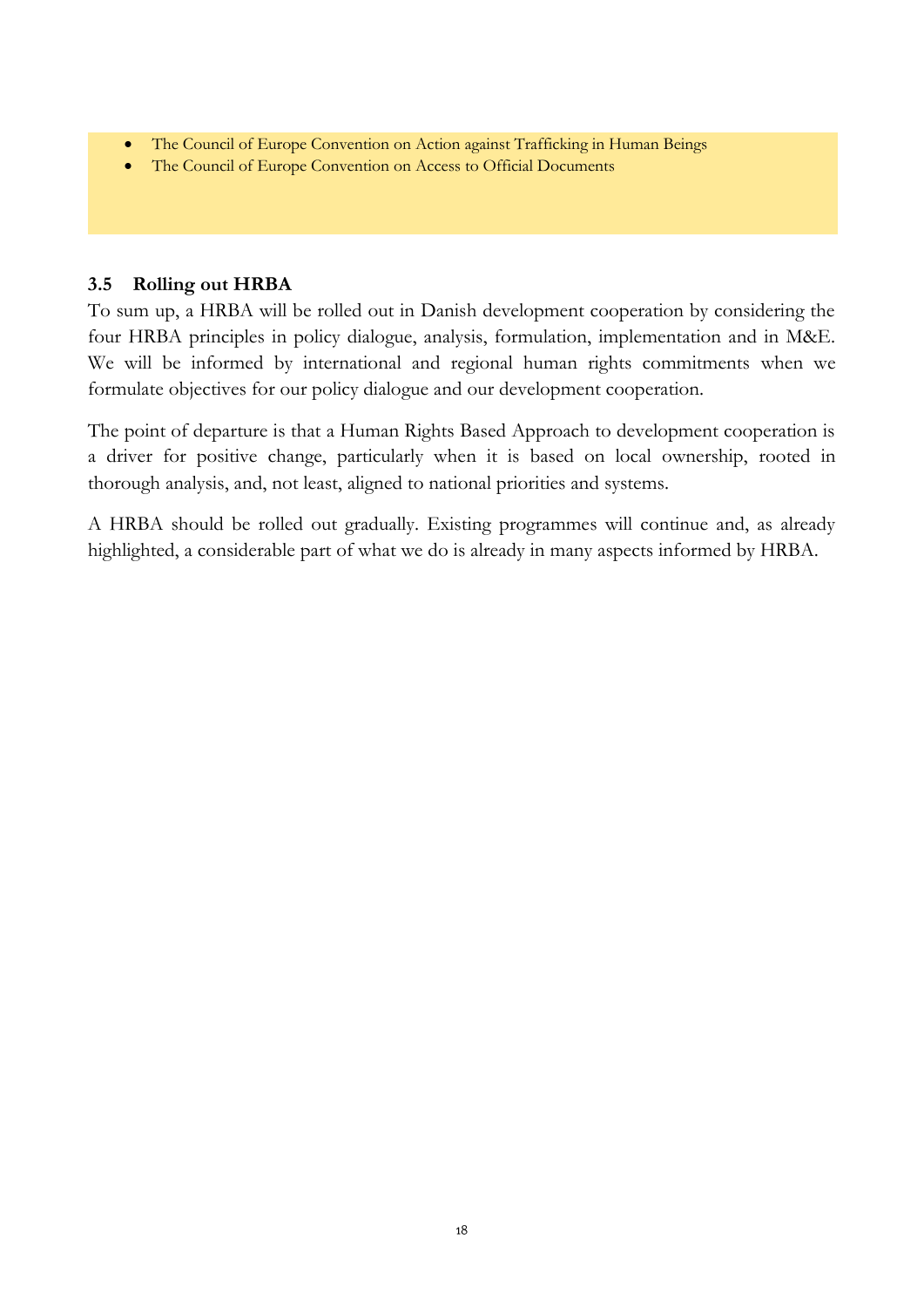# <span id="page-19-0"></span>**4 Policy Dialogue**

Policy dialogue with a broad range of partners defines the overall framework in which Denmark's development cooperation is conceived. HRBA will inform our policy dialogue in discussions regarding Danish support to multilateral organisations, to identification of focus areas for programme and sector support, over analysis, implementation, monitoring and evaluation. A strategic and focused policy dialogue is key to implementing the Human Rights Based Approach.

Recommendations generated through human rights instruments such as the UN treaty bodies and Special Procedures will inform our policy dialogue with partners at country level as well as with multilateral partners. The overall aim is to adopt a comprehensive approach in order to ensure coherence in our dialogue in various fora and with different partners.

In cases where regional instruments comply with international treaties and conventions, and possibly go beyond, we will use those as a point of departure for the dialogue. And in countries where governments do not share the human rights based agenda, there will be implications for the way in which we are able to cooperate. If developments in a country change for the worse, with systematic human rights violations, and if the possibility to change developments diminishes, Denmark is prepared to take action. There is no standard response in these situations. We will in each case carefully assess the implications this should have for how, and not least with whom, we will cooperate.

We will seek to forge a closer linkage between the normative work on human rights in international forums and development cooperation on the ground thereby also enhancing the synergy between our bilateral and multilateral interventions. The objective being to ensure that dialogue with partners at country level is based on the common framework for human rights norms and standards, and that dialogue with multilateral partners is informed by our country level experiences.

However, in our dialogue with partners, attention must be given to the fact that strengthening the link between the normative and the operational activities of United Nations entities can be perceived as controversial and is subject to frequent discussions in UN fora. The group of developing countries (G77) often question efforts to increase the UN's ability to monitor and report on the achievement of the international human rights norms and standards as part of the operational development activities. Such an approach is perceived as a way of imposing conditionality on international development cooperation and thus dictating the policies of developing countries. Therefore, fundamental development effectiveness principles like national ownership and leadership of development processes, together with alignment with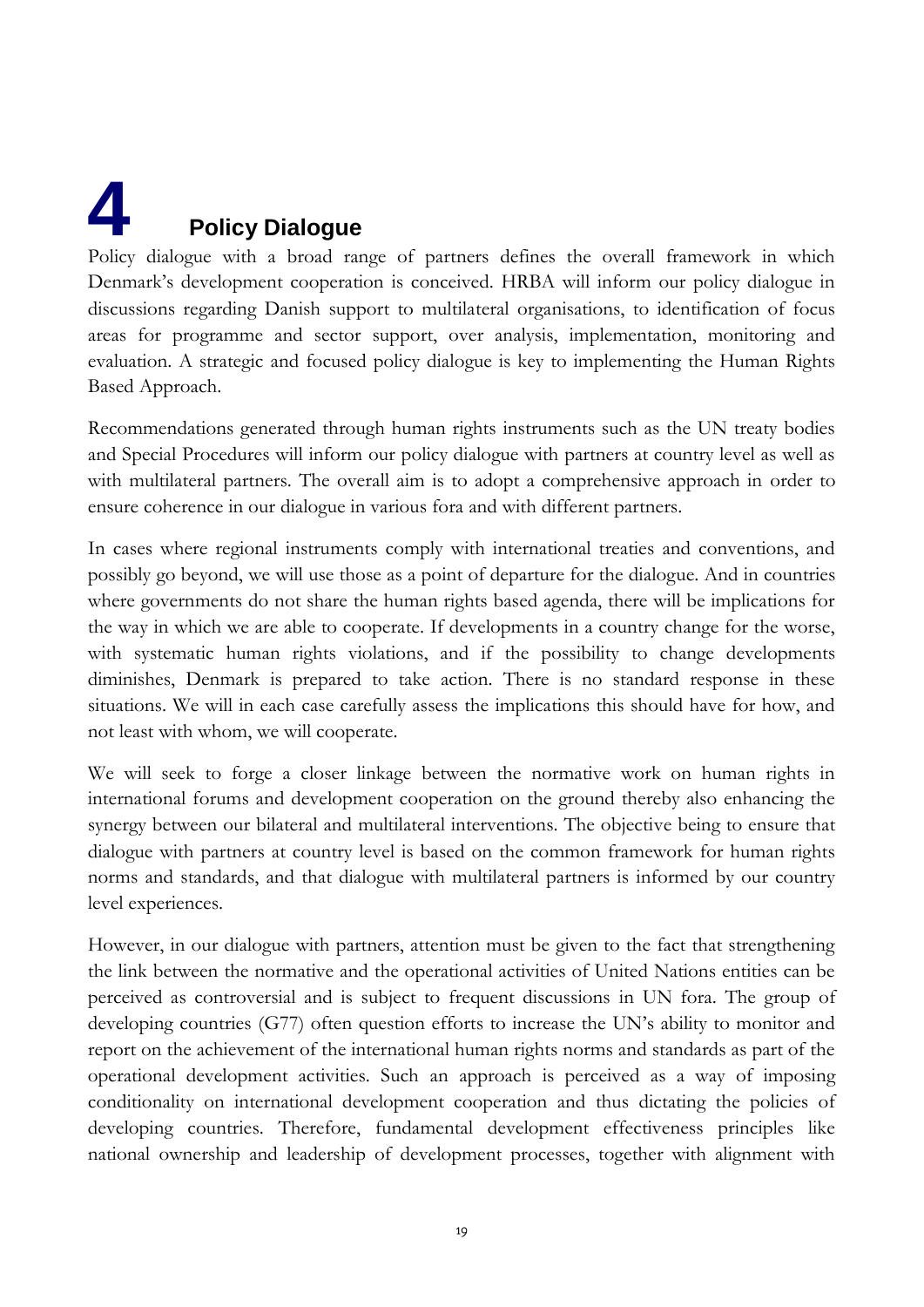national development strategies and plans, must be crucial elements in the policy dialogue on HRBA.

The point of departure is that Denmark remains fully committed to working with and through partners' strategies and systems. The focus on specific human rights must not result in isolated programme or project activities, as the point of a HRBA is to ensure the holistic, systemic and integrated approach to addressing key human rights and development challenges. Policy dialogue is crucial to ensure equal commitment from all partners.

It is essential to align programmes with partner governments' human rights commitments as expressed in international treaties, national constitutions and legislation, for example development programming can be informed by findings and conclusions of the UPR reports and especially the state response to UPR recommendation, will provide guidance on where there might be ownership of and ownership in improving the human rights situation in the country.

#### **4.1 Policy dialogue based on the four HRBA principles**

Our policy dialogue with partners will also be informed by the four HRBA principles - as relevant and applicable to the specific local or organisational context.

- We will by means of an open and critical dialogue, in keeping with the principle of **nondiscrimination**, increasingly turn the spotlight on ensuring equal opportunities for all, including marginalised groups, on the distribution and redistribution of resources in society and on the need for growth to become more sustainable and inclusive. These issues are particularly important in the dialogue connected to general budget support as well as in the dialogue on strategic focus within multilateral organisations.
- We will assess our partners on their ability to gradually and continuously bring about progress for the rights and equal opportunities of women and children – particularly girls – to realise their full potential, and thus their ability to contribute to the development of society.
- We will, in keeping with the principles of **participation and inclusion**, argue for a legal framework that allows for a strong and independent civil society as well as other aspects of ensuring that citizens are able to access information and influence government decisions affecting them.
- We will encourage our partners to be **open, accountable and transparent** about the utilisation of the resources they generate and spend. We will emphasise the importance of the right to information – all counterparts should respect principles of openness and transparency towards their constituencies and the public at large. In our own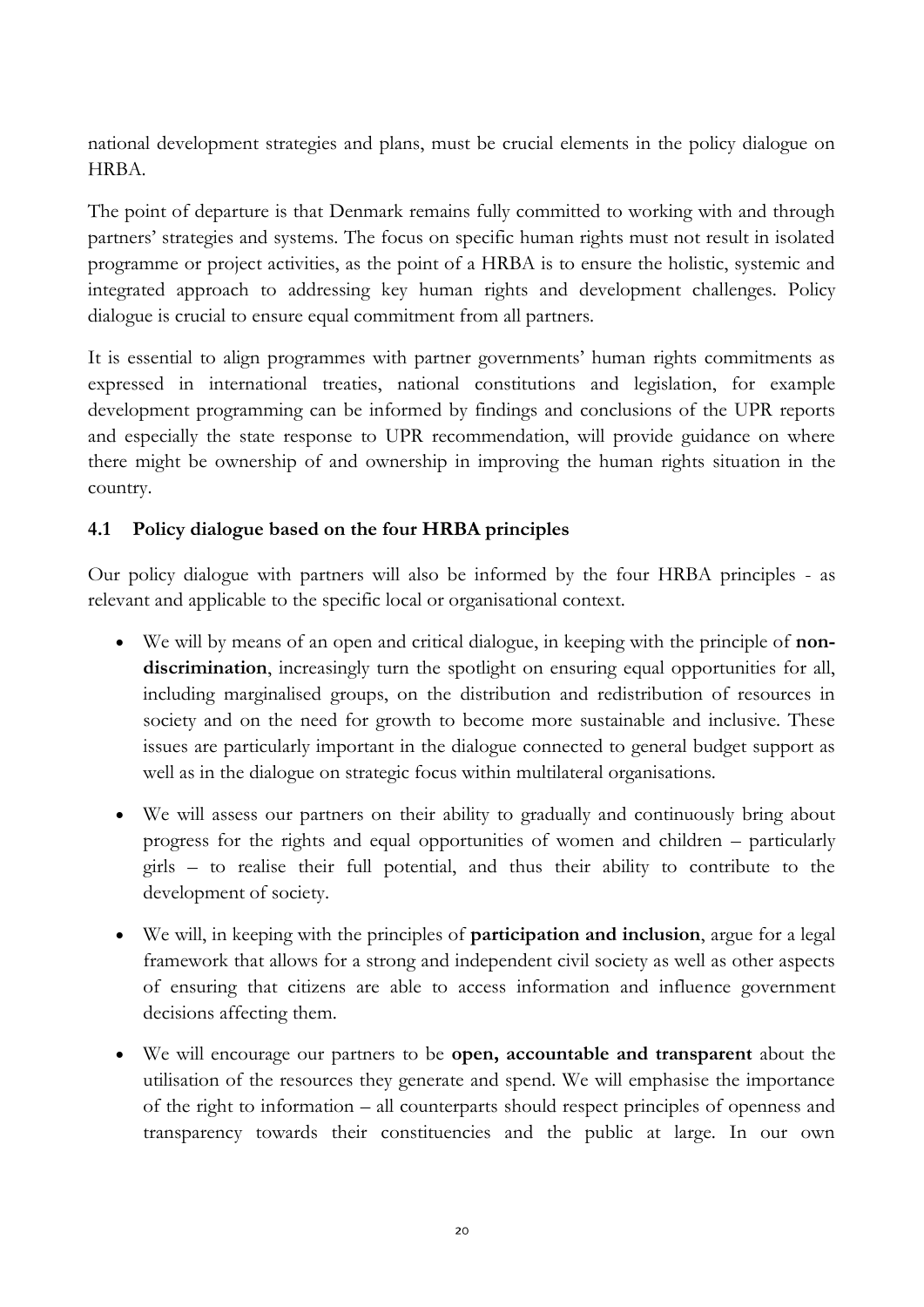administration we will increase transparency through increased access to information and a close dialogue with development partners.

#### **4.2 Change through pragmatic and context-specific approach**

Partnerships are vital for the implementation of HRBA. We will therefore continuously build and maintain strong partnerships and alliances with our priority countries, the EU, multilateral and regional development institutions, new and emerging development partners, the private sector and civil society.

The point of departure for a HRBA is that the universal human rights are indivisible, but it is important to avoid dogmatism. Implementing a Human Rights Based Approach does not mean that Denmark should be perceived as making ultimate demands on partners for the immediate realisation of all rights (please refer to box on Progressive Realization).

A HRBA can in some situations be perceived as controversial, i.e. human rights can be perceived as rooted in a particular cultural context (the West) or as a conditionality for aid. It can also be seen as controversial because the approach implies that development assistance and cooperation should be planned with a view to create and inspire change. A HRBA holds a transformative potential, and is at the core about the redistribution of power and control. Some partners may therefore at first feel uncomfortable with HRBA. It is thus paramount that the point of departure for our policy dialogue is the local context, and reflections on what is possible, relevant and feasible and how to make efficient use of windows of opportunity.

Sometimes an explicit approach will prove most productive, while at other times a more implicit approach will be more effective in the long run. While we will continuously raise critical issues in our political dialogue and push for improvement in implementing human rights standards, we will be pragmatic and sensitive to the local context. In order to ensure a focused and results-oriented approach we will push for rights deemed critical to the development efforts in the specific context.

All this means that considerable dialogue skills will be required from staff along with a good understanding of relevant international and regional human rights instruments and mechanisms. 'Operational staff' must be familiar with policies, strategies and decisions from multilateral fora that are relevant to the specific context in which they work, while staff at multilateral representations should be up to date with human rights developments at countrylevel.

#### **4.3 Policy dialogue in partner countries**

HRBA will, more than anything, have implications for our dialogue with governments in partner countries based on the principles of accountability (i.e. the state is responsible for respecting, protecting, and fulfilling human rights). In situations where the policy dialogue takes place in a joint forum (a joint donor group, EU article 8 dialogue etc.) it will be a Danish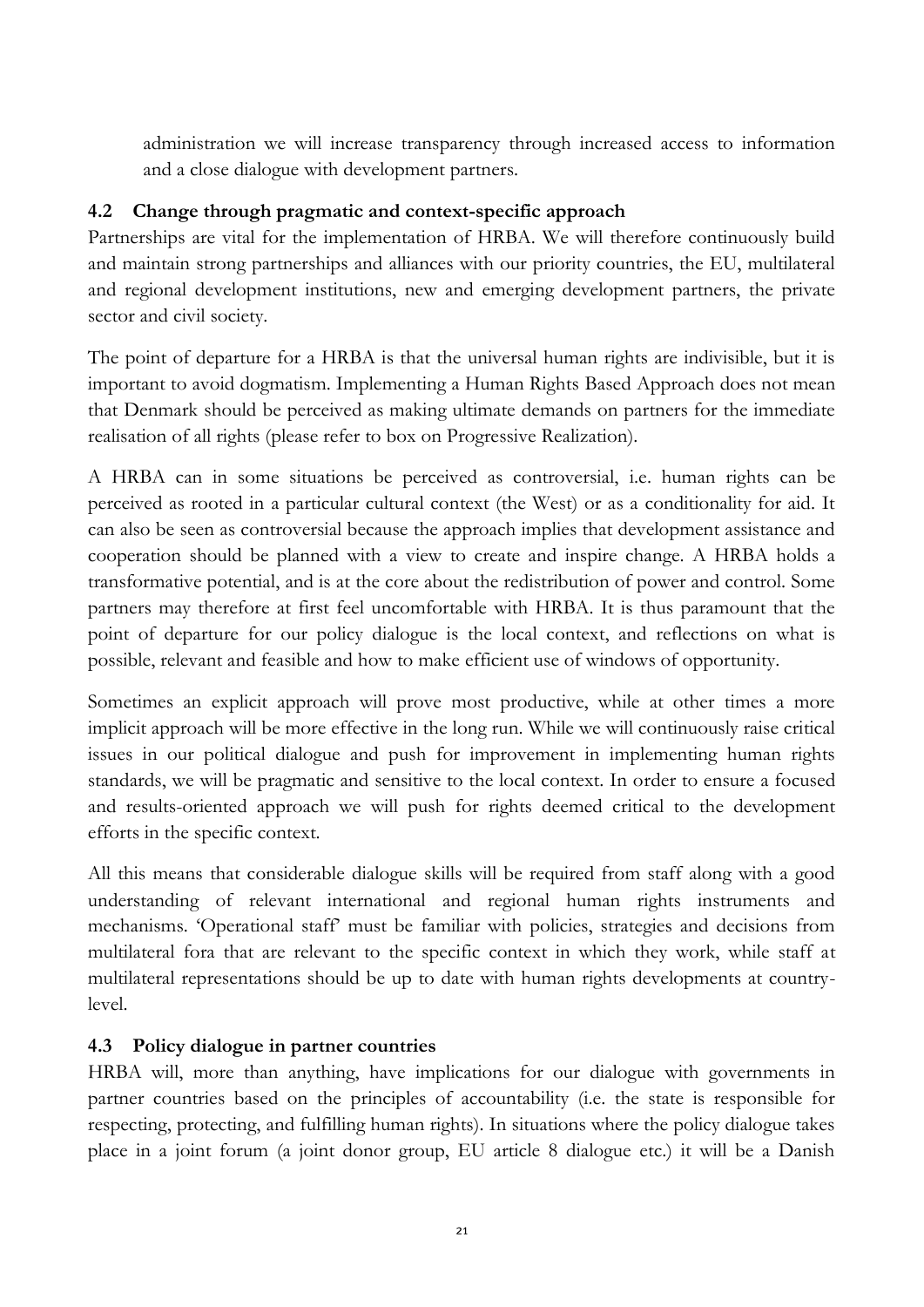priority to ensure that the HRBA is reflected in the position of the joint group. This implies that,

- The point of departure for dialogue with governments in partner countries will be an equal and mutually committing dialogue, based on national needs, the local context and on respect for human rights.
- Political sensitivity, attention to progressive realization of human rights and references to national laws and constitutions are important in order to establish common ground and trust between partners.
- The Universal Periodic Review (UPR) offers a unique possibility to base policy dialogue on international human rights norms as well as the country's own constitution and legal framework. We will actively seek to leverage relevant UPR recommendations accepted by the partner country. We will therefore also seek to contribute with constructive UPR recommendations to all partner countries and seek alignment between our cooperation on the ground and our UPR recommendations. Bilateral embassies will, in coordination with departments at HQ, participate in the Danish preparation of the UPRs.
- Since many of our multilateral partners have, themselves, adopted the HRBA, our dialogue with them will be based on sharing knowledge and experiences as well as exploring how Denmark can contribute to ensuring implementation and a clear human rights focus in their work.
- We will build alliances with international/regional organizations, relevant national state bodies and national civil society organizations to promote human rights in partner countries and, where relevant, to put pressure on other development actors. We will also demand transparency and accountability from CSOs themselves.
- Other actors also have a stake in whether or not human rights are respected. Private enterprises and investors, national and international, can help realise people's economic and social rights through their contribution to economic development, employment and investments.
- We will work to ensure and promote that private enterprises and investors respect human rights, take additional voluntary action to support human rights and assume responsibility for their potential adverse impact on human rights in accordance with the [United Nations Global Compact and the Guiding Principles on Business and Human](http://www.business-humanrights.org/media/documents/ruggie/ruggie-guiding-principles-21-mar-2011.pdf)  [Rights.](http://www.business-humanrights.org/media/documents/ruggie/ruggie-guiding-principles-21-mar-2011.pdf)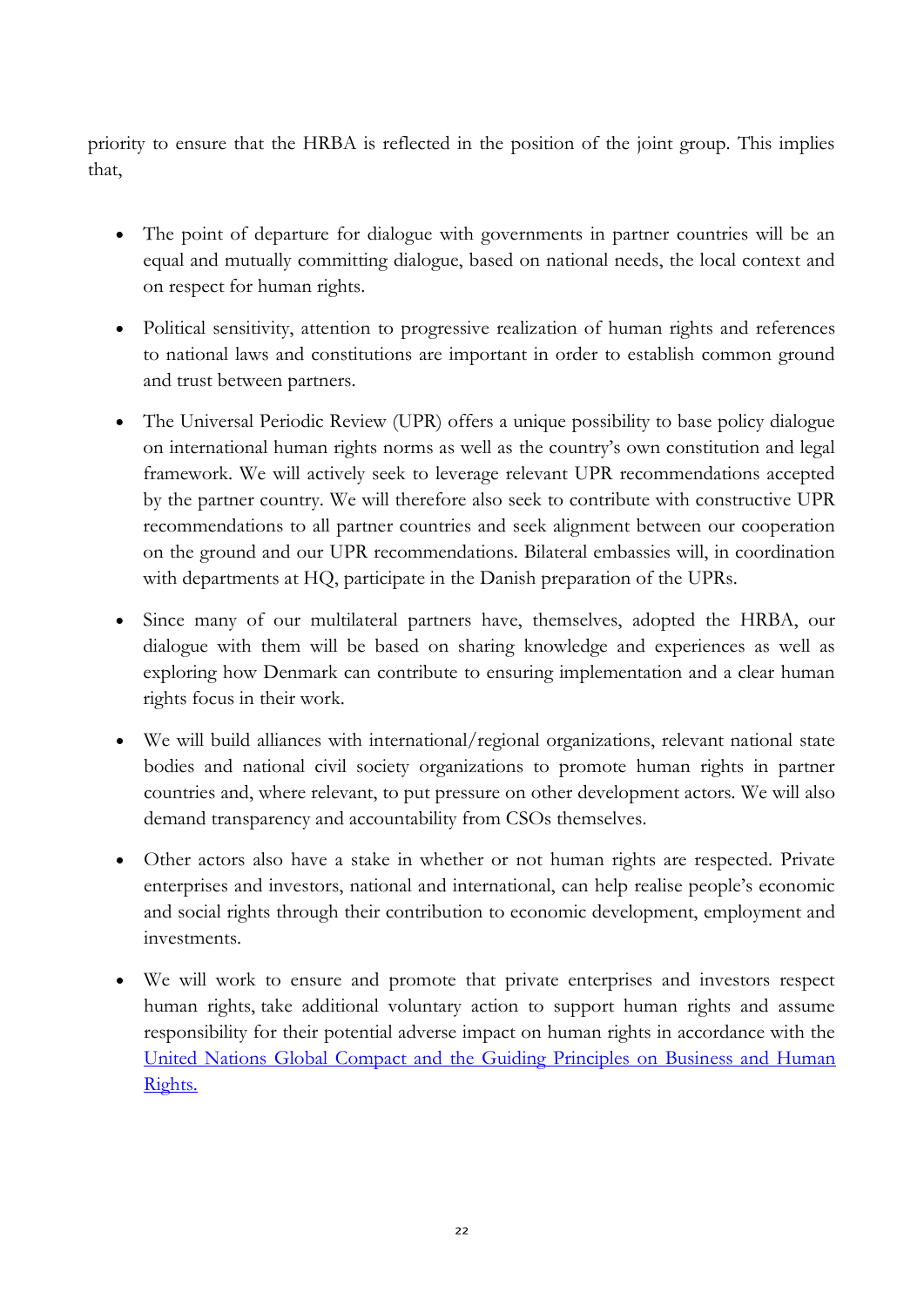#### **CASE: UNIVERSAL PERIODIC REVIEW – COMBINING HRBA AT POLICY AND PROGRAMMING LEVEL**

In Nepal, the Universal Periodic Review (UPR) process provided a good opportunity for the Danish Embassy in Kathmandu to base policy dialogue on human rights norms and standards and to ensure a close linkage to development cooperation on the ground. In this way, the use of the UPR process strengthened convergence between high-level foreign policy efforts at the multilateral level and the bilateral engagement in Nepal.

The approach taken by the embassy was designed to avoid a situation where the UN reporting processes risked ending as a "naming and shaming" exercise with the Government of Nepal (GoN) on the one side and the international community and civil society on the other side. This kind of "them and us" approach has a tendency to further tension and conflict rather than opening up possibilities for partnership around achievement of common goals. The Danish engagement in the UPR process in Nepal sought to formulate ways in which a common ground for improvements on key human right areas could be developed. The process was initiated before the formal UPR process in Geneva.

#### **Lessons Learned**

Focused on UPR as a "process", i.e. not an "event", that could be utilized as a platform for dialogue between the government, international stakeholders, the national human rights institution and CSOs. The case shows that multilateral human rights processes can constitute effective windows of opportunity for local human rights dialogues and cooperation.

Bringing together duty-bearers and rights-holders in a dialogue strengthened aimed at strengthening the realization of human rights.

Proactively used opportunities in the local political environment, including Denmark's role as president of the EU, donor lead on Human Rights and a history of non-partisanship during the civil war.

Focused on engaging the GoN before the launch of the UPR report and the process in Geneva in order to avoid that GoN developed fixed positions that were difficult to influence.

Combined political dialogue and deployment of technical aid instruments by identifying gaps in the ability of the duty bearer to respect, protect and fulfil rights on the one hand and offering support to address those gaps on the other hand.

Dialogue approach with GoN stressed equal dignity, respect and partnership rather than a "naming and shaming" approach. This strengthened the partnership and paved the way for continued cooperation when the UPR reporting in Geneva was over.

Focused on a limited number of the most important human rights issues rather than asking GoN to address all issues at once. This was done through a capacity gap analysis of the strengths and weaknesses of duty-bearers and an assessment of in which areas GoN would most likely be able to build capacity or introduce improvements in human rights.

Developed a joint strategy between the MFA at country level, in Copenhagen and Geneva, ensuring a clear understanding among all actors on how to cooperate in the UPR process.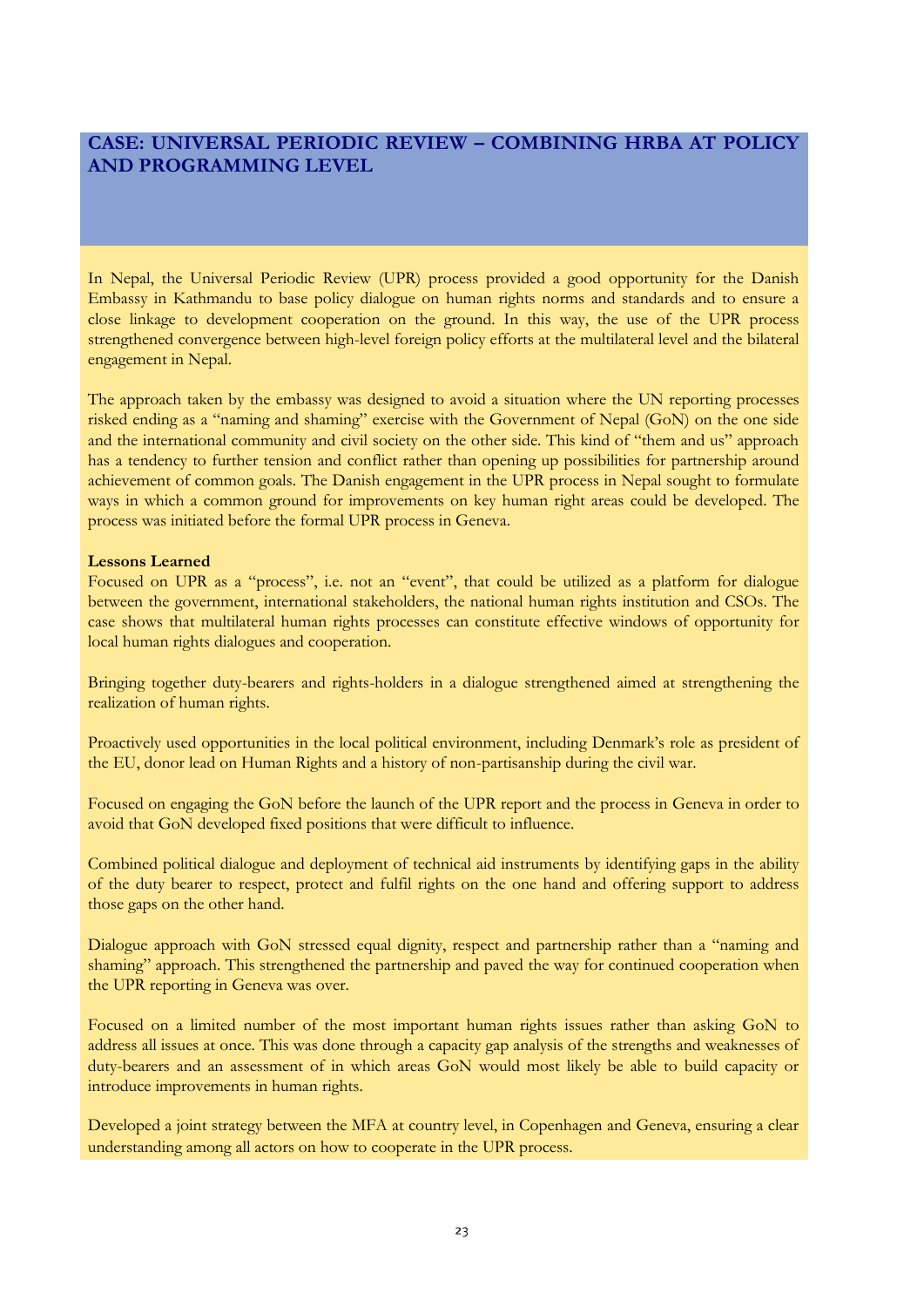*A full-length version of the case-study is available on the MFA HRB[A Portal](http://intranet/Organisation/O1/O5/Human%20rights%20based%20approach%20to%20development/Sider/Lessons%20Learned.aspx)* (accessible for MFA-staff only).

#### **4.4 Dialogue at the multilateral level**

In 2003, the **United Nations** adopted the 'Common Understanding on the Human Rights [Based Approach to Development'](http://hrba.undp.sk/index.php/terms-and-concepts/a-human-rights-based-approach-to-programming/the-un-common-understanding-and-a-human-rights-based-approach-to-programming), which stipulates that all programmes of development cooperation, policies and technical assistance should further the realisation of human rights and should, in turn, be guided by the Universal Declaration of Human Rights. Since 2009, a UN Development Group's Human Rights Mainstreaming Mechanism has been in place to further elaborate and coordinate the mainstreaming of a Human Rights Based Approach in the UN's development work, including through strengthening capacity and developing specific tools. While significant progress has been made in mainstreaming a HRBA across the UN system, significant challenges remain, particularly at country level. A number of reports point to the fact that this is due to capacity constraints, lack of funding or prioritisation.

We will work with the United Nations to ensure that recommendations from international human rights mechanisms are translated into action at the national level. We will place issues of redistribution and rights in social sectors higher on the agenda in multilateral fora, and an important element of the dialogue both at country-level and in multilateral fora will be to seek alliances with other likeminded donors, who also follow a HRBA in their development cooperation and with developing countries that pursue a progressive human rights agenda and thus look favourably at applying a HRBA (especially many Latin American countries). Where Denmark has the role as lead donor, the role should be used to promote the approach and build alliances, also including new donors and development partners. This means that,

- Denmark will utilize UN monitoring mechanisms, such as special rapporteurs and UPRs in its dialogue.
- In the dialogue with the **UN's funds and programmes** we will address how they implement and reflect a HRBA in their activities, including monitoring of progress in developing strategic approaches and relevant instruments.
- As part of the on-going dialogue with UN development partners we will identify concrete areas of cooperation on HRBA. As a first step we will emphasise the need for strengthening the human rights capacity of the resident coordinator system and of promoting the four essential principles of non-discrimination, participation and inclusion, transparency and accountability as point of departure for new strategic plans.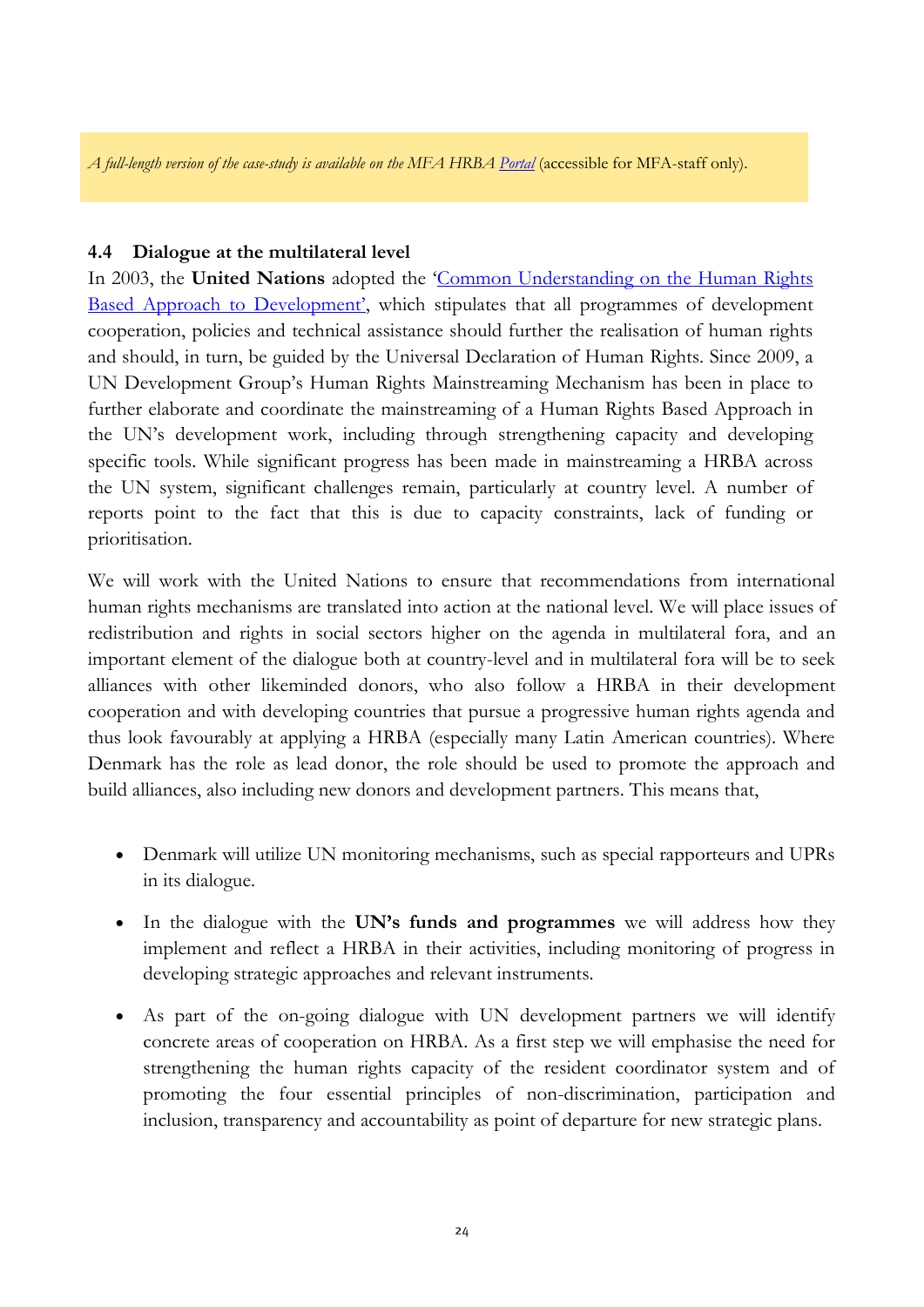- The **EU** will constitute a particularly important forum for the advancement of human rights – at the international level and in our partner countries (HoMs).
- As a follow-up to EU's Strategic Framework and Action Plan on Human Rights and Democracy adopted in June 2012 and in close cooperation with the EUSR on Human Rights, we will actively contribute to a HRBA in EU's development Cooperation as well as in EU-led policy dialogue with Partner Countries.
- In dialogue with the **World Bank** and the **regional development banks**, we will encourage the integration of a human rights perspective and introduce a HRBA as a Danish priority. In order to generate evidence and build a momentum, we will continue to identify human rights and HRBA studies and pilot activities within the World Bank group.
- In addition to the regular, structured, dialogue with key multilateral partners (the UNsystem, the EU and the World Bank) the HRBA principles and possible areas of cooperation will be addressed in forums such as the Council of Europe, the OECD, the OSCE as well as with other development partners including civil society partners.

#### **CASE: EMPLOYING AN IMPLICIT APPROACH TO PROMOTING HUMAN RIGHTS IN THE WORLD BANK**

The UN and the international financial system are cornerstones in the promotion of development and human rights. Denmark actively seeks to strengthen multilateral organizations' efforts to work with human rights, but in the World Bank Group (WB) promoting a HRBA is a challenge, since some members see human rights as contrary to the Bank's mandate. However, the WB also represents a significant potential for implementing human rights in development, and the Ministry of Foreign Affairs has successfully pursued windows of opportunity to apply a HRBA in the Danish-WB partnership.

#### **Lessons Learned**

In an institutional environment where explicit commitment to human rights is a challenge, a human rights perspective can be advanced through a bottom-up approach. Step by step, the building of "the business case" for human rights as means for good development has sensitized the WB to use elements of a HRBA in practice and expand its applicability from key themes such as gender and social accountability.

By working strategically with human rights principles, the MFA – in cooperation with like-minded countries has been able to encourage the WB to advance human rights in a language that is central to the Bank's own agendas: non-discrimination is central to gender; participation is central to safeguard mechanisms; transparency is central to openness and efficiency; accountability is central to redress and service delivery etc.

Human rights are not an explicit part of the WB's corporate scorecard, but the MFA has lobbied for the inclusion of proxy indicators on gender, transparency and accountability in the Bank's own indicator system.

Earmarked funding is being phased out, but the investment in the 'Nordic Trust Fund', which has been a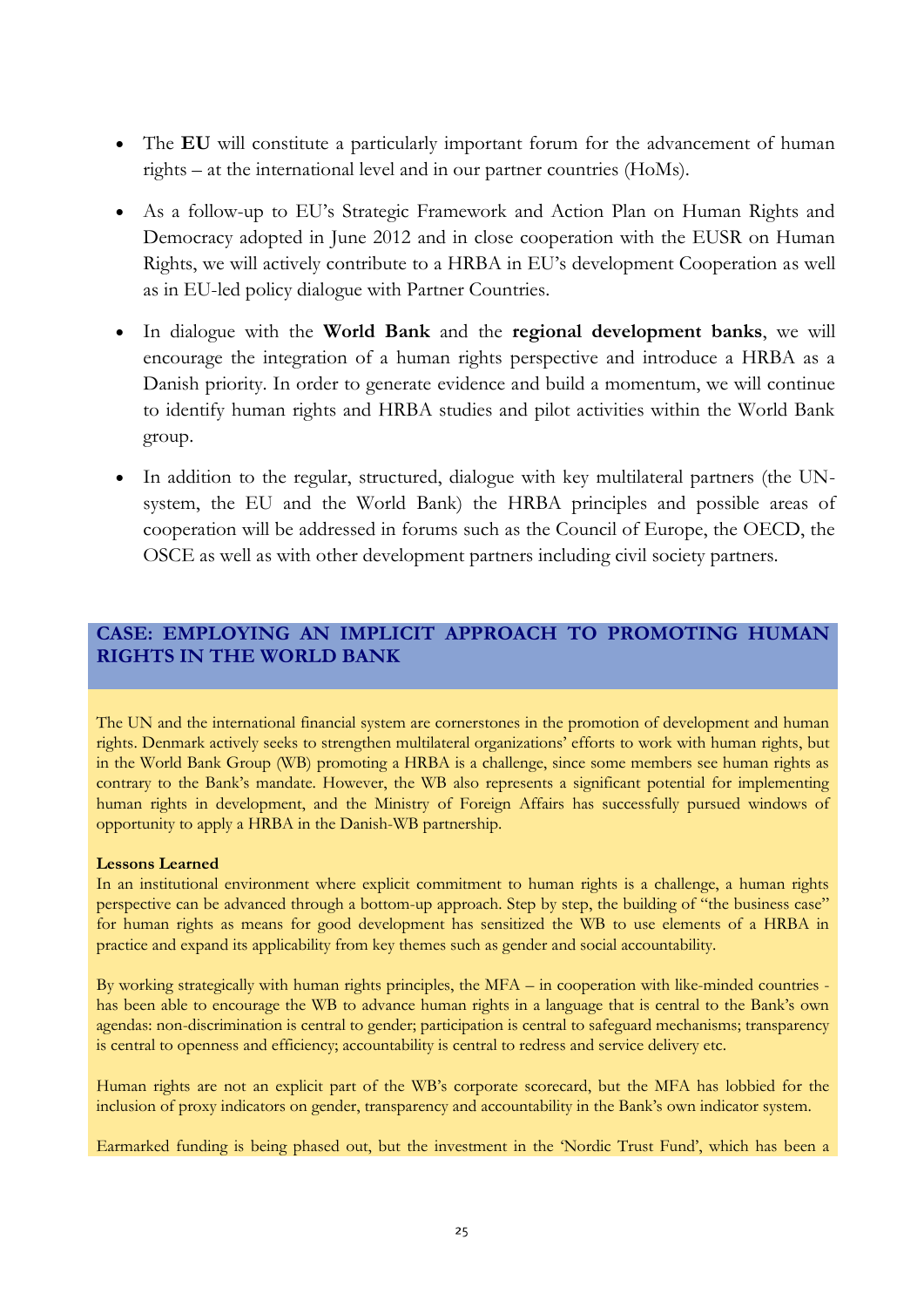catalyst for human rights enhancement in the WB has been of great importance for influencing the mind-set of the institution, building evidence for the human rights perspective and enabling progressive actors in the WB to pursue innovative, human rights-oriented projects.

*A full-length version of the case-study is available on the MFA HRBA [Portal](http://intranet/Organisation/O1/O5/Human%20rights%20based%20approach%20to%20development/Sider/Lessons%20Learned.aspx)* (accessible for MFA-staff only).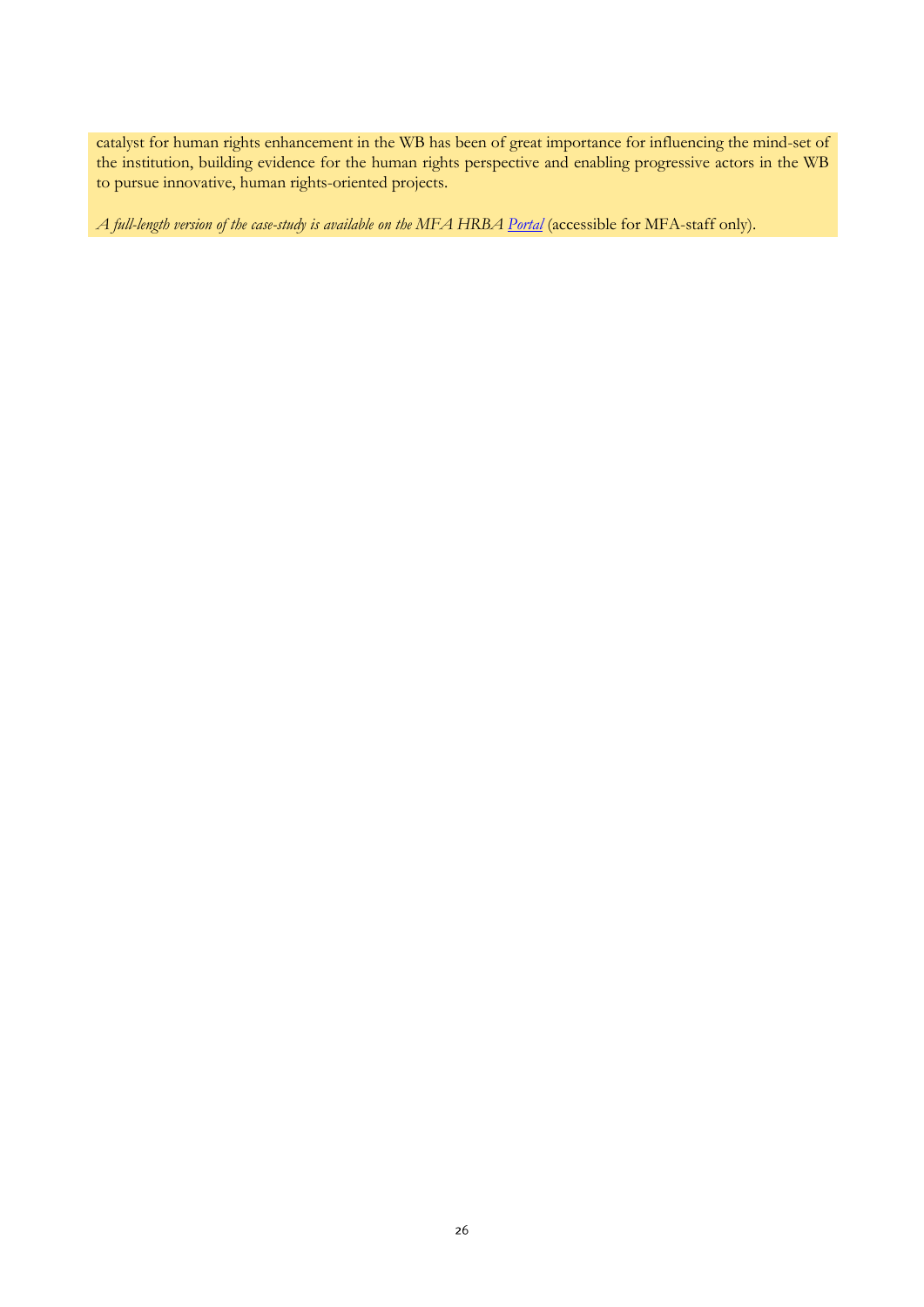## <span id="page-27-0"></span>**5 Analysis**

A HRBA influences analysis in support programmes by turning the spotlight on the rights of individuals instead of their needs. The rights are found in international human rights standards and principles as well as partners' commitment and compliance to these. In operational terms, the assessment should be based on questions derived from the four principles in section 3.2, and on an assessment of rights-holders and duty-bearers and their capacities to claim and exercise their rights effectively or fulfil their human rights obligations. The assessment should to the extent possible draw on existing assessments, analyses and data, including from EU, UN, UPR, and national entities, such as analyses from national human rights institutions (NHRIs).

Before outlining the key themes in the human rights assessment a few process issues are worth highlighting. It is important to note that the programme intervention will not necessarily address every single issue addressed in the analysis. To supplement the human rights assessment of duty-bearer's realization of human rights to core human rights standards, a political economy analysis should be used to unbundle the incentives and capacity of dutybearers as well as rights holders (please refer to [AMG political stakeholder analysis tool\)](http://amg.um.dk/en/technical-guidelines/capacity-development/).

The assessment should be integrated in the following documents:

- Priority Country Policy Papers
- Sector/ thematic analyses / feasibility analyses informing design of specific interventions such as sector programme support
- Program documents underpinning support interventions

In keeping with the principle of transparency and participation, assessment should be consultative and to the extent possible, shared with those concerned, and according to the principle of non-discrimination, special effort should be made to include the voices of the most disadvantaged groups. It should also be guided by the DAC GOVNETs good practice [principles for governance assessments.](http://www.oecd.org/development/governanceanddevelopment/42338036.pdf) 

Again, more specific guidance will be included in the relevant guidelines for the various instruments (e.g. DANIDA's Guidelines for Programme Management). The type of analysis carried out when preparing core support to multilateral institutions or government counterparts in partner countries will necessarily vary depending on specific contexts and the capacity of the partner.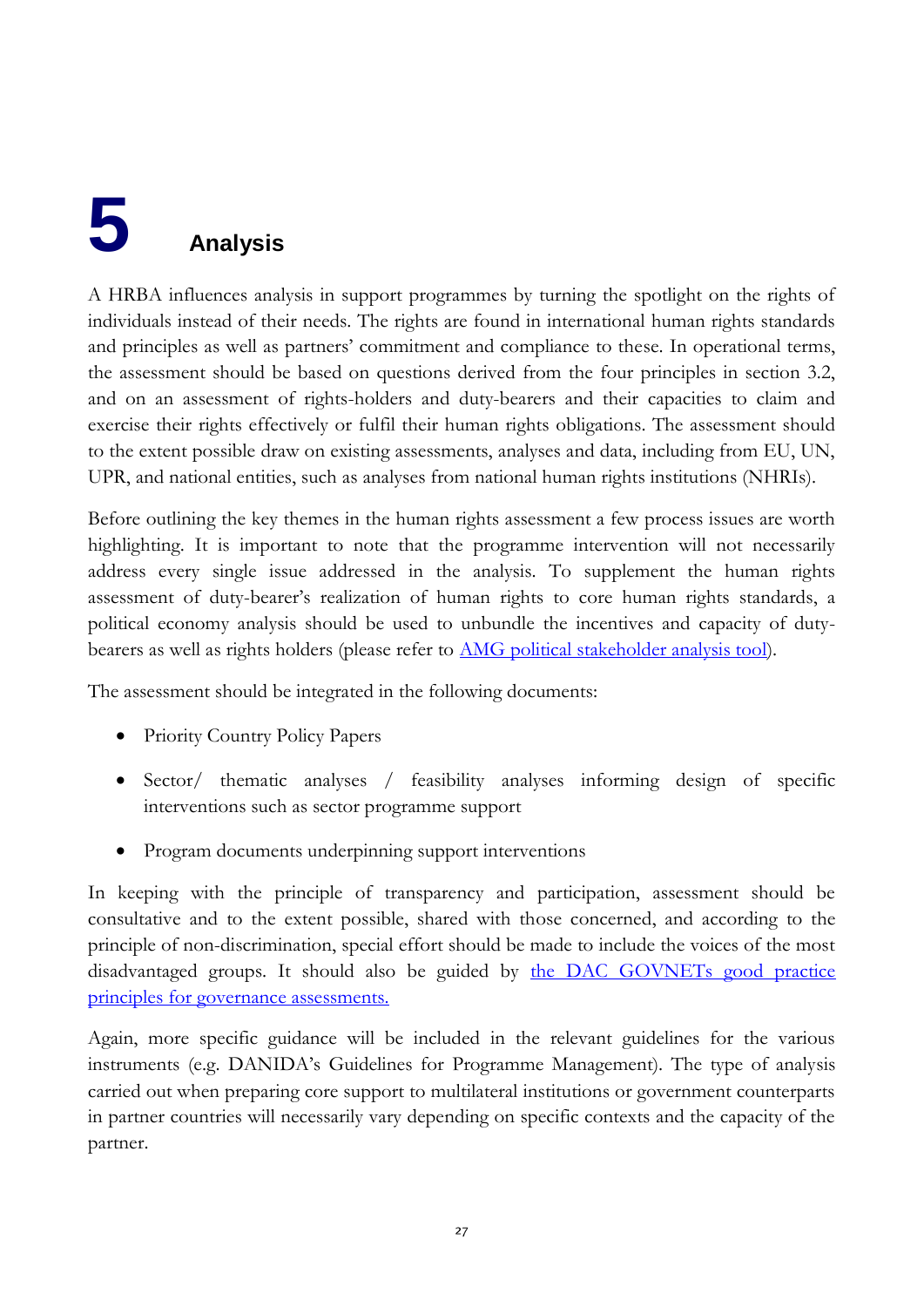The next section will identify the key questions related to the human rights assessment and to each of the four principles listed below.

#### **5.1 Human rights assessment**

The human rights assessment will be undertaken as an integral part of the programme preparation process and will consist of using several tools, such as the political economy analysis, gender tool box, HRBA screening note etc.

The purpose of the human rights assessment is to identify key international human rights standards relevant to the focus area (e.g. in the specific area of programme support interventions) and assess their application at national and local level (including domesticated toand integrated in constitutional frameworks and national law). This implies that a distinction is made between rights in principle/at the normative level and rights in practice (see box below). Rights in principle / at the normative level include the human rights standards and principles, treaty bodies etc. that the country has signed up to. Human rights in practice include the actual enforcement/implementation of human rights standards and conventions.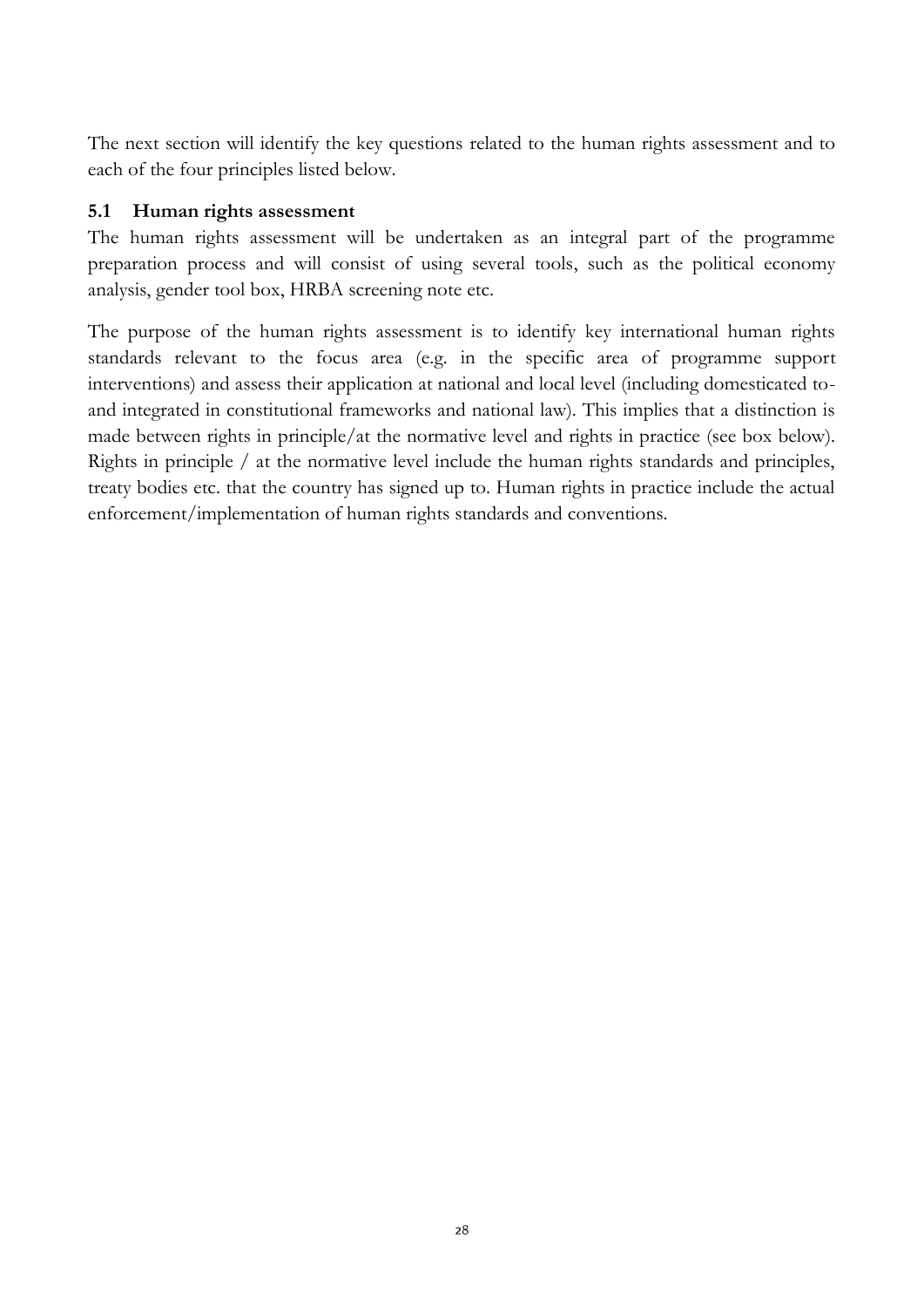#### **EXAMPLE: A HUMAN RIGHTS ASSESSMENT FOR A CLEAN WATER PROGRAMME**

#### **Indicators for access to clean water programme**

| Human rights in principle | Country ratification of ICESCR, and/or appropriate regional human<br>$\bullet$<br>rights instruments                                                           |  |  |
|---------------------------|----------------------------------------------------------------------------------------------------------------------------------------------------------------|--|--|
|                           | Significant reservations to ICESCR<br>$\bullet$                                                                                                                |  |  |
|                           | Country ratification of relevant environmental Conventions, e.g.<br>$\bullet$<br><b>Aarhus Convention</b>                                                      |  |  |
|                           | Is the right to water enshrined in the Constitution or other national<br>$\bullet$<br>laws?                                                                    |  |  |
|                           | Constitutional articles on human rights related to water, the right to<br>$\bullet$<br>life, the right to health                                               |  |  |
|                           | Constitutional articles on procedural rights for citizens and NGOs<br>$\bullet$<br>to obtain                                                                   |  |  |
|                           | information, to participate in decision making and have access to<br>$\bullet$<br>courts                                                                       |  |  |
|                           | Formal and informal laws that indirectly affect people's access to<br>$\bullet$<br>water, e.g. property rights, legal status of women, customary land<br>laws. |  |  |
| Human rights in practice  | Assessment and recommendations of Special Rapporteurs, e.g. the<br>$\bullet$                                                                                   |  |  |
|                           | SR on the Right to Food and the SR on the Right to Health                                                                                                      |  |  |
|                           | State party reports to the Committee on Economic, Social and<br>$\bullet$<br>Cultural Rights, and the Committee's Concluding Observations                      |  |  |
|                           | NGO/IGO and other narrative reports on access to clean water and<br>$\bullet$<br>the main obstacles to providing clean water to all                            |  |  |
|                           | The latter should be compared to official statistics, NSO,<br>$\bullet$<br>municipality data (in most cases the 'duty-bearer' of providing<br>water).          |  |  |
|                           | % of GDP invested in infrastructure dedicated to water and<br>$\bullet$<br>sanitation (Socio-economic and administrative statistics)                           |  |  |
|                           | Proximity of source of clean water (Socio-economic and<br>$\bullet$<br>administrative statistics)                                                              |  |  |
|                           | Households with access to water within 200 metres (Socio-<br>$\bullet$<br>economic and administrative statistics)                                              |  |  |
|                           | Quality of the water (Socio-economic and administrative statistics)<br>$\bullet$                                                                               |  |  |
|                           | Infant mortality rates (Socio-economic and administrative statistics)<br>$\bullet$                                                                             |  |  |
|                           | Prevalence of water-borne diseases in men, women, and children<br>$\bullet$                                                                                    |  |  |
|                           | (Socio-economic and administrative statistics).                                                                                                                |  |  |

*Adapted from UNDP (2006) Indicators for Human Rights Based Approaches to Development in UNDP Programming (Oslo and New York: UNDP)*.

Focus throughout the analysis should be on trends and expectations of progress in critical areas rather than in absolute terms. Accordingly, the below sections do not seek to identify minimum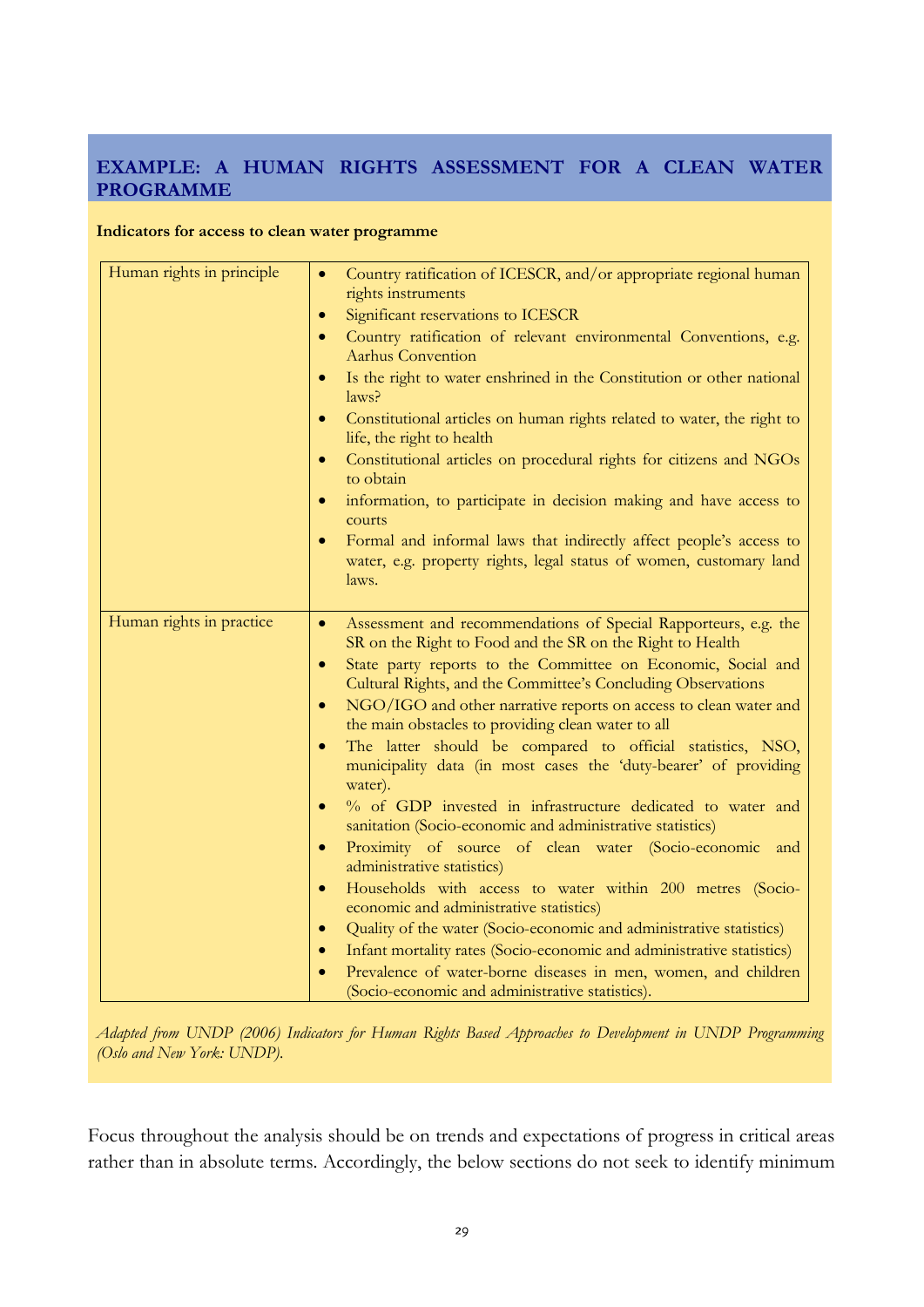standards but rather to identify gaps and key challenges in realising human rights within the area in question.

The process of carrying out the assessment should comply with the four principles outlined below. The use of the four principles should revolve around the identification of the rightsholders and duty-bearers and their specific claims and obligations, respectively. Issues highlighted here are intended as a source of inspiration rather than a prescriptive list.

#### **5.2 Non-discrimination**

The key question for the assessment of this principle is: *Who is excluded and why it is so?* 

To the extent possible, this implies the use of disaggregated data with particular focus on the role of women – but also analysing, where relevant and appropriate, the situation of other potentially disadvantaged groups such as children, indigenous peoples, the elderly, refugees, internally displaced people, stateless people, religious minorities, LGBT (Lesbian, Gay, Bisexual, Transgender) issues, people subject to caste discrimination and people with disabilities or affected by HIV/AIDS. Groups may be subject to different kinds of exclusion (based on income, social status, ethnicity etc.) – and some may be exposed to multiple discrimination. Moreover, the definition of excluded groups may vary from one culture to the other, as is the example with LBGT. The fact that an issue has been highlighted in the assessment does not automatically mean that it will be covered in the actual support intervention. However, the assessment must entail a reflection on the prioritization that has been carried out.

#### **5.3 Participation and inclusion**

The key questions for the assessment of participation and inclusion are: *What are the main barriers for participation and why do these exist?*

This will entail identification and assessment of barriers for participation and inclusion, based on political economy considerations (e.g. analysing stakeholders' incentives), focusing on the underlying power relations – formal as well as informal - and fundamental causes of discrimination and poverty. This should establish an understanding of why specific rights are not observed or met. Again, it is essential not only to focus on the legalistic issues (gaps in the legal framework) but also to identify various stakeholders' incentives and disincentives for participation and inclusion in the preparation of the programme. .

The capacity gaps of rights-holders to claim their rights and the capacity of duty-bearers to enable participation and inclusion should be highlighted in this part of the assessment.

#### **5.4 Transparency**

The key question to be examined within the principle of transparency is*: to which extent is information is truly accessible to rights holders, including marginalised groups?* – where relevant it should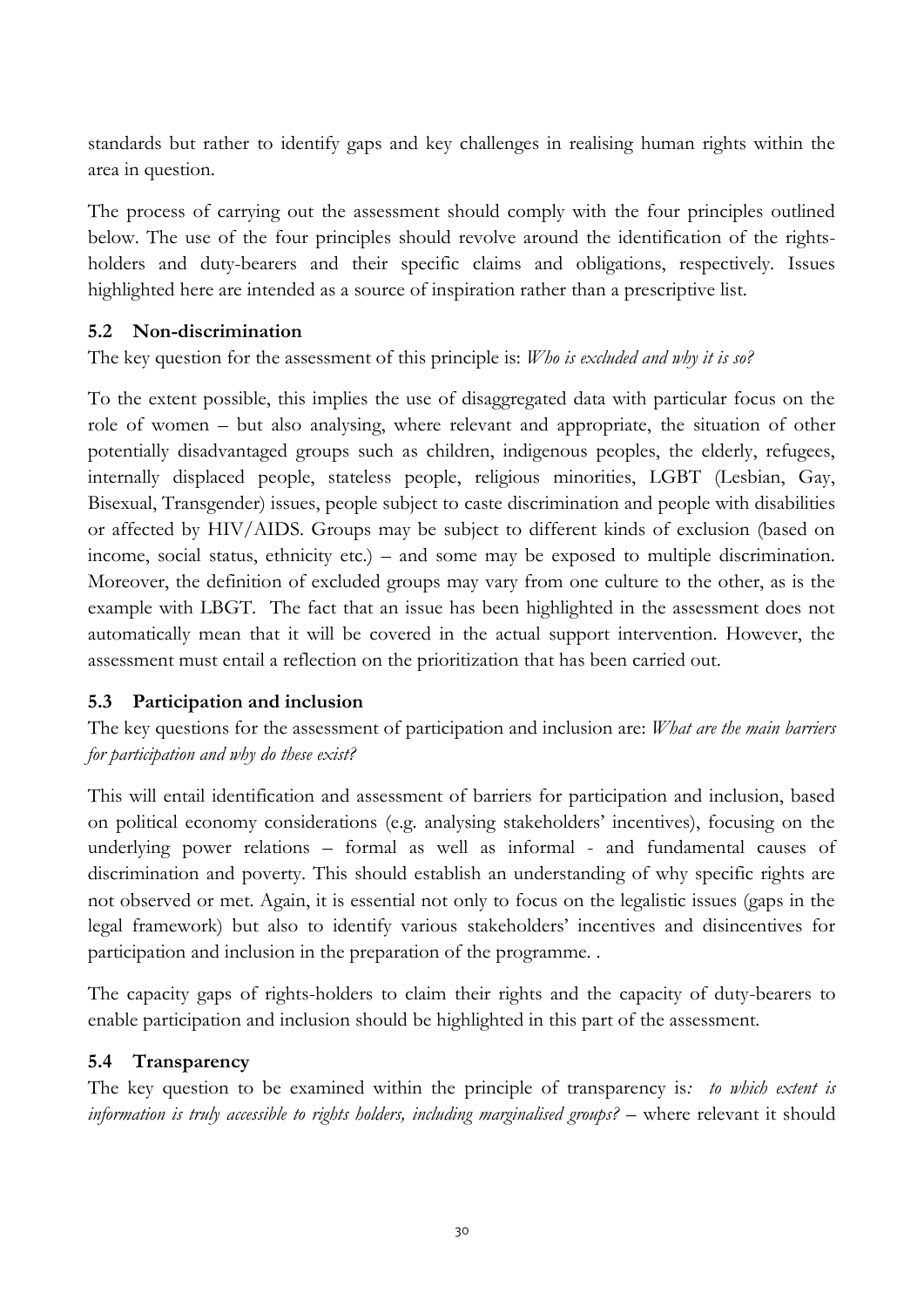also be assessed whether information is available in other than official languages of the country in question.

The assessment will scrutinize steps taken by duty-bearers to make information available – looking at strengths and weaknesses, including barriers, in access to information – e.g. through use of ICT and/or more traditional channels of information such as radio/ TV.

#### **5.5 Accountabiltiy**

The key question here is: *Do effective accountability mechanisms exist?*

This question should be further unbundled into several steps:

- Identify and assess accountability mechanisms horizontal (state institutions overseeing the actions of one another) and vertical (individuals overseeing the actions of the state). Assess their effectiveness (accessible, transparent and effective accountability institutions are called for). Are there rule of law and access to remedy – through formal as well as informal mechanism? Do these mechanisms respect human rights standards?
- Assess capacity of duty-bearers and assess specific obstacles that they face to exercise their obligations. For state entities, distinguish between respect (i.e. no interference in the exercise of the right), protect (i.e. prevent violations from third parties) and fulfil (i.e. provision of resources and outcomes of policies) for duty-bearers.
- Others, such as private sector agents, must always respect, but do not necessarily have responsibility to protect and fulfil. Here, an assessment of the capacity to meet duties and an assessment of specific obstacles that duty-bearers face to exercise their obligations is also warranted.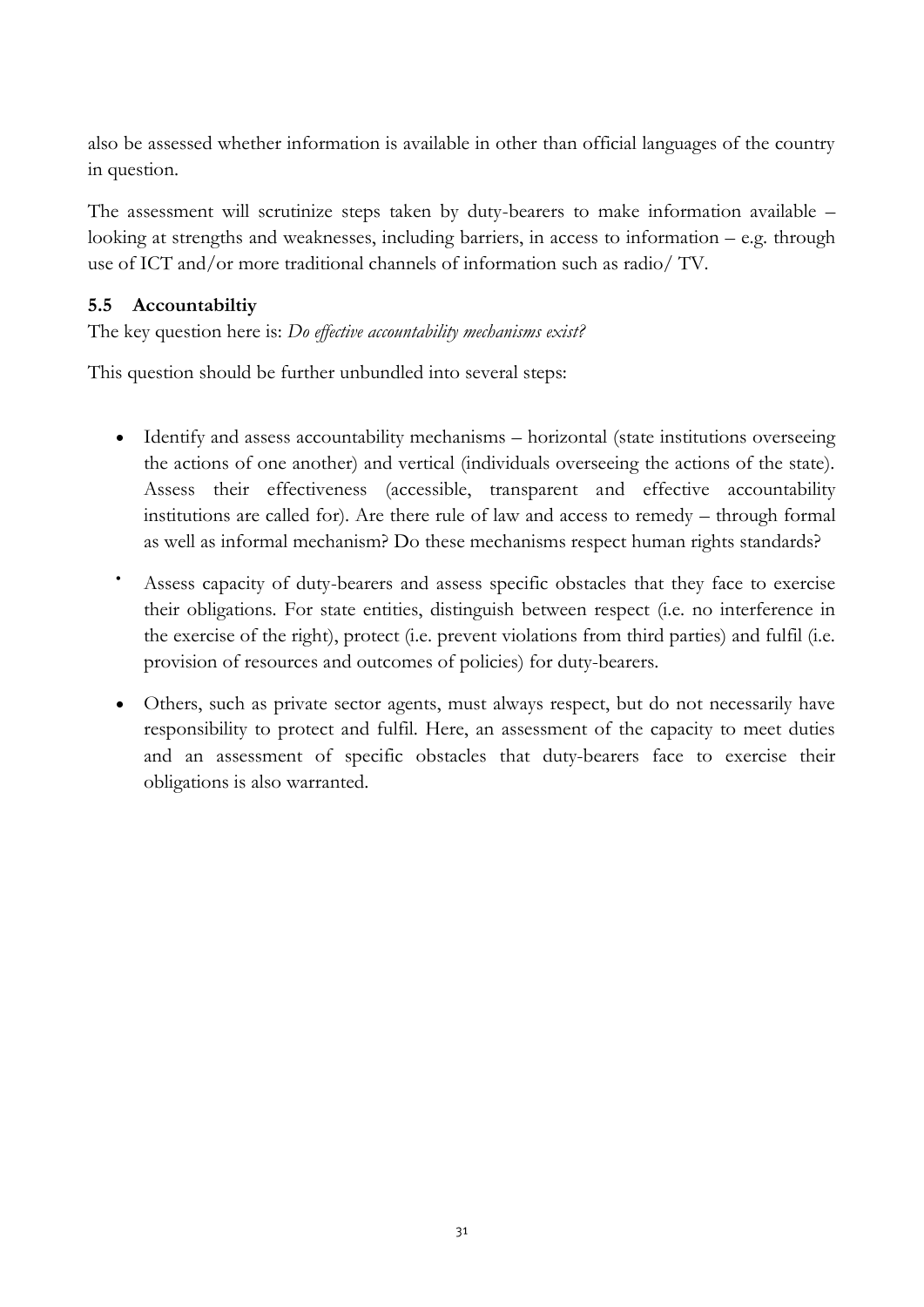#### **CASE: INTEGRATING AGRIBUSINESS AND HUMAN RIGHTS IN UGANDA**

The second phase of the Danish green growth programme in Uganda, U-Growth II supports economic growth for rural Ugandans with an emphasis on low income and poor farmers. The programme recognises agriculture and the private sector as primary drivers of sustainable growth. It focuses directly on supporting agribusiness and, more generally, on improving the enabling environment for agriculture and the private sector.

To ensure that corporate and public sector responsibilities are integrated across the programme and not added as a "a separate appendix", the Danish Embassy in Kampala has incorporated HRBA as fundamental to the design of the programme. Agribusiness and human rights are core aspects of U-Growth II with close references to both the UN Guiding Principles on Business and Human Rights (UNGPs) and the UN Global Compact (UNGC). The programme has a strong focus on identification of duty-bearers and rights-holders and capacity building of both sets of actors, and there are clear HRBA elements in the programme's operational structures and procedures.

U-Growth is first and foremost about improving the performance of all levels of the private sector in the agricultural sector – from farmers to processors, traders and exporters and for HRBA, this will require that interventions are right-sized, according to the type, size and maturity of the enterprise being supported. The aBi Trust is a corporate and so it is also important that HRBA undertakings for them fulfil their need to generate revenues and operating profits and to remain attractive to investors.

#### **Lessons Learned**

Conducting a broad human rights assessment in a green growth programme ensures that the relevant rightholders and duty-bearers are identified, and that the particular roles and accountabilities of both private businesses and state actors under the programme are clarified.

Linking a programme clearly to the framework on human rights and business (such as the UN Guiding Principles on Business and Human Rights and the UN Global Compact) helps to ensure that human rights are integrated as core aspects rather than being an "appendix".

In an economic growth programme it is critical to conduct a human rights assessment that addresses actual and potential impacts associated with private sector operations and investment in a given country.

To ensure that a HRBA informs the process of development it is important to integrate human rights into internal functions and procedures of the programme. The integration includes: assigning responsibilities and support structures; monitoring performance; communicating responsibilities and performance; and ensuring rights-holders' participation, inclusion and access to grievance resolution.

*A full-length version of the case-study is available on the MFA HRB[A Portal](http://intranet/Organisation/O1/O5/Human%20rights%20based%20approach%20to%20development/Sider/Lessons%20Learned.aspx)* (accessible for MFA-staff only).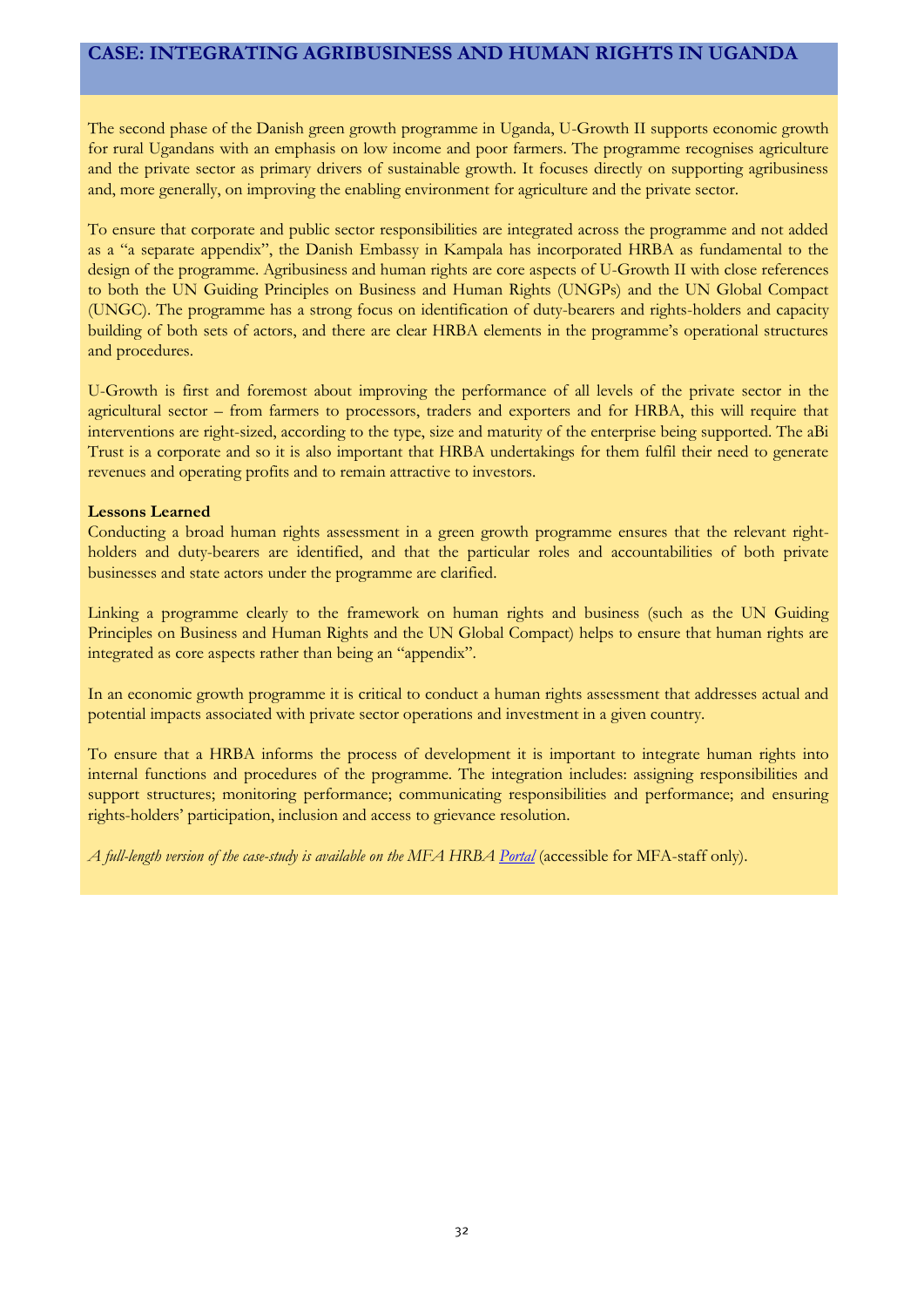## <span id="page-33-0"></span>**6 Formulation**

HRBA programming entails basically two components:

- The results (outcome) frameworks of our support interventions will be informed and inspired by international human rights standards (and their application at national level where relevant).
- Specific support elements designed to promote the four principles. This implies that opportunities for strengthening the application of the four principles should be explored. The context will guide specific application of HRBA at the programming stage. Outcomes may not always explicitly be informed by specific standards and it might not be possible to integrate all four principles in any given intervention.

There will be a specific dual focus on rights-holders and duty-bearers. Capacity assessments carried out during the design stage should give rise to strategies for addressing relevant gaps in both categories. A HRBA puts power relations at the centre stage and is also to some extent based on values. It can therefore lead to disagreements on the approach to implementation. Applying the four principles will be the basis for achieving empowerment for the most vulnerable.

#### **6.1 Defining outcomes**

International human rights standards and the work of the Treaty Bodies, Special Procedures and the Human Rights Council (UPR) should be the compass guiding our specific development interventions. E.g. the UPR, supplemented by stakeholder information/submissions by civil society partners might be helpful.

Consequently, we will, when defining objectives and results areas (outcome) take human rights standards (and the extent to which they are translated into national legislation) and principles into account. For example, by working for "inclusive education" we are consistent with the principle of non-discrimination and promoting the right to education as enshrined in the International Covenant on Economic, Social and Cultural Rights (ICESCR) and the general comment on the right to education.

Human rights standards and principles can act as drivers of change – provided that the partner has ownership and commitment – in these cases an explicit approach is warranted where specific reference is made to human rights commitments. In other cases, a more implicit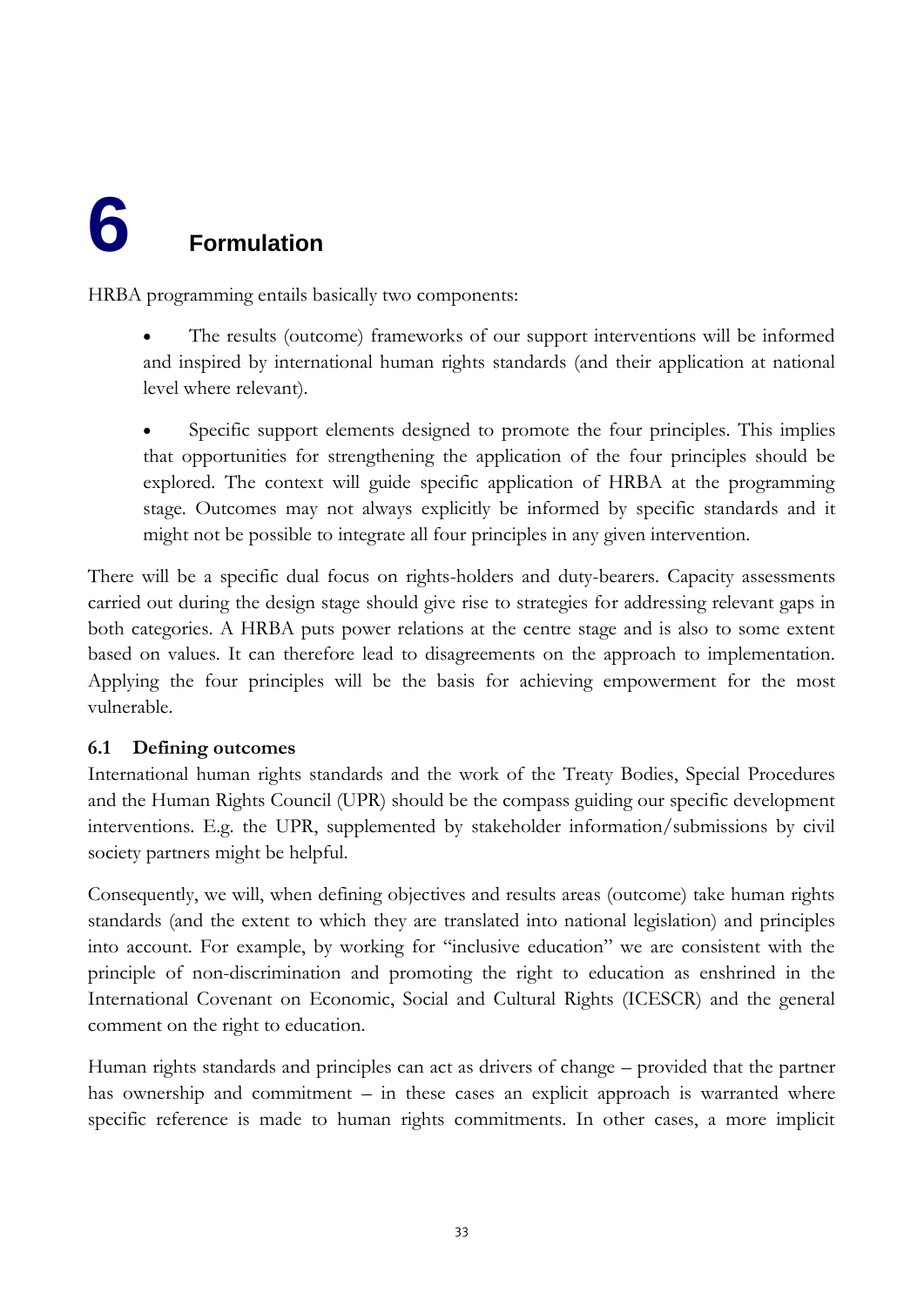approach is warranted in which emphasis is primarily on the four principles and less on specific international human rights standards and commitments.

#### **6.2 Key Support elements**

A number of specific support elements can be included to promote each of the four principles. The issues suggested below should be seen as a source of inspiration rather than a mandatory list of issues to support. It is important that the formulation is guided by the assessment and analysis outlined in the previous section. This will ensure that the below list of issues is problem-oriented contrary to solution-oriented, i.e. where solutions are being prescribed before a thorough analysis has been conducted of the underlying problems faced by the partner. This will ensure that the real binding constraints are included in the formulation process.

#### **6.2.1 Non-discrimination – empowering the disadvantaged**

Support should to the extent possible target the most vulnerable groups among rights-holders. This can involve direct support through civil society or other duty-bearers, building capacity to fulfil their obligations.

The various entry-points for support might include:

- Support to capacity development to strengthen partners' ability for collection and analysis of disaggregated data to reflect distinct priorities for poor and excluded people.
- Reform of legal framework/administrative procedures in state and government institutions and addressing as a priority discrimination against excluded/marginalised groups.
- Promote sexual and reproductive health and rights, and the fight against HIV/AIDS, and ensure that the promotion of women's rights is included through direct and targeted actions, where appropriate.
- Capacity development of organisations that give voice to discriminated groups.
- Adopt, where relevant, special measures for inclusion of discriminated groups  $-$  e.g. scholarships and multi-language instruction in the case of education.
- Strengthen efforts for social protection, particularly for poor and vulnerable groups and emphasise the importance of well-targeted, effective and financially sustainable social safety nets, as well as more integrated national social and welfare policies. Support nationally anchored processes which aim at improving social security and inclusion of the poorest and most vulnerable groups.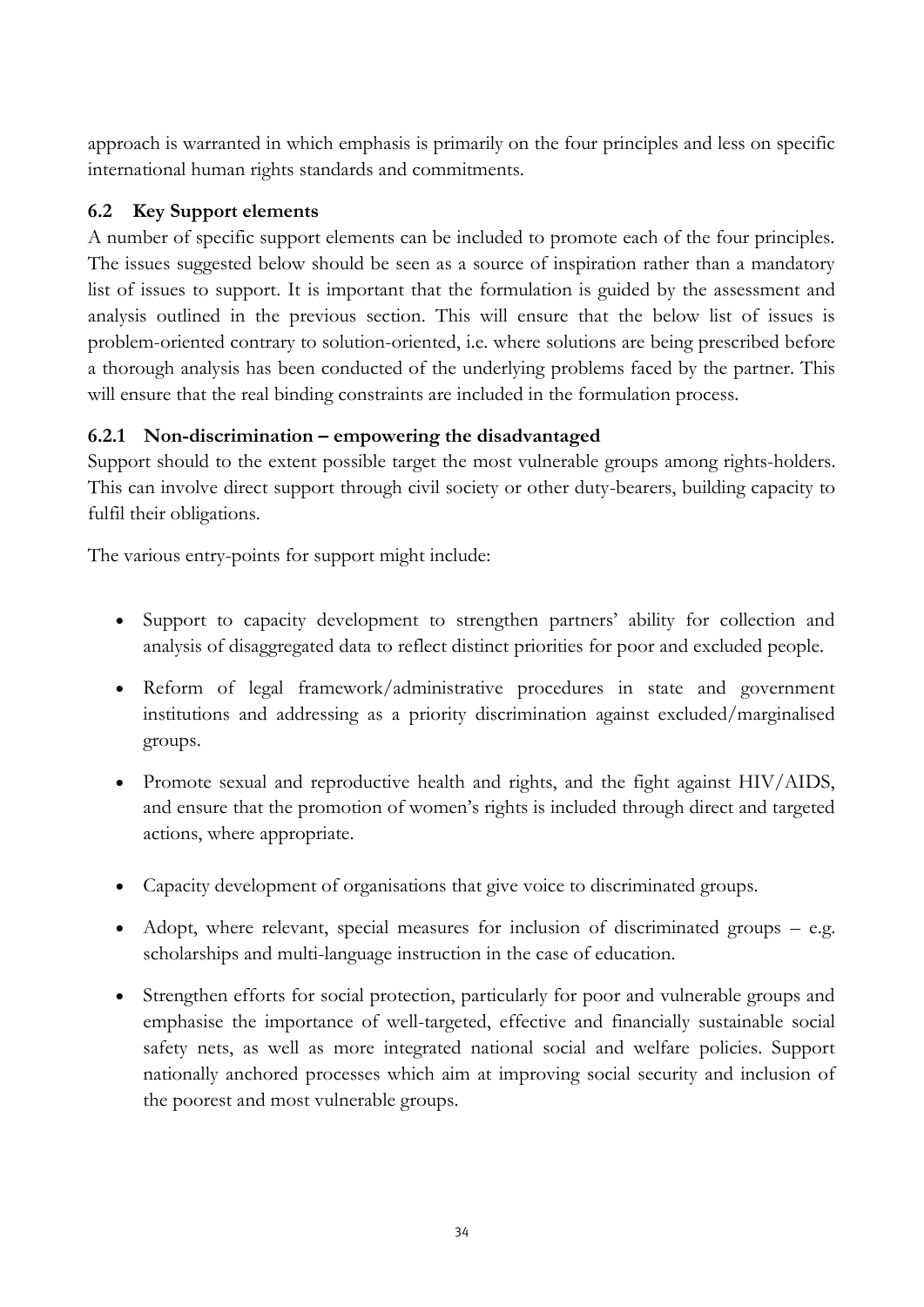- Political and financial support to UN special procedures and/or treaty bodies that promote the rights of discriminated groups – e.g. special rapporteurs.
- Address underlying discrimination and exclusion, which in a fragile context has the potential to limit the prospects for future conflict or tensions in society.

#### **CASE: PROMOTING AND PROTECTING HEALTH RIGHTS IN KENYA**

When the Danish Embassy in Nairobi was planning for the third phase of the Danish support programme to the Health Sector in Kenya, it was possible to consider all elements of the Human Rights Based Approach (HRBA). The new programme was developed in concordance with the Paris and Accra principles of Harmonisation and Alignment, and was designed to focus support on Kenya's efforts to implement a HRBA in the Health Sector. Therefore, it has clear links to human rights standards and laws and also draws from the right to health embedded in the Kenyan Constitution. Furthermore, the Danish Health Programme focuses on supporting activities that empower rights-holders to claim their right to health at local clinics and on the capacity-building of duty-bearers to uphold their obligations in relation to, for example, essential medicines. The programme also supports activities that promote the principles of participation by involving rightsholders and duty-bearers in planning and implementation processes and accountability by creating social accountability measures.

#### **Lessons Learned**

The Kenya case shows that there is no contradiction in using a human rights perspective within the framework of the Paris, Accra and Busan principles when planning for new health programmes.

The use of the human rights perspective allows for more focus on the right-holders. The assessment of the issues concerning the right-holders is key to identifying viable interventions in the health sector. Following the assessment, it is important to clearly define at which level the proposed activity will have most effect.

When dealing with sexual and reproductive health and rights, the use of the rights perspective can assist in identifying other important issues such as sexual violence. Working against sexual violence has the potential to increase gender equality, promote the rights of women and girls, and improve access to justice.

*A full-length version of the case-study is available on the MFA HRBA [Portal](http://intranet/Organisation/O1/O5/Human%20rights%20based%20approach%20to%20development/Sider/Lessons%20Learned.aspx)* (accessible for MFA-staff only).

#### **6.2.2 Participation and inclusion**

Support elements to promote participation and inclusion entails paying special attention to creating and sustaining channels of participation for poor and disadvantaged people. Key considerations here include how rights holders, and in particular those excluded, can be empowered and active, free and meaningful participation and influence facilitated.

Some inspirational ideas include: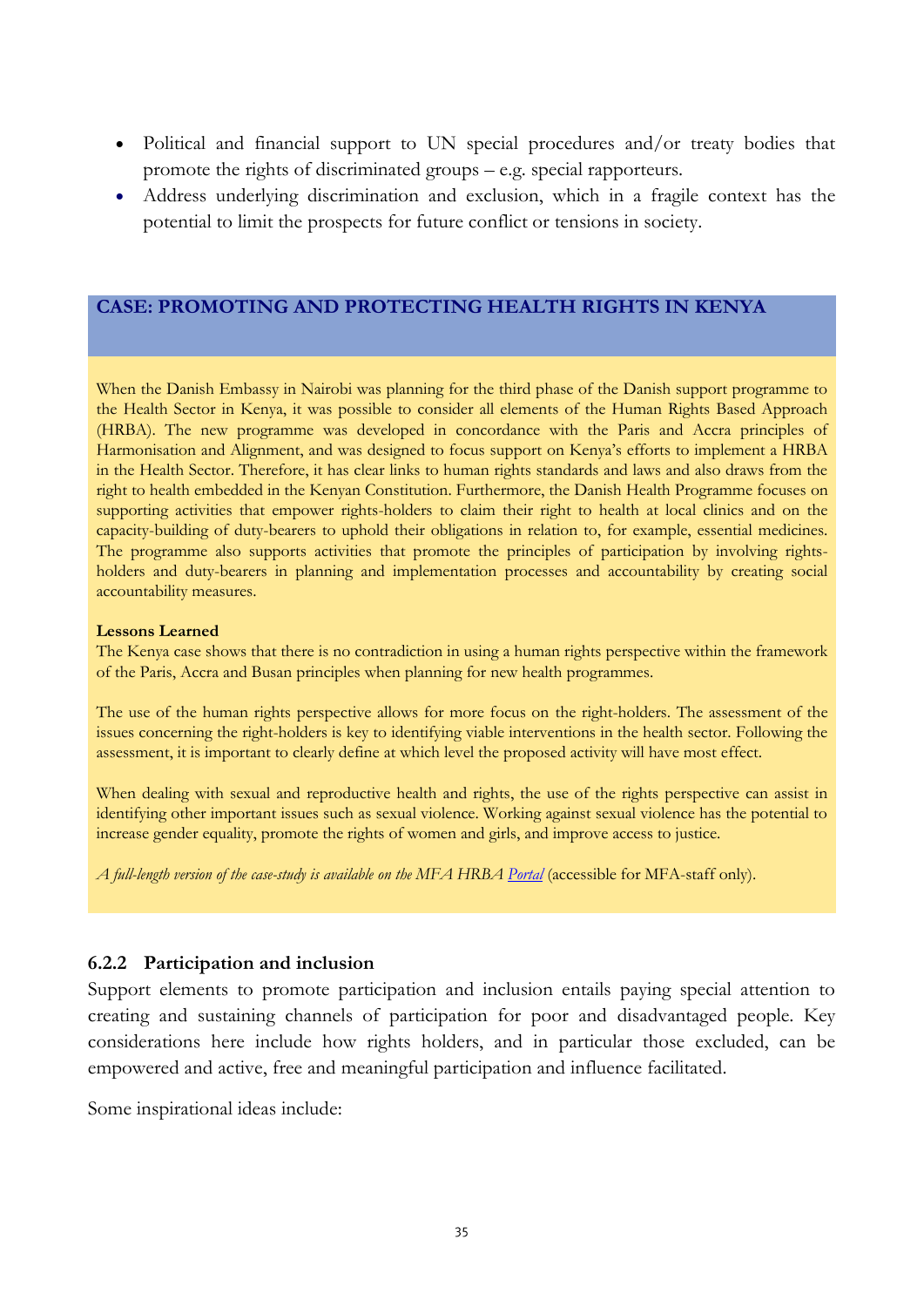- Support to CSOs, chambers of commerce, private sector organisations, academia, media etc. with a focus on empowerment and capacity development.
- Also consider support for the free, prior and informed consent of indigenous peoples and other groups to interventions that affect their livelihoods (please see the [How to](http://um.dk/en/~/media/UM/English-site/Documents/Danida/Activities/Strategic/Human%20rights%20and%20democracy/Human%20rights/How%20to%20Note%20Indigenous%20Peoples.pdf)  [Note on Indigenous People\)](http://um.dk/en/~/media/UM/English-site/Documents/Danida/Activities/Strategic/Human%20rights%20and%20democracy/Human%20rights/How%20to%20Note%20Indigenous%20Peoples.pdf).
- Where intermediaries are used to channel support to civil society increasingly being the case - capacity of intermediaries to promote a HRBA should be ensured. Information and communication technology can play a significant role in strengthening popular participation (please see the [DANIDA Study: Using ICT to Promote](http://um.dk/en/~/media/UM/English-site/Documents/DANIDA/Partners/Research-Org/Research-studies/Using%20ICT%20to%20Promote%20Governance%202012.ashx)  [Governance\)](http://um.dk/en/~/media/UM/English-site/Documents/DANIDA/Partners/Research-Org/Research-studies/Using%20ICT%20to%20Promote%20Governance%202012.ashx).
- Support to increased access to elected officials at all levels, electoral reforms and ensuring that government priorities are defined with due public participation.
- Support to credible and transparent processes for individuals and groups to have their issues heard can limit future conflict in a fragile context
- Support governments in the implementation of public consultation processes in key policy and reform areas related to programme interventions.
- Support to the efforts of parliaments to be more open to the public and to enhance processes such as public hearings and use of media to strengthen the ability of the population to monitor the proceedings.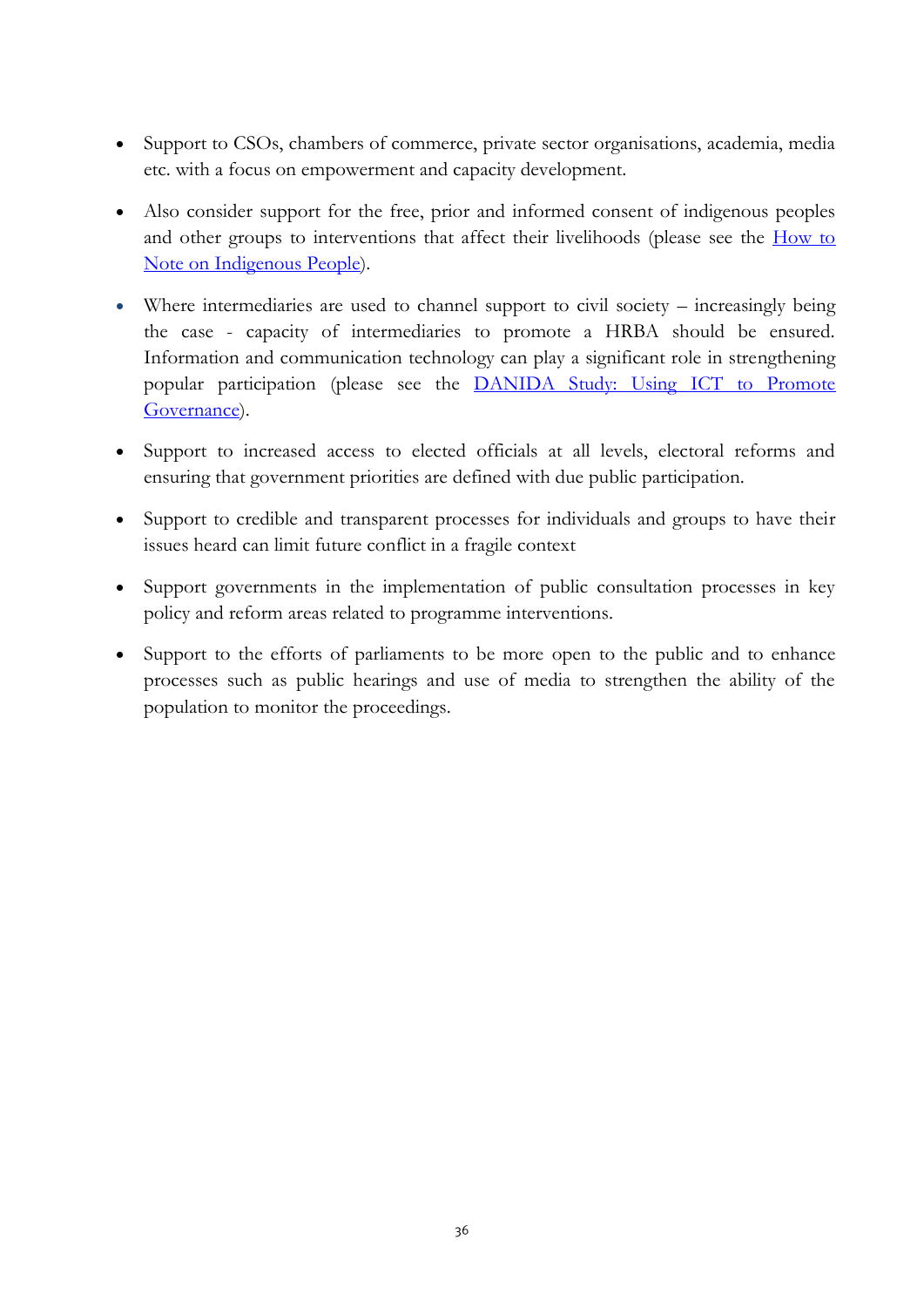#### **CASE: WOMEN'S POLITICAL PARTICIPATION IN JORDAN**

The project "Women's Political Participation in Jordan" (WPPJ: 2009 – 2012) under the Danish Arab Partnership Programme was managed by KVINFO, the Danish Centre for Research and Information on Gender, Equality and Diversity. Partners included a large number of civil society organizations and local government institutions. The project strategy was based on a strong partnership approach and close cooperation between civil society organizations in Denmark and Jordan with the aim of ensuring local ownership, strengthening dialogue and breaking down stereotypes.

Significant elements of the context analysis, the programme design, the objectives and the programming process of WPPJ-project are based on a HRBA, since they are linked to human rights legal standards and principles of non-discrimination, participation, transparency and accountability, and since they have a focus on empowering rights-holders to hold duty bearers accountable and to some extent on capacity-building of duty-bearers to fulfil their obligations.

#### **Lessons Learned**

A HRBA requires that time and resources are devoted to create opportunities for meaningful participation, so that consultations between stakeholders and project owners are not used simply to legitimise pre-existing decisions. The WPPJ-project ensured a strong element of participation with regard to the programming process, which has led to a strong and fruitful partnership between actors involved.

In a HRBA to strengthening political participation, it is central to focus on building right-holders' ability to monitor governments' performance and service delivery and take collective action in their communities. The WPPJ-project did this by supporting the mobilization of women in local communities to take collective action claiming their rights by engaging female municipal council members in advocating for improvements in the constituency they represent.

A HRBA pays special attention to giving voice and power to poor and marginalized people. The WPPJproject sought to build capacity of CSOs and NGOs in less developed areas and among population groups who are typically more exposed to poverty and human rights violations.

According to a HRBA, development cooperation should contribute to capacity building of duty-bearers to meet their obligations and/or rights-holders to claim their rights. The WPPJ-project was targeted at both set of actors, and moreover specifically targeted men as moral duty-bearers in a society that is based on strong patriarchal values.

*A full-length version of the case-study is available on the MFA HRBA [Portal](http://intranet/Organisation/O1/O5/Human%20rights%20based%20approach%20to%20development/Sider/Lessons%20Learned.aspx)* (accessible for MFA-staff only).

#### **6.2.3 Transparency**

Transparency is paramount for ensuring the application of the other three principles. E.g. without transparency it is not possible to achieve accountability and participation will not be meaningful. Support to more open practices by all stakeholders as well as support to channels of communication is important, as is support to rights holders to receive and process the information. Support can therefore entail assisting governments to publish information, media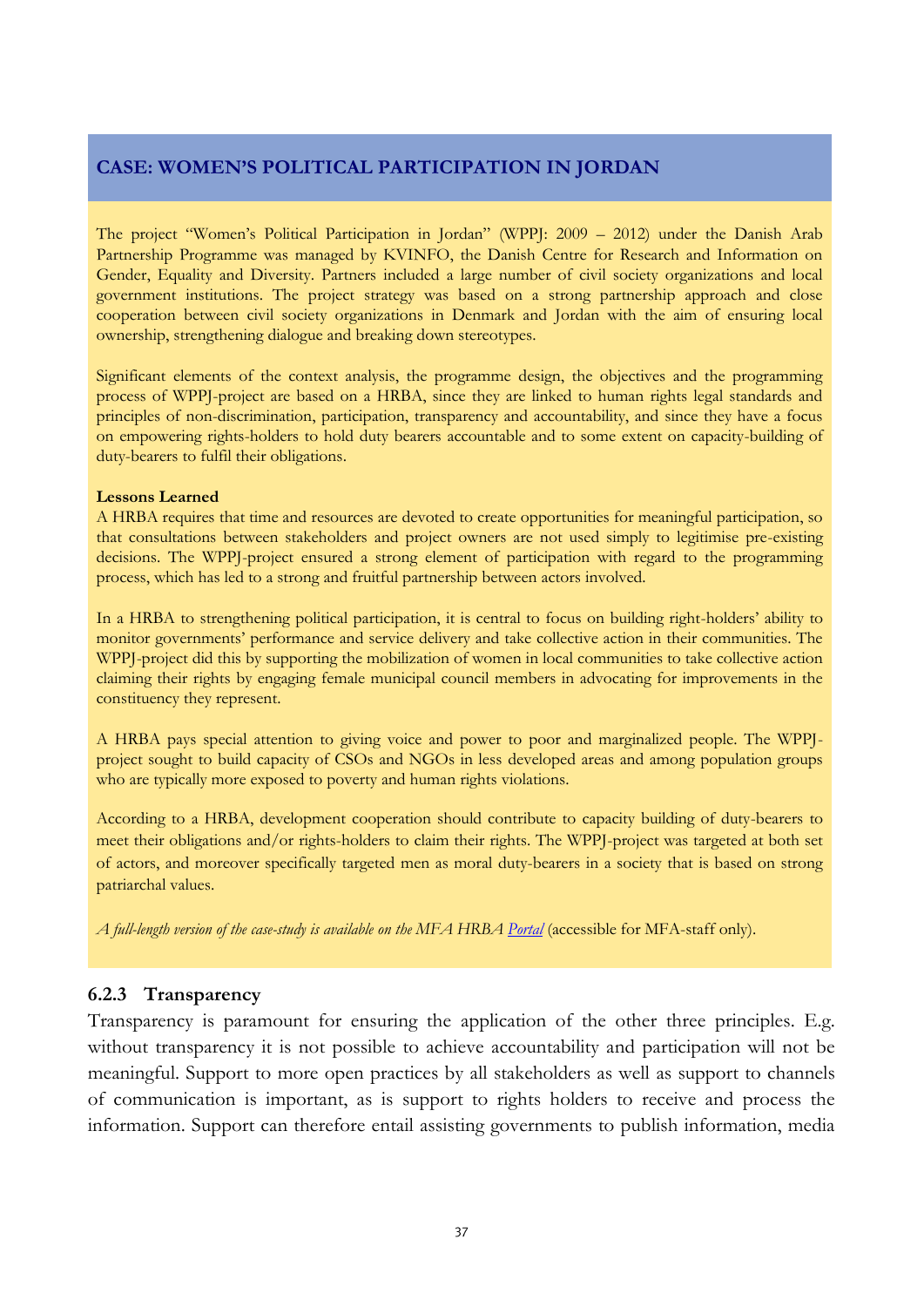to appreciate, analyse and communicate information, and education to civil society and individuals on how to utilise the information provided.

Promoting transparency in programming means ensuring that clear rules and procedures are set up. This includes availability and direct accessibility to reliable and understandable information for all stakeholders, and timeliness of disclosure. It also means ensuring that information is disseminated during the implementation and that there is transparency with respect to decisionmaking processes within the intervention.

Specific support elements could include:

- Ensure that access to information is promoted through the interventions partners such as governments, CSOs, UN etc. should also be encouraged to promote transparency and access to information – promoting transparent budgeting and planning processes is one possible way.
- In concrete terms, Denmark will increase support to free and diverse media and freedom of expression (for more information please refer to [DANIDAs "How to Note](http://www.netpublikationer.dk/um/11096/pdf/media_and_freedom_of_expression.pdf)  – [Media and Freedom of Expression"\)](http://www.netpublikationer.dk/um/11096/pdf/media_and_freedom_of_expression.pdf).
- Promotion of 'access to information legislation' such as "Freedom of Information Acts". More than 80 countries have enacted some form of "Freedom of Information Act", and the vast majority of these have been introduced in the past five or six years. Support could comprise assistance to legal drafting and implementation/enforcement aspects.
- Promoting information and communication technology (ICT) to increase access to information and knowledge.
- If relevant, support specific information campaigns.
- Ensure that relevant information is available to all stakeholders in accessible formats and languages.
- Support to reforms in government that would enable the population to access information on the use and priorities of resources in government.
- Support to increased transparency in a fragile context to ensure full transparency in resource allocation, also for support given outside the government systems.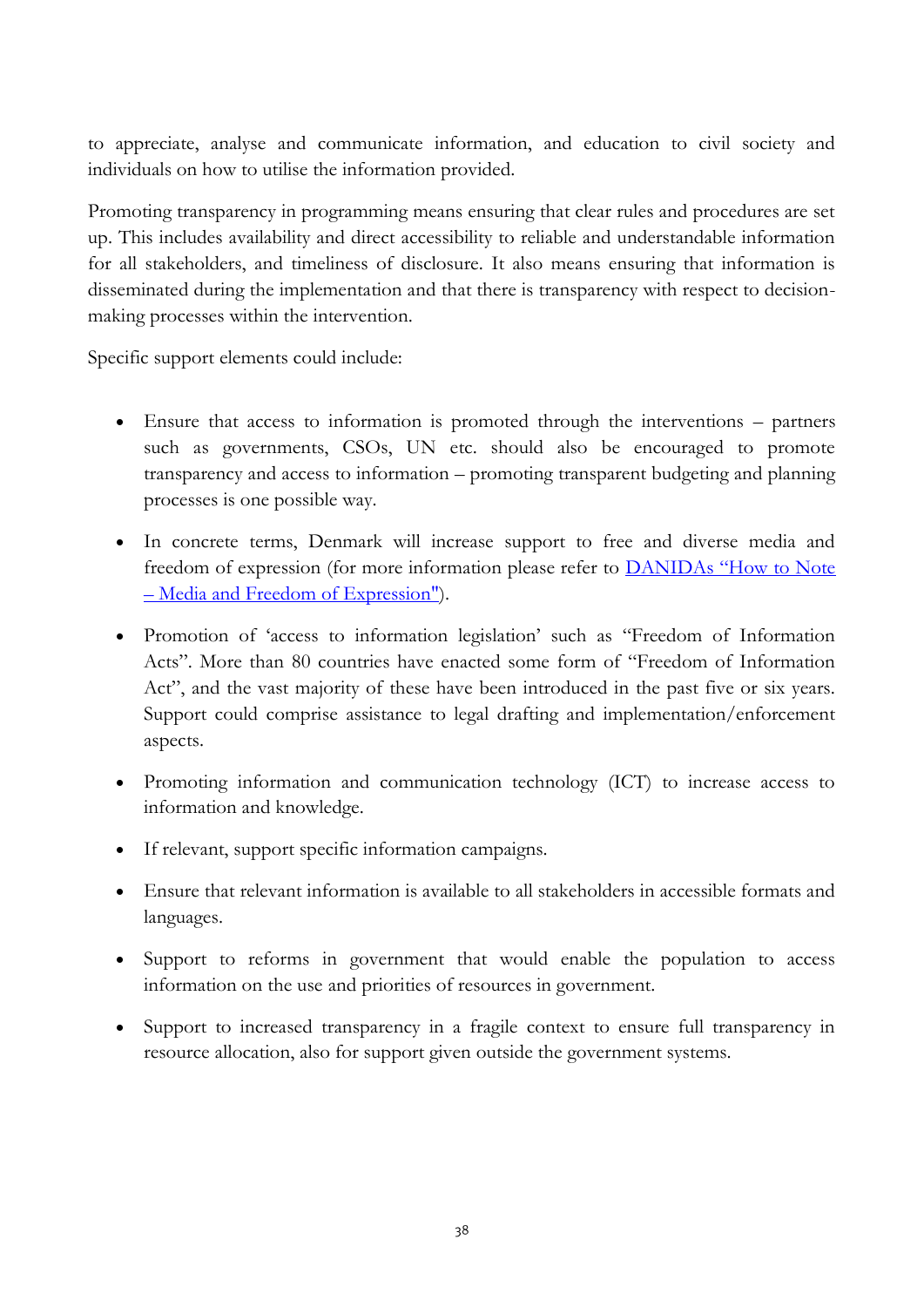#### **6.2.4 Accountability**

The focus under this HRBA principle is to enable duty-bearers to meet their obligations and create channels and capacity development strategies that can ensure that accountability can be demanded by rights holders.

Possible support elements related to accountability include:

- Developing a conducive legal and administrative framework for holding duty-bearers accountable. This could range from enshrinement in national laws for ministers to be held responsible for misuse of power, to citizens' legally embedded rights for seeking redress if not properly compensated in local land expropriation processes.
- Contribute to developing capacity in the public sector at central and local level. Assist states in strengthening their capacity to ensure that legislation, targets and national plans for fulfilment of human rights are enacted, so that quality public services, are made more accessible.
- Support to capacity development of rights holders to demand accountability. This could e.g. include support to vulnerable groups – often through intermediaries such as civil society organisations – to gain knowledge about opportunities for redress in administrative service delivery (obtainment of land owner certificates, notary services, business registration etc.).
- Build awareness about rights and responsibilities –educating people about their rights.
- Strengthening horizontal accountability mechanisms such as an independent judiciary/ access to remedy, strong parliaments and ombudsman institutions (for further details please refer to [Strategic Priorities for Human Rights and Democracy](http://um.dk/en/~/media/UM/English-site/Documents/Danida/Activities/Strategic/Human%20rights%20and%20democracy/Human%20rights/DemocratisationAndHumanRightsStrategyJune09.ashx) and [Strategic](http://um.dk/en/~/media/UM/English-site/Documents/Danida/Activities/Strategic/Human%20rights%20and%20democracy/Democracy/Effective%20and%20Accountable%20-%20web%20endelige%20version.ashx)  [Priorities for Support to Public Sector Management](http://um.dk/en/~/media/UM/English-site/Documents/Danida/Activities/Strategic/Human%20rights%20and%20democracy/Democracy/Effective%20and%20Accountable%20-%20web%20endelige%20version.ashx) and ["How to note: Parliamentary](http://um.dk/en/~/media/UM/English-site/Documents/Danida/Activities/Strategic/Human%20rights%20and%20democracy/Human%20rights/Parliamentary%20Strengthening%20final%20print.ashx)  [Strengthening"](http://um.dk/en/~/media/UM/English-site/Documents/Danida/Activities/Strategic/Human%20rights%20and%20democracy/Human%20rights/Parliamentary%20Strengthening%20final%20print.ashx) and ["How to note: Justice Sector Reform"](http://um.dk/en/~/media/UM/English-site/Documents/Danida/Activities/Strategic/Human%20rights%20and%20democracy/Human%20rights/Justice%20Sector%20Reform%20final%20print.ashx).
- Strengthening vertical accountability mechanisms such as:
	- o Election processes
	- o Transparency and social audits mechanisms such as public service charters or service delivery score cards
	- o Entry points also include parent-teacher associations in schools and complaints/ redress mechanisms in government line agencies
- Sometimes the best entry-point for promoting rights may be through informal institutions, e.g. informal justice mechanisms (see for instance ["How to note -](http://um.dk/en/~/media/UM/English-site/Documents/Danida/Activities/Strategic/Human%20rights%20and%20democracy/Human%20rights/Informal%20Justice%20Systems%20final%20print.ashxH) Informal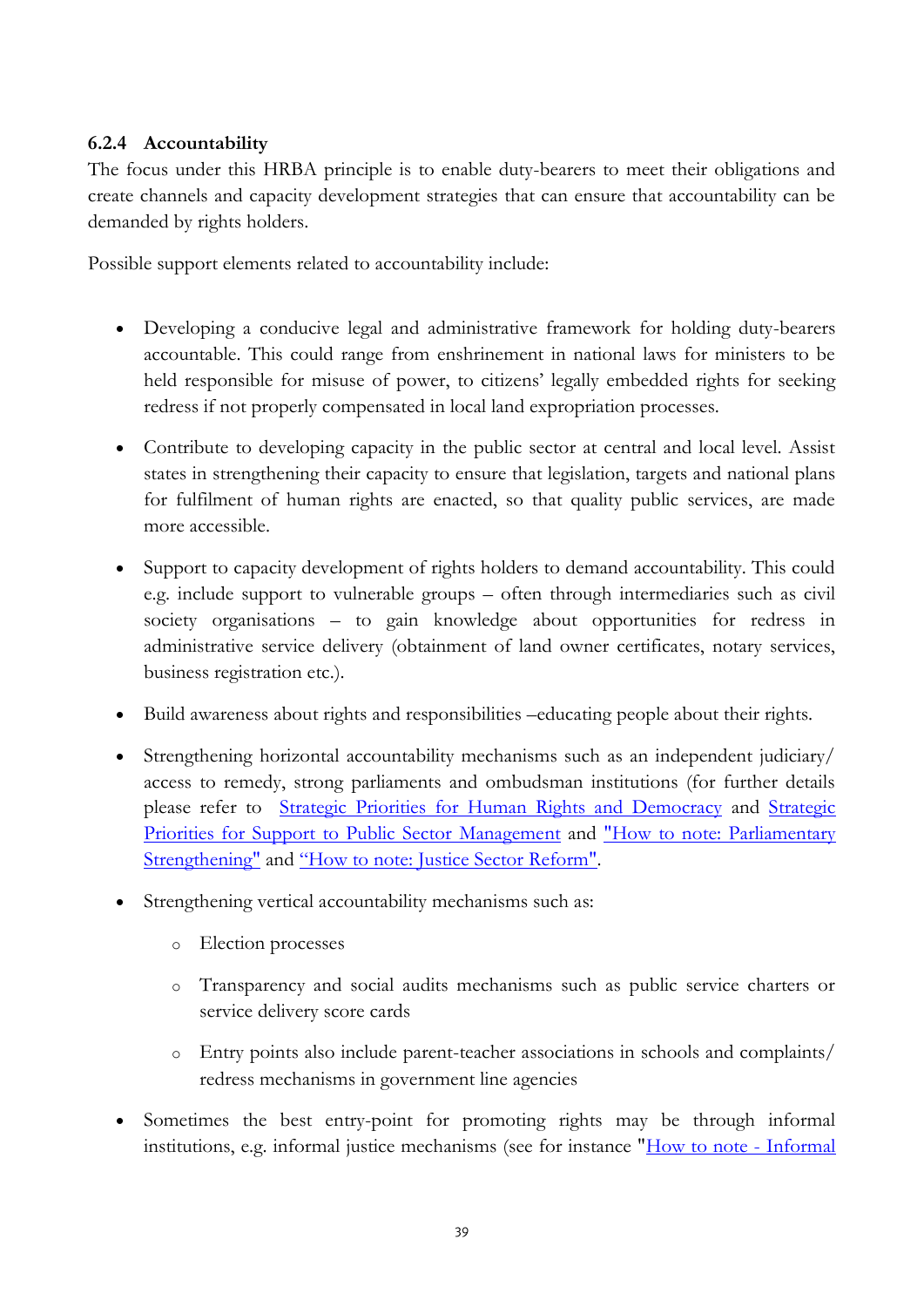[Justice Systems"](http://um.dk/en/~/media/UM/English-site/Documents/Danida/Activities/Strategic/Human%20rights%20and%20democracy/Human%20rights/Informal%20Justice%20Systems%20final%20print.ashxH)) and/or administrative complaint mechanisms. Exploring the opportunities for working with informal institutions is of paramount importance as informal accountability is sometimes more prominent than formal institutions, therefore formal institutions should not be considered the default mechanism. Emphasis should be on institutional functions (i.e. is effective accountability produced) as opposed to particular institutional forms of accountability (i.e. whether the country has an ombudsman institution or not).

- Importantly, accountability also applies to us and thereby the intermediaries we use: If people in our partner countries experiences adverse consequences of our development cooperation, they will be able to complain directly to Danish embassies through the [DANIDA Transparency Initiative.](http://um.dk/en/danida-en/about-danida/danida-transparency/)
- Support to transitional justice processes in a fragile context can increase accountability by bringing perpetrators of human rights violations to justice. Transitional justice includes both formal and informal processes and measures that aim to bring perpetrators to justice.

#### **CASE: GOVERNANCE AND HUMAN RIGHTS IN AFGHANISTAN**

A HRBA has offered a conceptual and operational framework for Danish support to Afghanistan, which systematically ensures a dual focus on rights-holders and duty-bearers. Consequently, the first medium term (two years) Programme for Good Governance, Democracy and Human Rights has become a more ambitious and balanced effort where the promotion of human rights and democratic and inclusive governance is seen as both a means and an end to peace and state-building in a heavily conflict-affected state.

#### **Lessons Learned**

A HRBA has enabled a dual focus on the 'supply' and 'demand' side of governance, human rights and access to justice in Afghanistan. The Programme for Good Governance, Democracy and Human Rights identifies the relevant duty-bearers and rights-holders and includes interventions that are intended to empower people to become aware of and claim their rights, as well as building the capacity of state institutions and government actors to meet their corresponding duties. This is partly done by maintaining a balance between support to government institutions on the one hand, and support to civil society organisations, which can hold the government to account, on the other.

The HRBA strengthens the contextual and analytical argument for the engagement in fragile and conflictaffected states as it helps identifying excluded and vulnerable groups and may assist in revealing discriminatory practises and actual power relations in the society and local communities. It underpins the need for development assistance to be long-term oriented, creative, risk-willing and persistent in the effort to increase the political space and to identify the relevant partners with regards to both representatives of the duty-bearers and rights-holders. In this manner it also helps informing rationale for a constructive and continuous dialogue between international and national partners.

By applying the principles of non-discrimination, participation, transparency and accountability together, the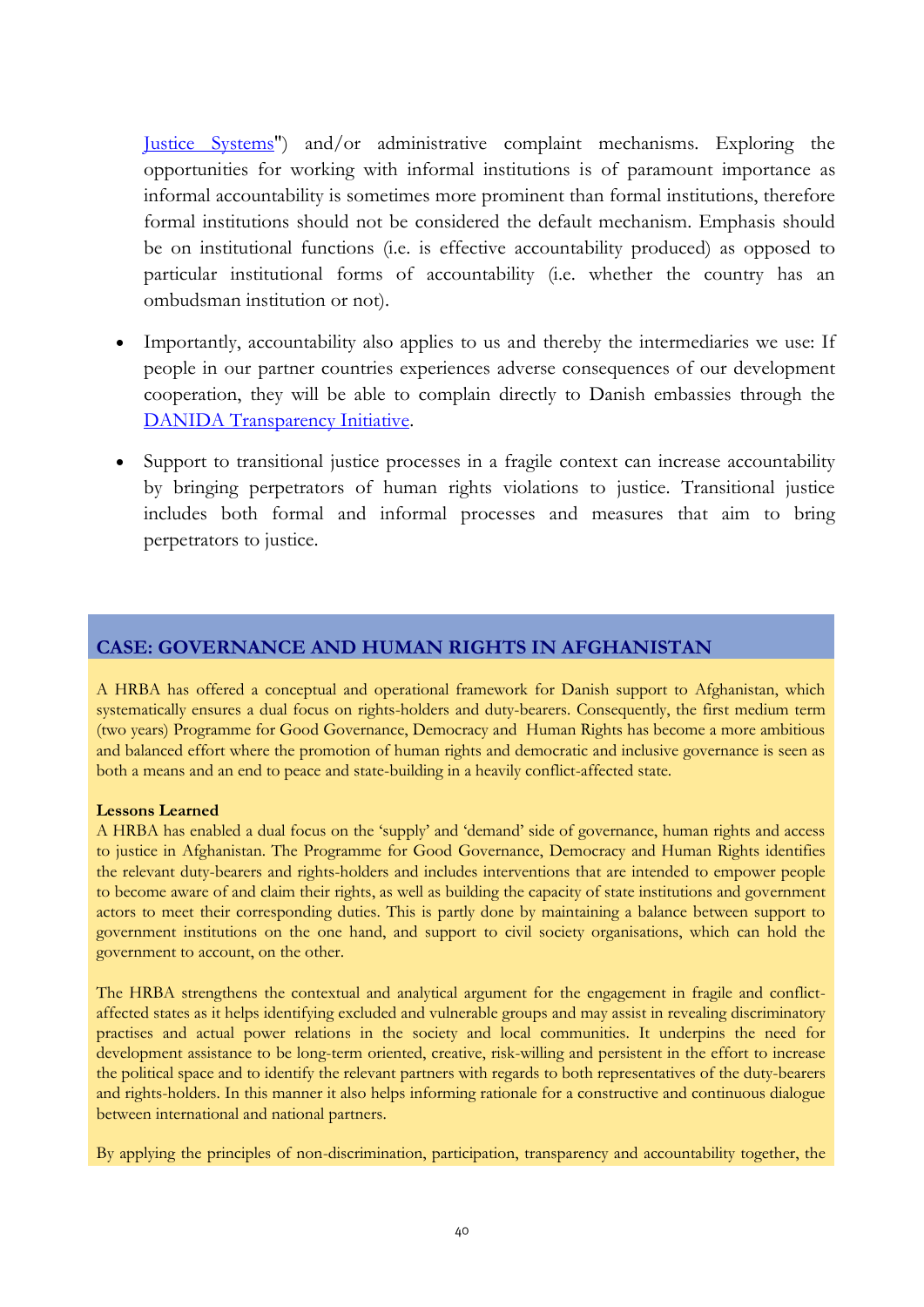approach encourages an inclusive conversation about development where all key actors and stakeholders are invited to participate. This is particularly important in fragile and conflict affected states, where peace is not yet firmly grounded and the security situation is constantly challenged. The state apparatus and community structures are being built and reshaped and there is a heavy dependency on external assistance. One of the main challenges relates to high levels of unemployment and how to ensure job creation in a situation where the private sector is struggling to establish a minimum level of an enabling environment for economic activities. The HRBA helps in defining strategic priorities, programme design, what modalities to use and what partners to work with.

*A full-length version of the case-study is available on the MFA HRBA [Portal](http://intranet/Organisation/O1/O5/Human%20rights%20based%20approach%20to%20development/Sider/Lessons%20Learned.aspx)* (accessible for MFA-staff only).

#### **6.3 A renewed focus on capacity development**

Capacity development has been cutting across all themes in the previous sections. Capacity development should focus on both duty-bearers and rights holders, and they should not be addressed separately. This does not necessarily mean that a programme should address both sets of actors, since this depends on the context, including what other donors do and the capacity gaps in the country concerned.

A HRBA does not imply a more direct role of DANIDA compared to what we have been used to, neither in the analysis nor in the formulation of support interventions. Rather the idea is that our support is to be designed with a view to enabling rights-holders to claim their human rights and duty-bearers to develop the capacity to fulfil their obligations. A focus on economic, political, socio-cultural, human and protective-security capabilities (please also refer to section 3.3 in this note) will all be important dimensions in capacity development. This means that our partners' situation will be the point of departure and we will contribute (as opposed to direct attribution and steering of the process) to developing the necessary capacity of the state and local institutions, as well as of civil society and among individuals.

Applying a HRBA provides the opportunity for identifying a clear framework of results – the human rights outcomes and human rights standards referred to in this section – capacity cannot be developed overnight. We will enter into long-term cooperation with our partners, focusing on tangible results.

Five principles constitute the backbone of the Danish approach to capacity development, as outlined in the **DANIDA** Guiding Principles and Operational Steps on capacity development:

- 1. Apply a strategic perspective; this could imply working with a range of different instruments to promote human rights.
- 2. Start where the partners are, e.g. using vocabulary and language with which our partners are familiar.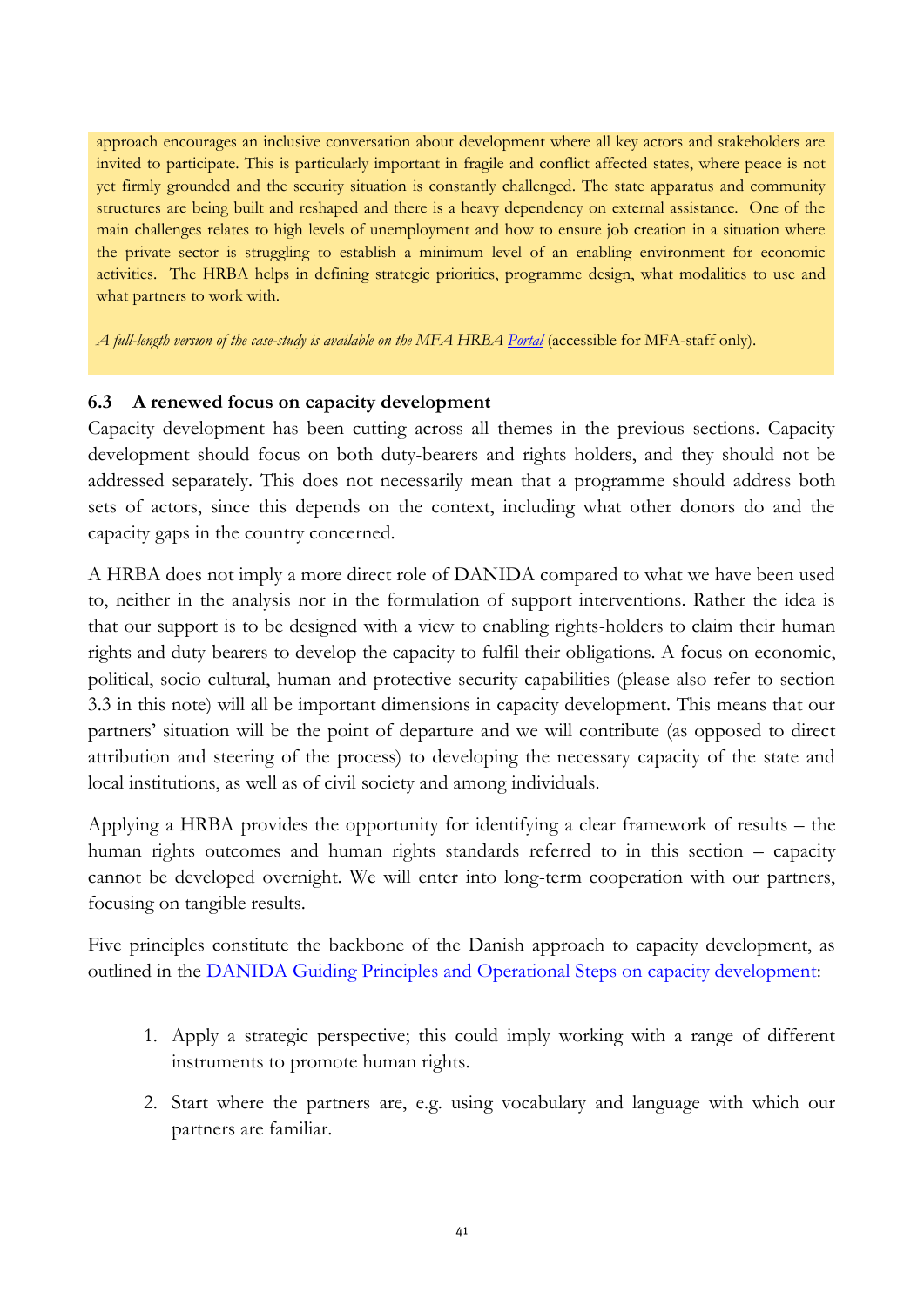- 3. Focus on tangible results, e.g. how can enhanced performance of an Ombudsman Institution contribute to better human rights outcomes.
- 4. Joint as default, relying on joint donor approaches to capacity development.
- 5. Recognize the dilemmas in capacity development, e.g. striving for results in human rights outcomes versus the limitations (that can even be counterproductive) of a whole-system overhaul in just 3-5 years.

#### **6.4 HRBA and Aid Effectiveness**

There are several entry-points for making the linkage between a HRBA and the Aid Effectiveness agenda in programme support, most of them already alluded to above. These include:

- Principles of aid effectiveness should be observed and efforts to address aspects of the four principles should be complimentary and aligned to partners' strategic frameworks and operational systems. The actual formulation process should be conducted in a participatory and transparent way where ownership is key.
- Ensure that the aid effectiveness agenda is focused on development results that are contributing to the realization of rights. This would include a move beyond a sheer focus on technical focus on strengthening financial management and also emphasize e.g. gender-sensitive budgeting and attention to marginalized groups in the budgeting process (e.g. by bringing together ministries of finance and social movements).
- Build democratic ownership on human rights standards and the four principles. In this sense, a HRBA can add value by moving away from a narrow donor-government accountability relationship by broadening the program support to a wider array of stakeholders working on both vertical and horizontal lines of accountability of dutybearers and an appropriate balance of state and non-state actors.
- Incorporate human rights indicators/outcomes in results frameworks and strengthening the capacities of national statistical institutions to disaggregate data by gender, socioeconomic and ethnic dimensions (further elaborated below).
- Using existing national, regional and international accountability processes, incl. parliaments, national human rights institutions and regional human rights courts to review donor and partner government action.
- Using HRBA in joint programming can be a challenge, as not all our traditional peers are applying a HRBA, and even those who do, may have a different terminology or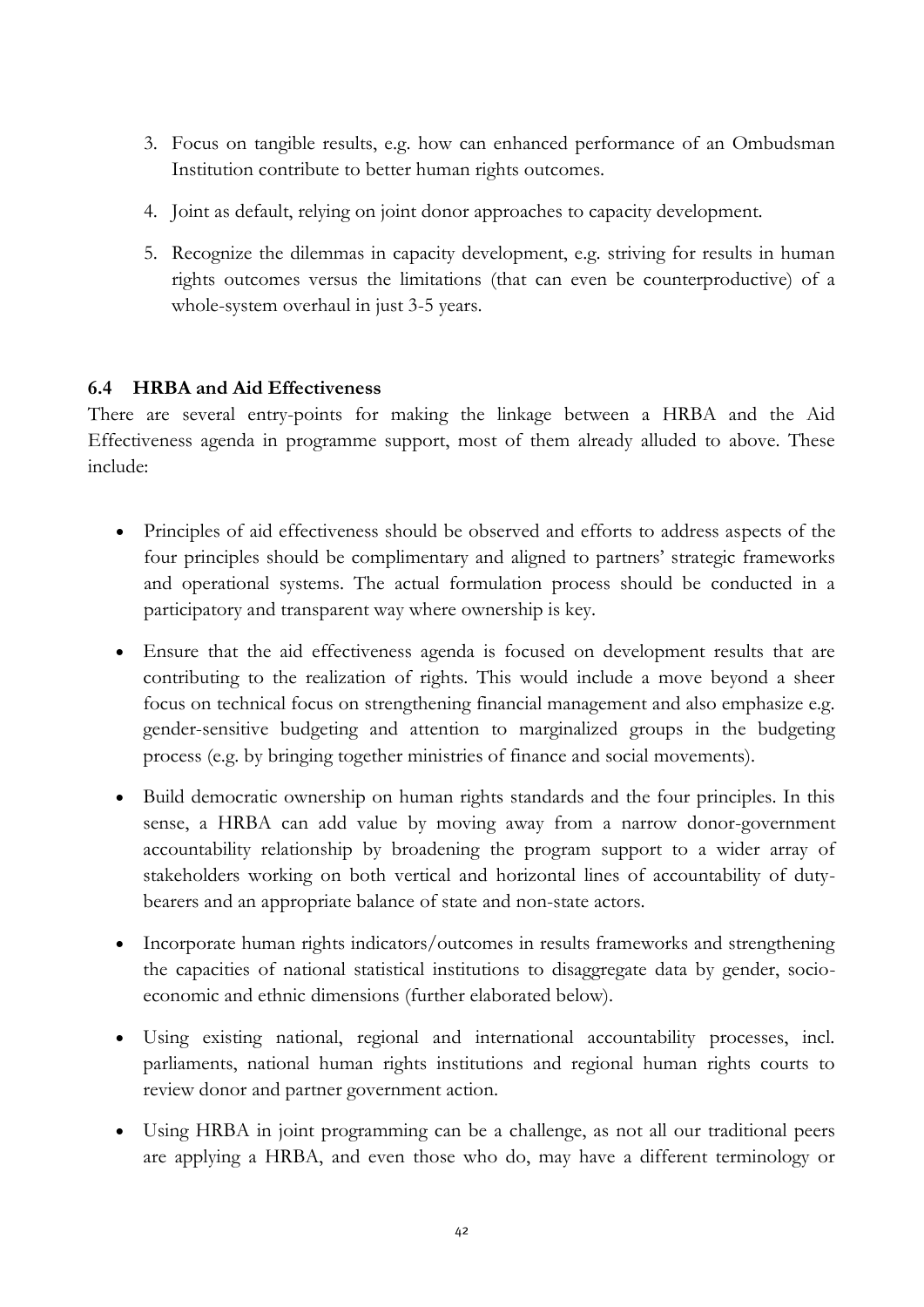approach than Denmark. The ideal situation would be for donors to agree on a common approach in the specific intervention that is in line with the Danish HRBA. Joint HR assessment and analysis should also be pursued.

- Where a joint HRBA approach cannot be achieved, it is important that the rationale for joining the initiative has been assessed against the four principles of HRBA. I.e., while HRBA may not be explicitly applied in the formulation of the intervention, the priorities established by the human rights assessment at the national level should be addressed irrespectively. Thus the intervention will comply with an overall HRBA.
- Where the joint intervention does not explicitly utilise a HRBA, but where it has been assessed that the intervention addresses binding constraints on human rights, the intervention should be utilised as a platform for further dialogue on HRBA during the implementation of the intervention. Denmark should continue to pursue the interests of a HRBA with other donors and national partners involved to ensure that a HRBA is being considered, implicitly or explicitly in the implementation of the programmes.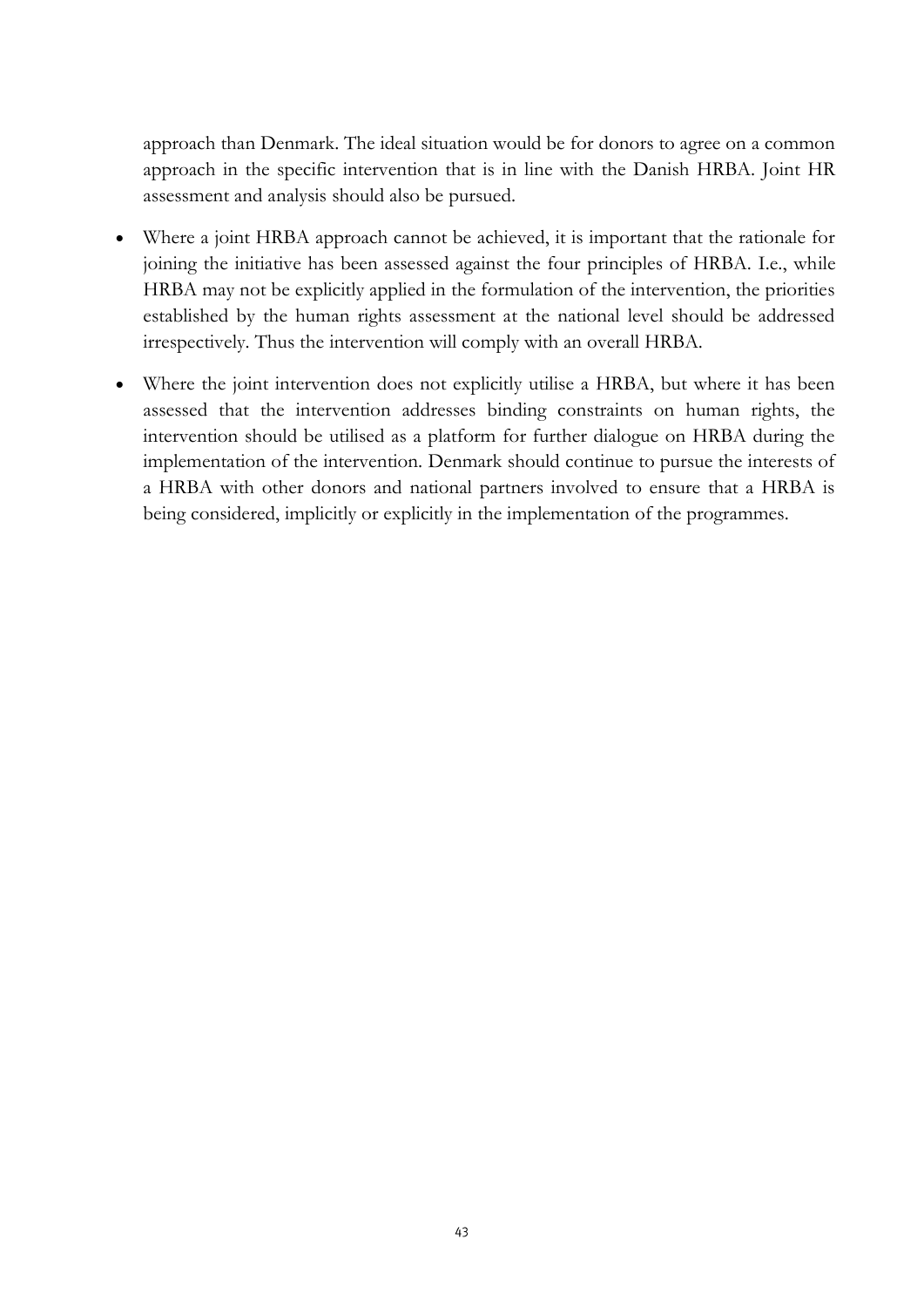# <span id="page-44-0"></span>**7 Monitoring Progress and Evaluating Results**

Integrating HRBA into monitoring and evaluation of Danish development cooperation essentially involves three core dimensions:

- Monitoring compliance with the four human principles (process-indicators)
- Assessing, where relevant, fulfilment of capacity gaps of rights holders and duty-bearers alike, and
- Where relevant, tracking achievement of human rights standards (outcome and impact level indicators).

Where available, the analysis and assessment carried out in preparation for the intervention should be used to define indicators and baseline. Thus, we will build on what already exists – including data from international and regional human rights monitoring systems – e.g. UPR processes - combined with nationally produced data, this may entail support to data collection in the programme.

We will to the extent possible draw on a range of indicators (triangulation) – including both qualitative and quantitative indicators. Proxy indicators will often be required.

#### **7.1 Monitoring human rights principles**

The results framework itself, and the related monitoring processes, should be transparent, accountable, participatory and ensure non-discrimination. We should, where relevant and feasible, make M&E reports available and use ICT to communicate the results of our work. We should encourage our partners to do the same.

Moreover, we will, to the extent possible, include disaggregated data to monitor the situation of marginalised groups.

Assessment of the scale of capacity gabs is important. It is important in this respect to use indicators and monitoring systems that are familiar to the partners, or can relatively easy be adopted by them. In order to ensure information that can be utilised in the partner systems.

As a general rule, we will focus on the ability to deliver outputs as a proxy for capacity. Moreover we will focus on defining tangible results, while realising that there will be progressive realization of human rights outcomes.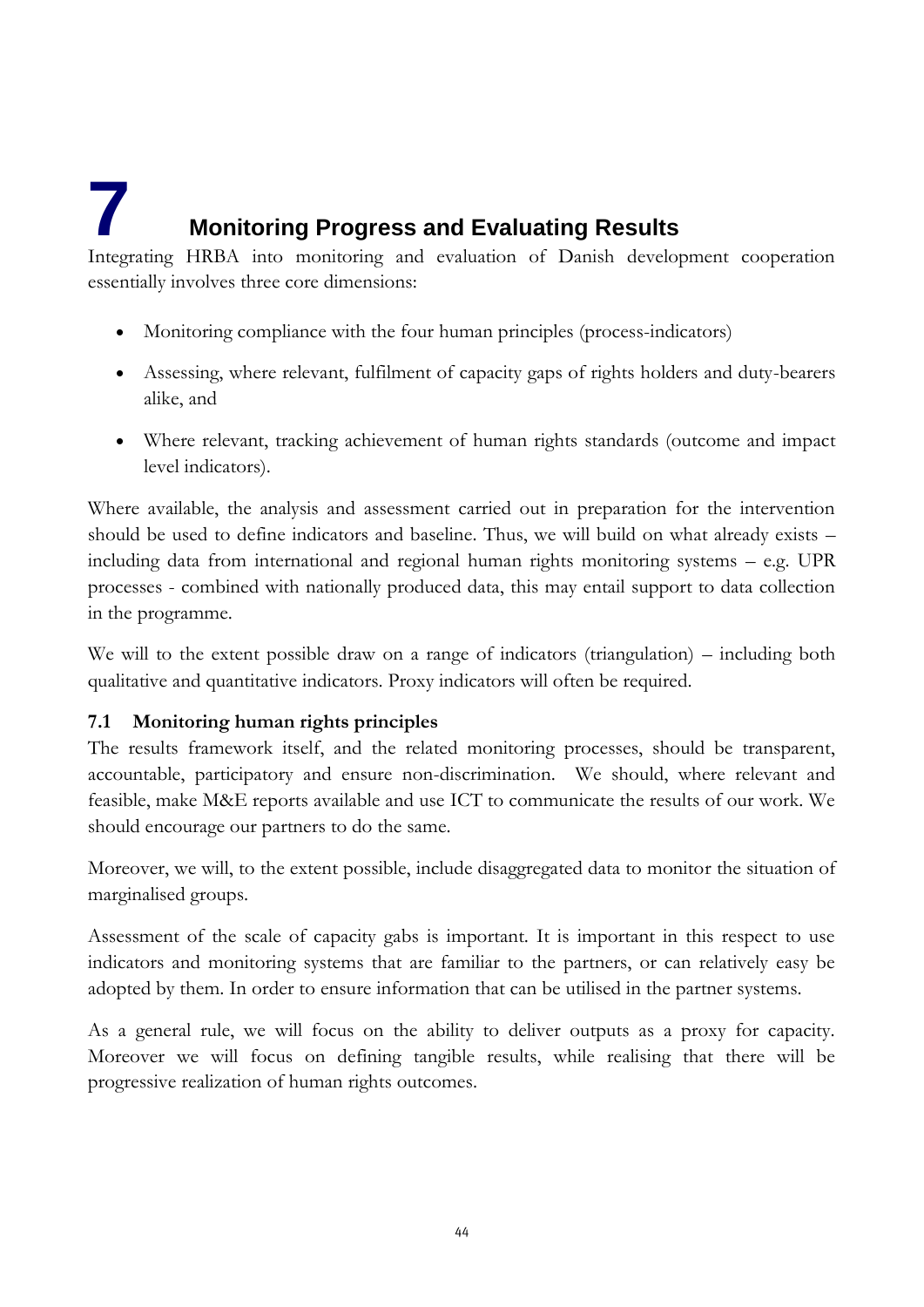#### **7.2 Tracking achievement of human rights standards (outcome)**

Where international and/or regional human rights standards have directly informed the objectives of our interventions, indicators should be included to track the realisation of the relevant human rights.

In many cases, there will be emphasis on monitoring the progressive realisation of rights and maximum use of available resources. This is the case for example in social and productive sectors (right to food, water, education etc.).

It is imperative to distinguish between assessing rights in principle and rights in practice using multiple data sources such as treaties, constitutions, laws; events-based data; surveys; expert judgements (see **DFID Human Rights Assessment Note**). Baseline information on certain civil and political rights can be acquired through the V-Dem [\(Varieties of Democracy\)](http://www.v-dem.net/) project, which is a comprehensive monitoring tool under development with support from DANIDA, among others.

Proxy measures such as national socio-economic data and MDG data may also be used to track progress towards realization of economic and social rights.

Sources and data on human rights indicators include UPR reports (including shadow reports), reports from special rapporteurs, EU Human Rights Fact-sheets, reports from independent civil society organizations, reports from INGOs such as Human Rights Watch, IWGIA etc.

The HRBA portal will be populated with relevant material on indicator examples and tools that can be used to ensure monitoring and evaluation of the programmes using a HRBA.